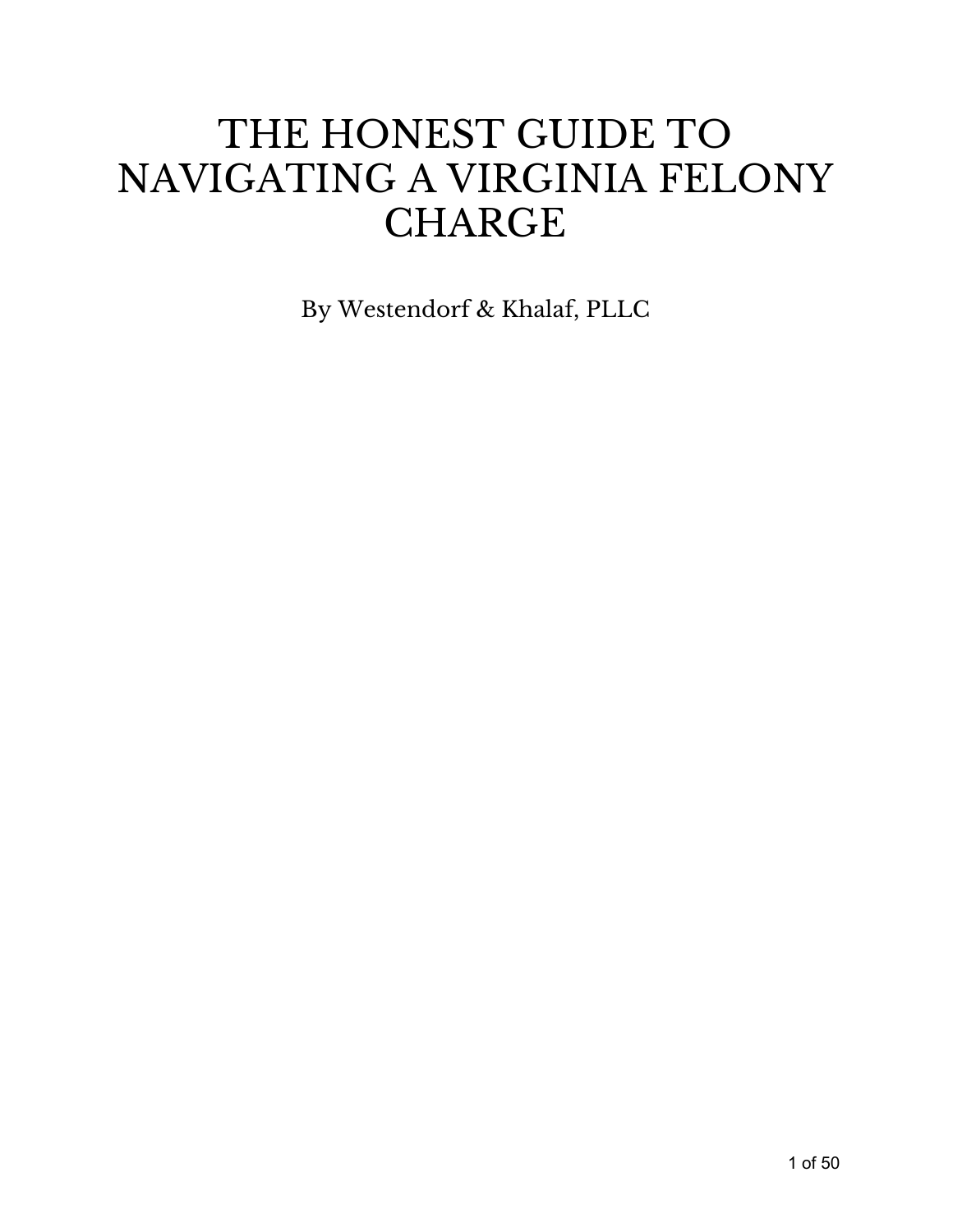## Important Note

Being charged with a felony is a big deal. This is a beginner's guide that attempts to provide you with information about the basic process in front of you. DO NOT read this guide and think you can handle representing yourself on a felony. Don't be a putz; You need a lawyer.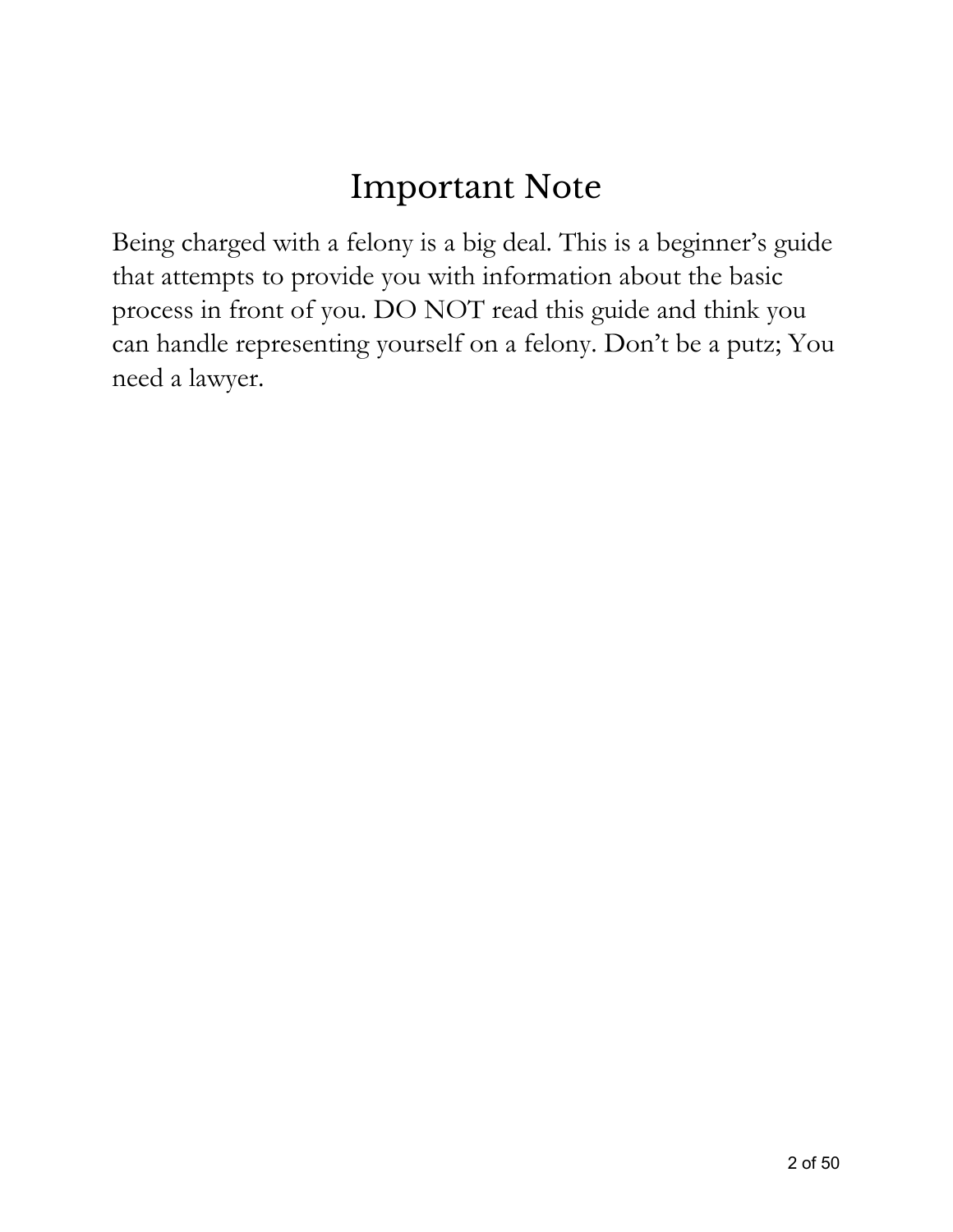# Table of Contents

| Dos and Don'ts When Hiring A Lawyer46-50 |  |
|------------------------------------------|--|
|                                          |  |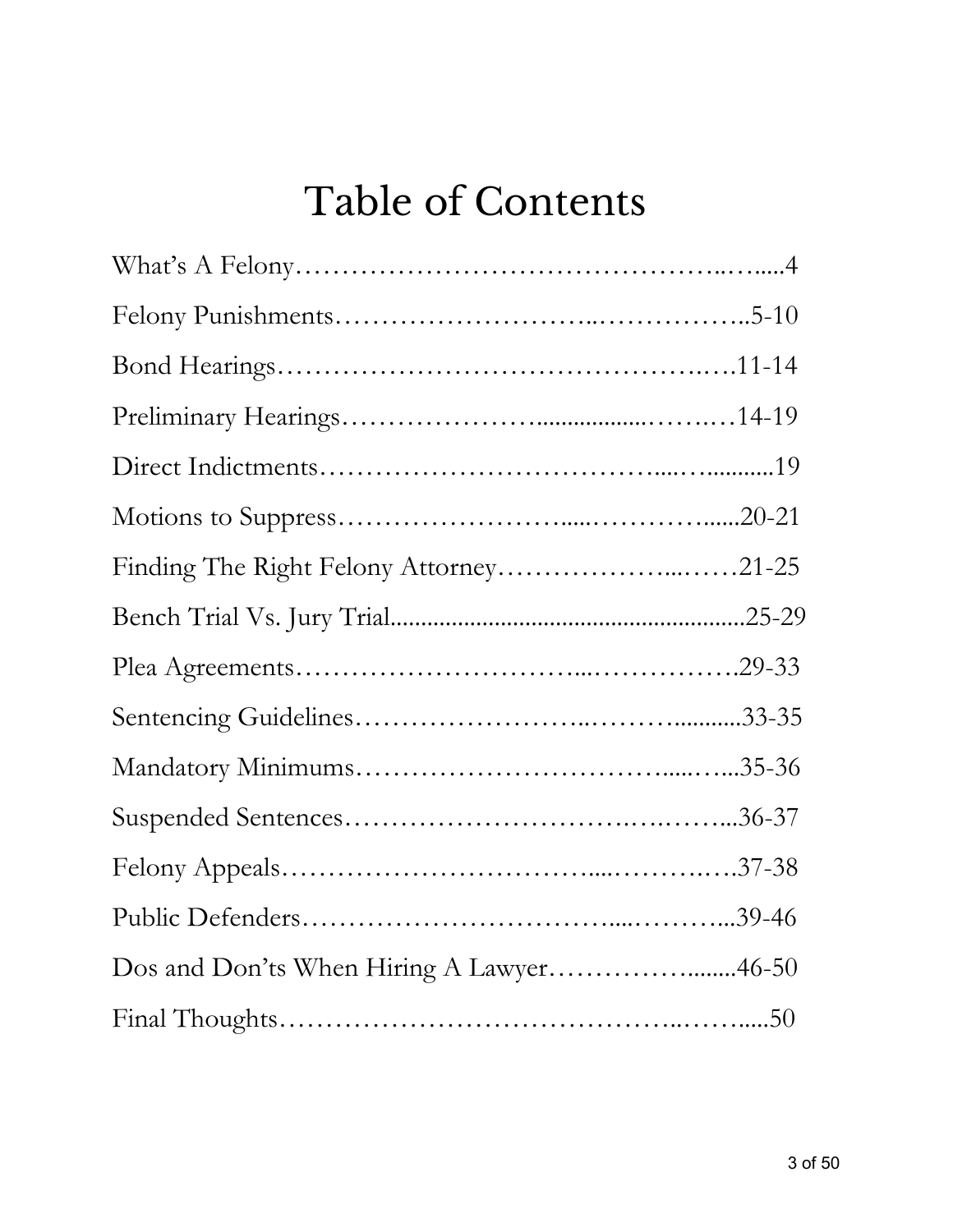## What' s The Difference Between A Felony And A Misdemeanor?

You probably already know that being charged with a felony is more serious than being charged with a misdemeanor. The most obvious reason is that felonies carry significantly harsher potential jail or prison sentences. But felony convictions have numerous other consequences that often receive less consideration. A felony conviction is a permanent mark on a person's record that labels them as dangerous and untrustworthy. Some of the most obvious and immediate consequences of a felony conviction in Virginia are: 1.) losing your right to vote, 2.) losing your right to possess a firearm, and 3.) facing deportation if you're not an American citizen. Even if you don't care about any of the above, there are other sweeping consequences. It's much harder to get a good job, loans, access to education, and housing. A great resource that explores negative collateral consequences of felony convictions in each state can be found at [https://niccc.csgjusticecenter.org](https://niccc.csgjusticecenter.org/). The truth is that in many ways, convicted felons are treated as second class citizens. If you or a loved one is charged with a felony, there is no question that it's a high stakes situation that can permanently affect your life.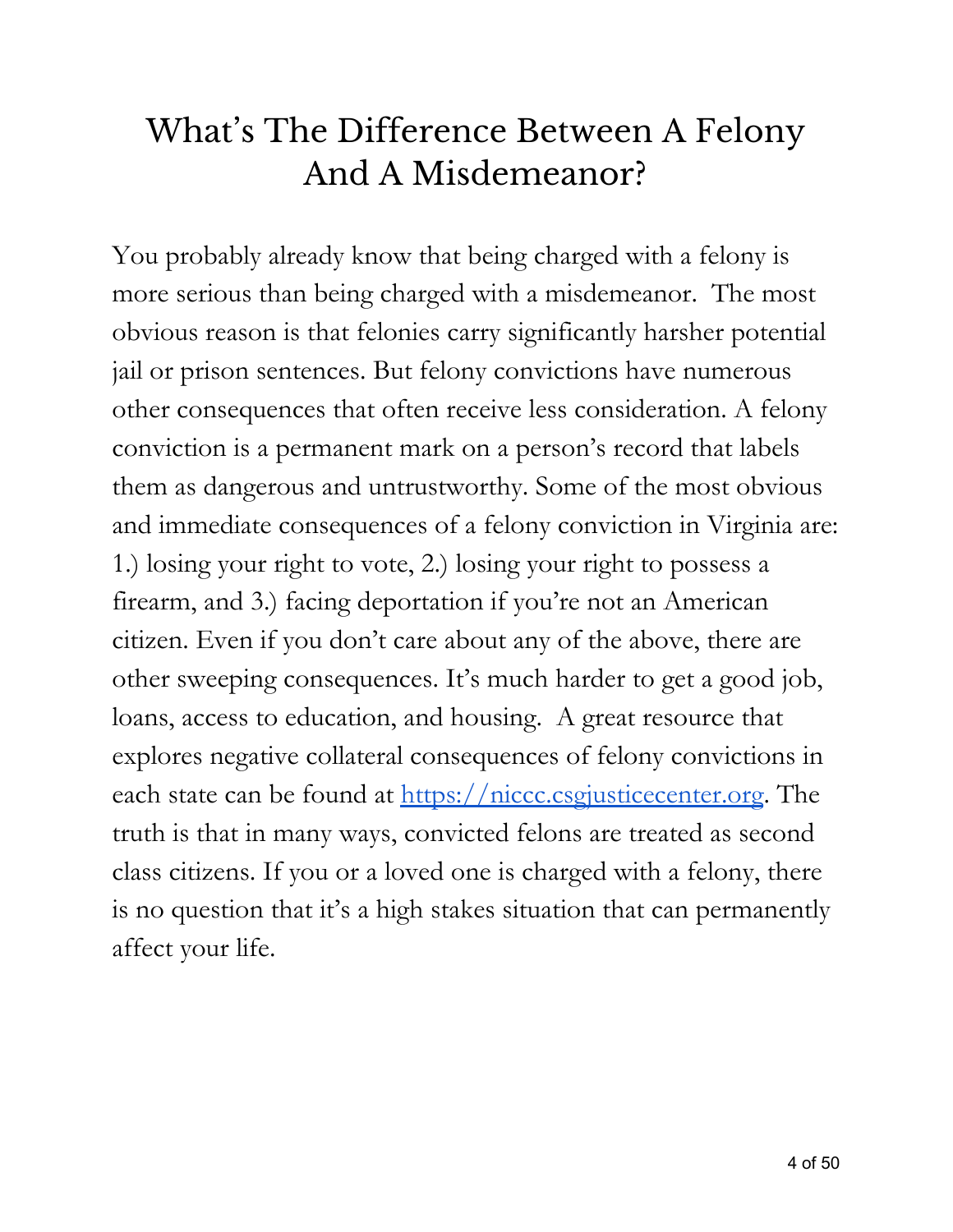## Felony Punishments

Virginia breaks felony punishments into different categories or "classes."

### **Class 6 Felonies (Mandatory Minimums)**

Class 6 felonies are the lowest class of felonies. The wording in the law is confusing because it initially says that Class 6 felonies are punishable by 1 to 5 years imprisonment. That leaves some people with the mistaken idea that the minimum punishment is 1 year in prison. However, that's not the case. The law goes on to say that "Alternatively, a judge or jury may decide to punish a Class 6 felony with confinement in jail for up to 12 months and a fine of not more than \$2,500, either or both." In other words, Class 6 felonies carry between 0 and 5 years and a fine of up to \$2,500. An extremely important note is that several Class 6 felonies (such as DUI 3rd or Subsequent Offense, Assault and Battery on a Law Enforcement Officer, and Possession of Firearm by a Felony carry mandatory minimum sentences. We'll get into that later.

Some common Class 6 felonies without mandatory minimums are:

● **Petit Larceny 3rd or Subsequent Offense**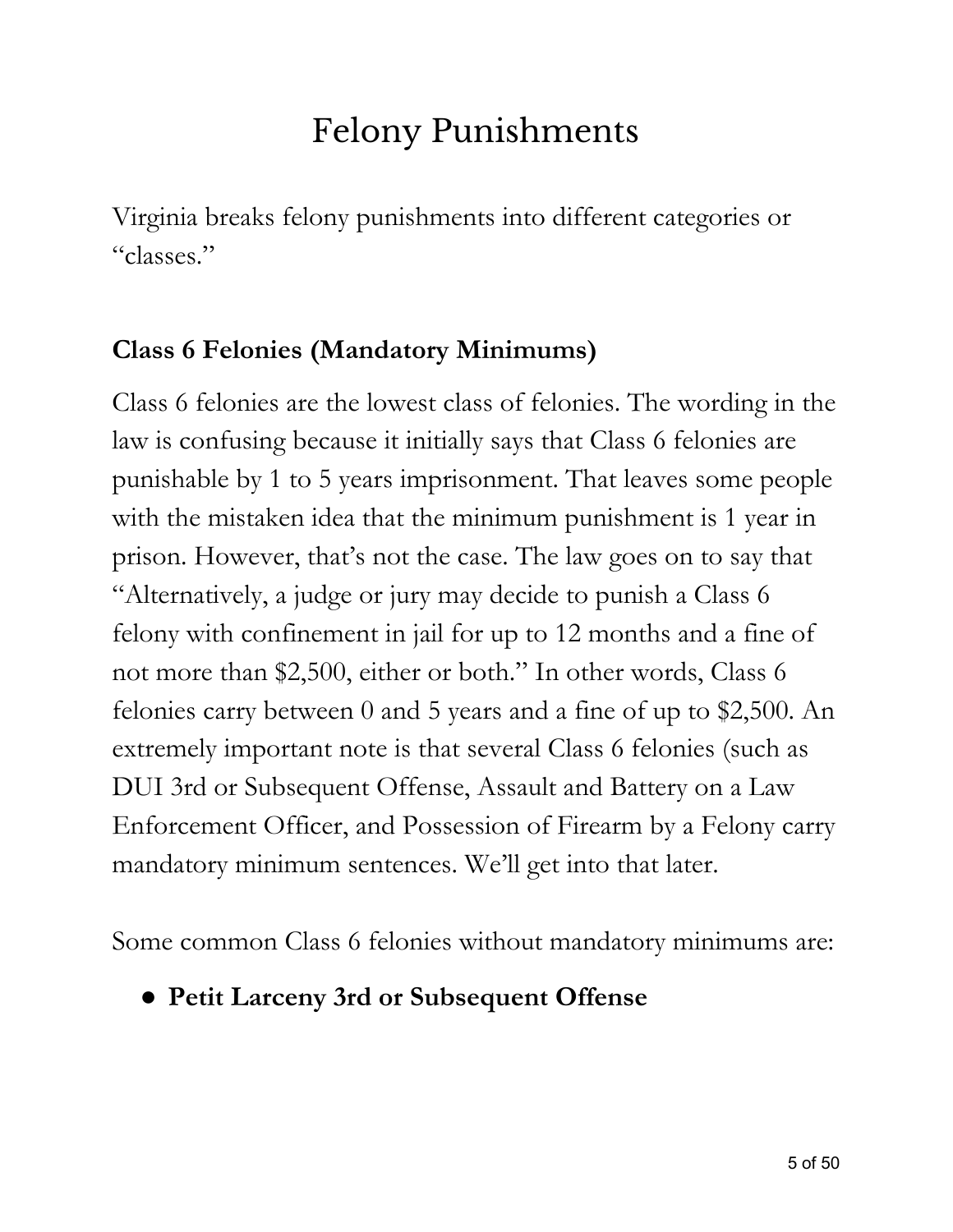- **Domestic Assault and Battery 3rd or Subsequent Offens[e](https://law.lis.virginia.gov/vacode/title58.1/chapter10/section58.1-1017/)**
- **● Strangulation**
- **● Unlawful Wounding**
- **● Felony Destruction of Property**

### **Class 5 Felonies**

Class 5 felonies are the next rung up the punishment ladder. Class 5 convictions carry between 0 to 10 years and a fine of up to \$2,500.

Some of the most common Class 5 felonies are:

● **Possession of a Schedule I or II Controlled Substanc[e –](https://law.lis.virginia.gov/vacode/title18.2/chapter4/section18.2-36/)**

Drugs like cocaine, heroin, meth, and molly.

- **● Possession of Marijuana With Intent to Distribute More Than ½ Ounce Less Than 5 Pounds**
- **● Making a False Statement On a Gun Purchase Form**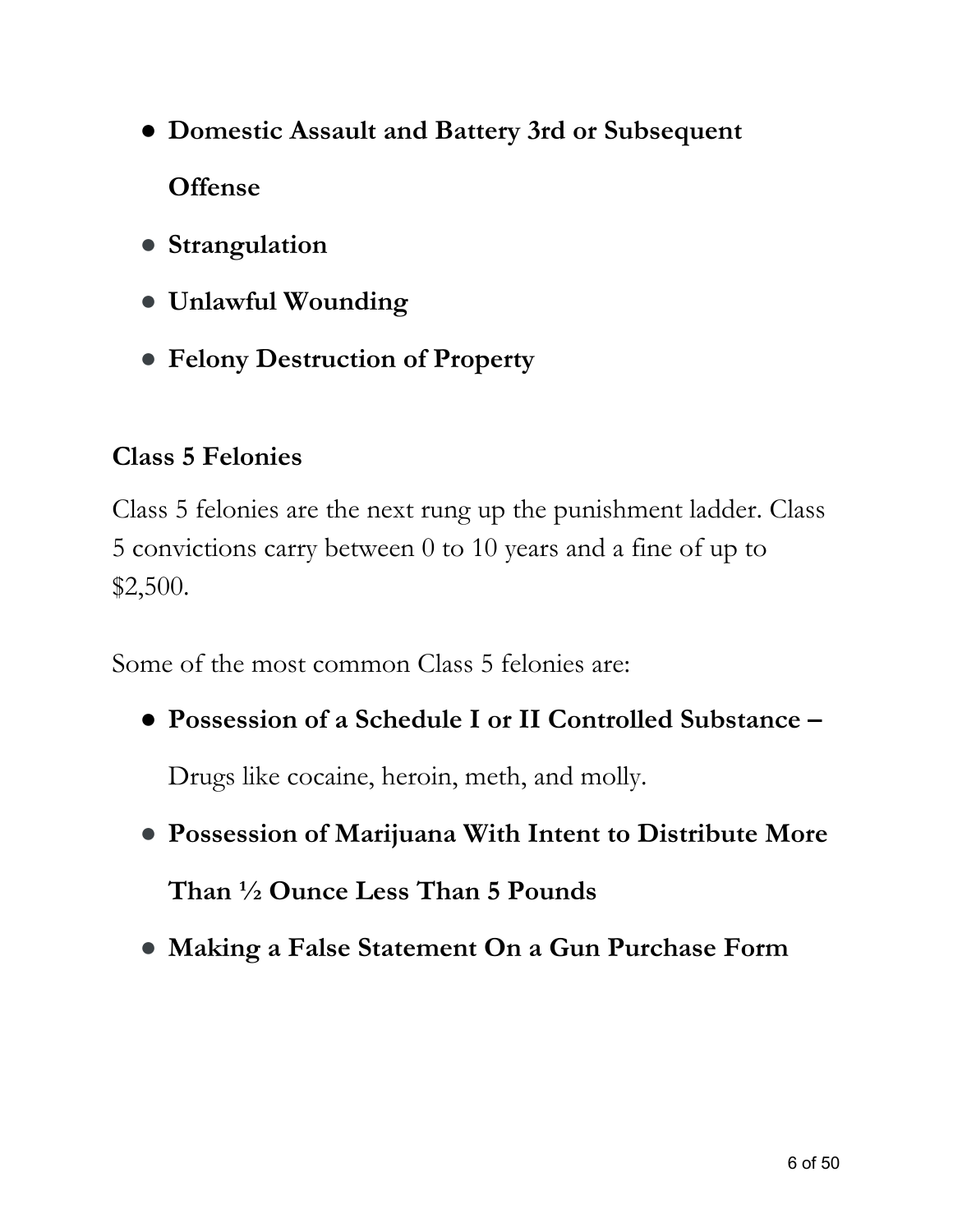- **Felony Hit and Run [–](https://law.lis.virginia.gov/vacode/title18.2/chapter4/section18.2-47/)** Hit and Run can also be punished as a misdemeanor, but the felony version requires proof of either injury or property damage exceeding \$1000.
- **Voluntary and Involuntary Manslaughte[r –](https://law.lis.virginia.gov/vacode/title18.2/chapter10/section18.2-434/)** Believe it or not, recklessly killing someone falls under the same punishment category as possessing a small quantity of cocaine.

### **Class 4 Felonies**

Unlike the first two classes, Class 4 felonies require a prison sentence. The court can punish a Class 4 felony with a sentence of anywhere between 2 to 10 years in prison. Additionally, the court may impose a fine of up to \$100,000. However, it is extremely important to note that although a court is required to impose at least two years, the court can suspend that sentence unless the specific crime requires a mandatory minimum. We'll get into what a suspended sentence means a little bit later.

There aren't nearly as many Class 4 felonies compared to Class 5 and Class 6 felonies. Some examples are:

● **Arson of an Unoccupied Building**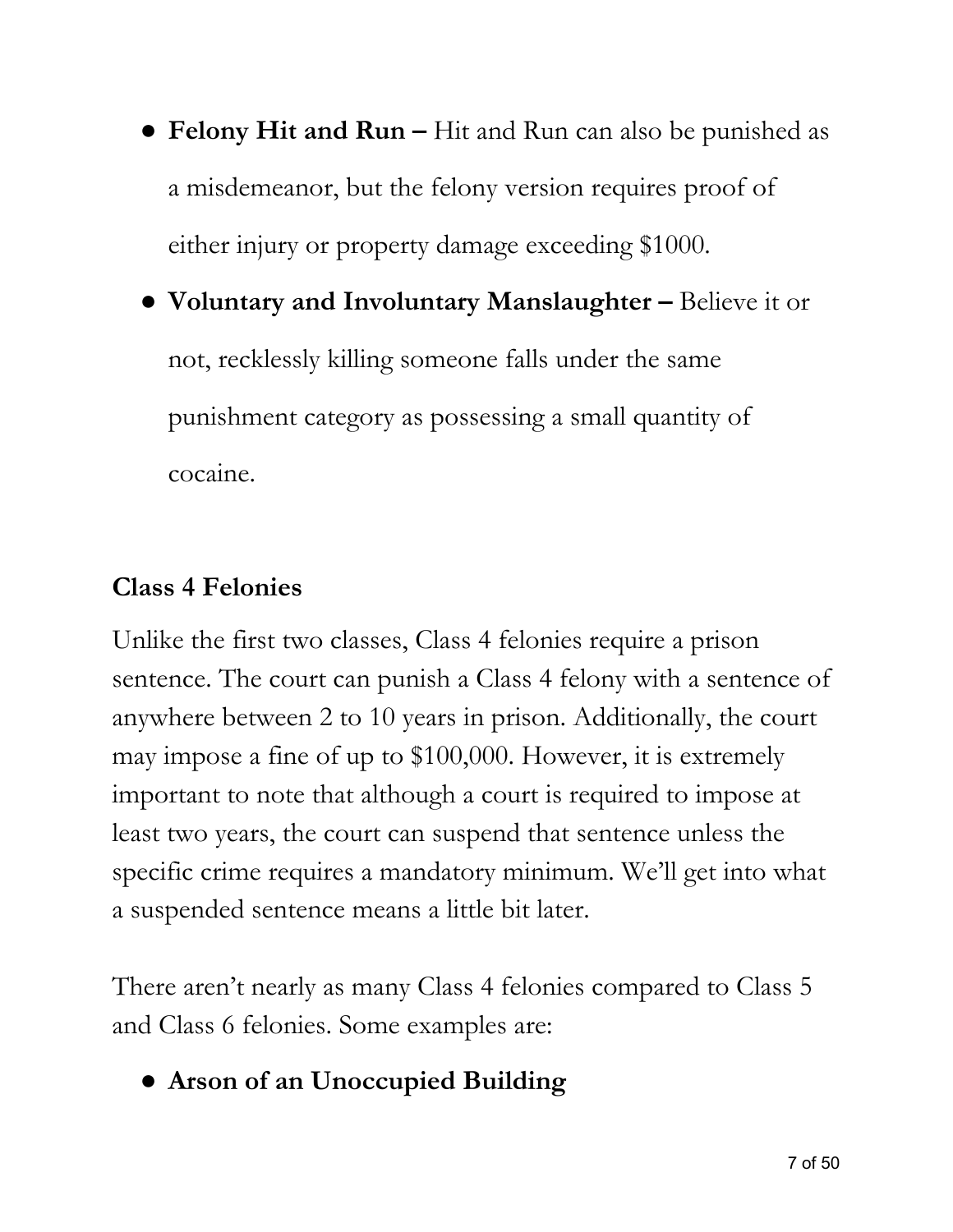- **● Forging a Public Record**
- **Maliciously Shooting At Or Throwing Missile At**

**Occupied Dwelling**

### **Class 3 Felonies**

Anyone found guilty of a Class 3 felony must be sentenced to 5 to 20 years of imprisonment and is subject to up to a \$100,000 fine. Again, it's important to note that although the sentence must be 5 years, some or all of that sentence can be suspended unless the law specifically says otherwise.

The most common Class 3 felony is:

● **Malicious Wounding**

#### **Class 2 Felonies**

Class 2 felonies are extremely serious and carry a punishment of 20 years to life in prison as well as a fine of up to \$100,000. All Class 2 felonies are violent in nature.

A few examples of Class 2 felonies include: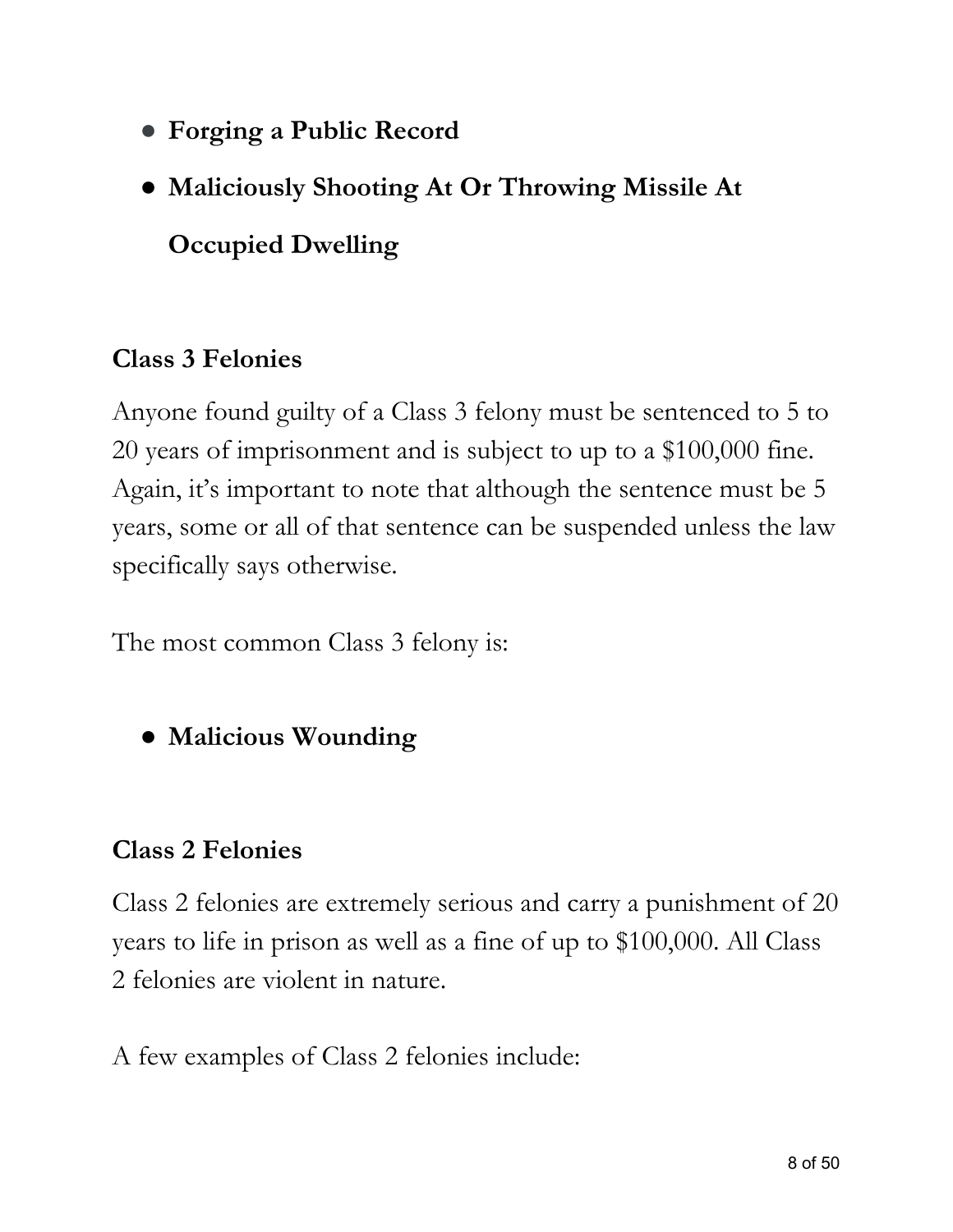- **1st Degree Murder [–](https://law.lis.virginia.gov/vacode/title18.2/chapter4/section18.2-51.2/)** The premeditated and malicious killing of another.
- **[Aggravated Malicious Wounding –](https://law.lis.virginia.gov/vacode/title18.2/chapter4/section18.2-51.2/)** Any malicious assault that results in a serious or permanent bodily impairment.
- **[Bank Robbery With a Deadly Weapon –](https://law.lis.virginia.gov/vacode/title18.2/chapter5/section18.2-93/)** Entering a bank, while armed, [with the intent to commit larceny.](https://tingenwilliams.com/2018/grand-larceny/25955)
- **[Armed Burglary –](https://law.lis.virginia.gov/vacode/title18.2/chapter5/section18.2-89/)** Entering another person's home with a deadly weapon with the intent to commit a felony or larceny.

### **Class 1 Felonies**

Class 1 felonies are the worst of the worst and are punished by life in prison or death. Capital murder is a Class 1 felony. Some examples of capital murder include murdering more than one person in the same transaction, murdering a pregnant woman, and murdering a police officer.

### **Unclassified Felonies**

A common source of confusion is that Virginia has a number of unclassified felonies. Typically this will appear on a warrant as a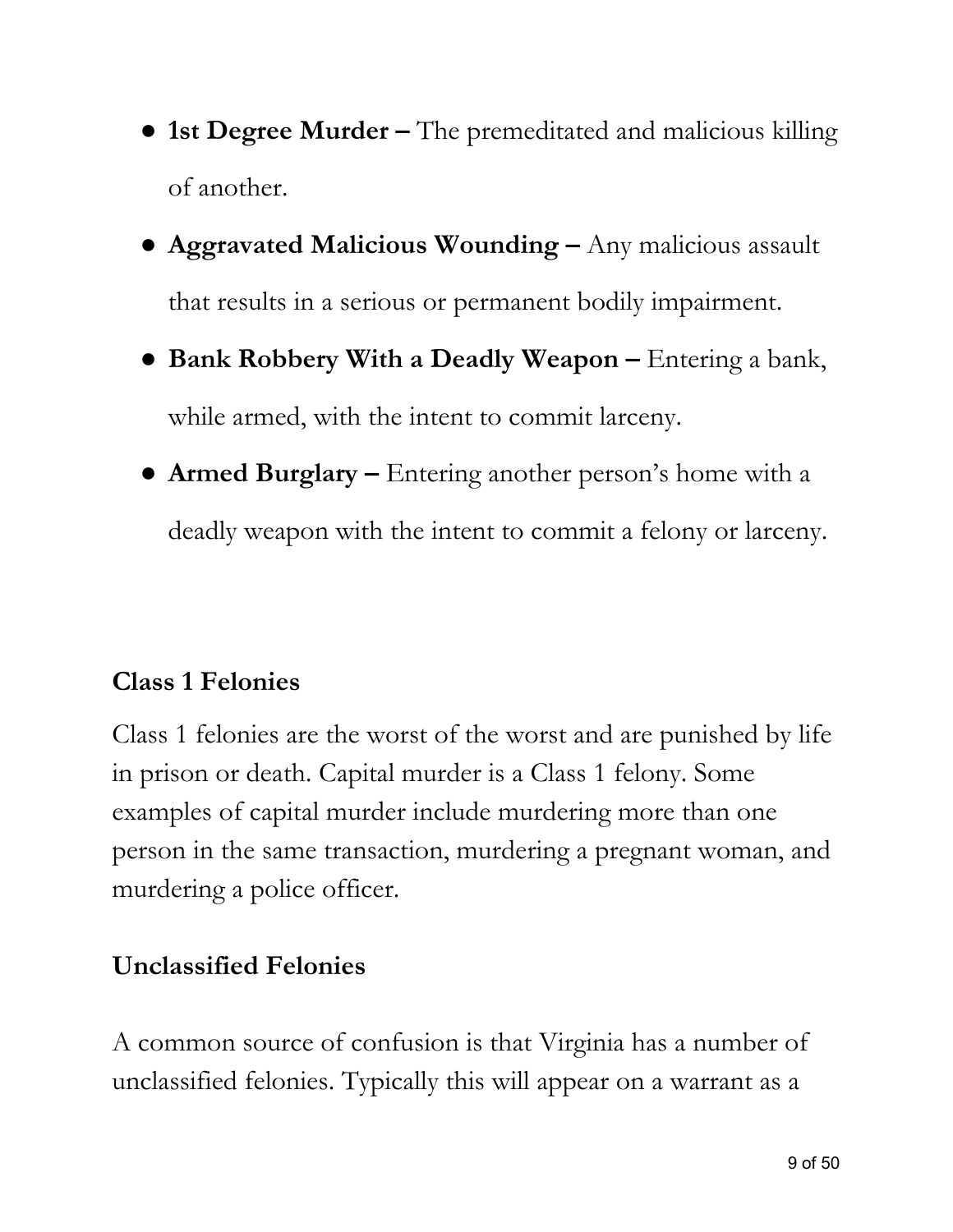"Class U" felony. The punishment for unclassified felonies varies considerably.

Some common examples of unclassified felonies include:

● **Distribution or Manufacture of a Schedule I or II**

**Controlled Substance [–](https://law.lis.virginia.gov/vacode/title18.2/chapter4/section18.2-51.2/)** This charge usually involves dealing drugs such as cocaine, heroin, meth, and molly. A conviction for a first offense requires 5 to 40 years in prison and up to a \$500,000 fine.

- **Robbery [–](https://law.lis.virginia.gov/vacode/title18.2/chapter4/section18.2-51.2/)** A conviction carries 5 years to life in prison.
- **Rape [–](https://law.lis.virginia.gov/vacode/title18.2/chapter5/section18.2-93/)** A conviction carries 5 years to life in prison.
- **[Burglary –](https://law.lis.virginia.gov/vacode/title18.2/chapter5/section18.2-89/)** A conviction carries no time all the way up to 20 years.
- **Grand Larceny [–](https://law.lis.virginia.gov/vacode/title18.2/chapter5/section18.2-89/)** A conviction carries no time all the way up to 20 years.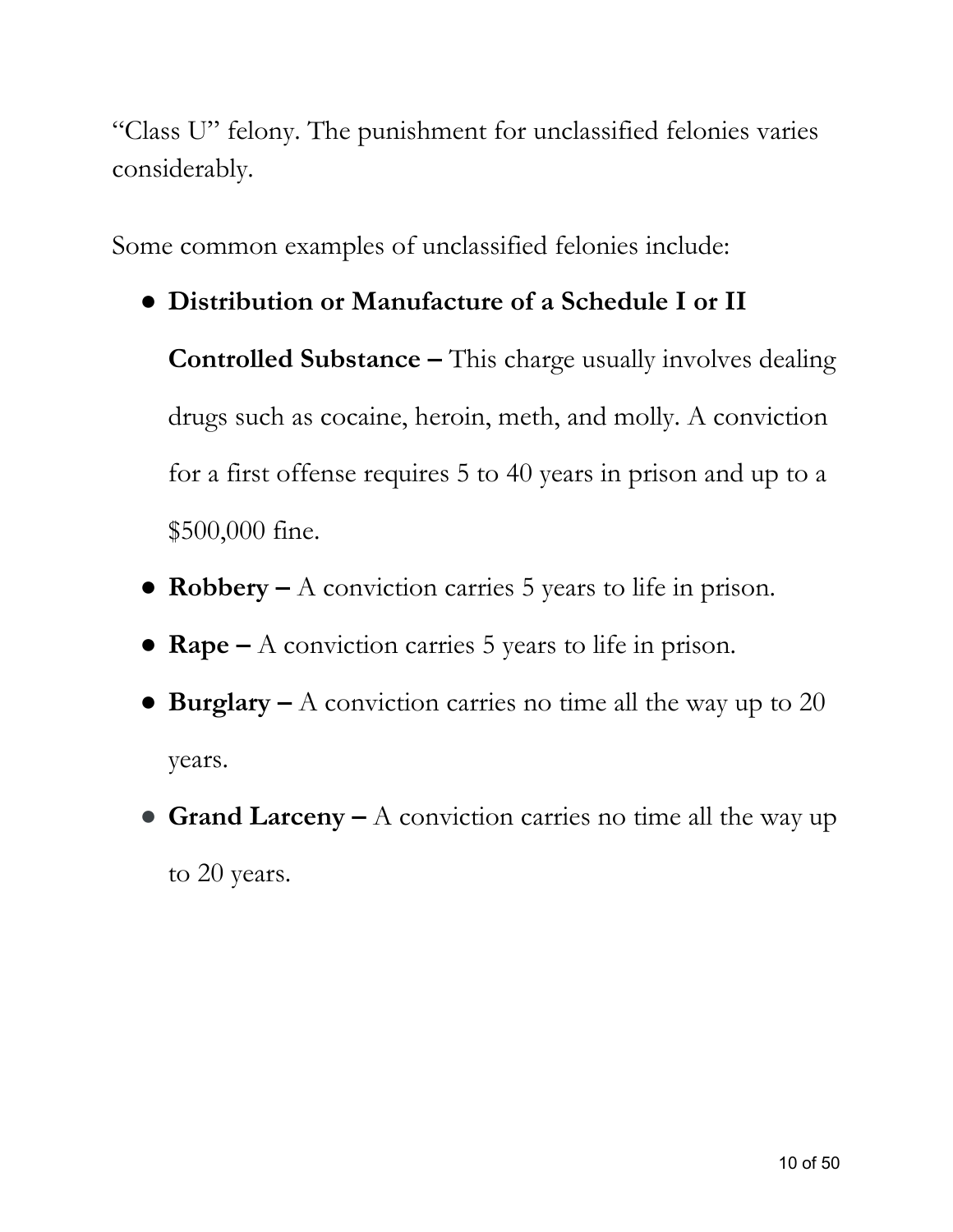## Bond Hearings

### **Magistrate Bond Hearings:**

Once you're arrested, you're going to be taken before the magistrate who will make an initial bond determination. What happens then hinges on a number of factors.

- **What Is Your Prior Record:** If you don't have much of a prior record and you're charged with a non-violent crime, you're going to be in a much stronger position to get a bond from the magistrate. For example, if you were caught shoplifting \$550 worth of clothes from Macy's and it's your first offense, you're probably going to get a bond.
- **The Severity Of The Current Charge:** Certain charges carry a presumption against bond so that the magistrate will automatically deny bond. For example, if you're charged with Robbery, Rape, or Murder, you're not getting a bond from the magistrate under any circumstances. All of the charges carrying a presumption against bond are found in Virginia Code 19.2-120.
- **History Of Failure To Appear**: If you're been convicted of not showing up for court in the past, it can be a major obstacle to getting a bond from the magistrate.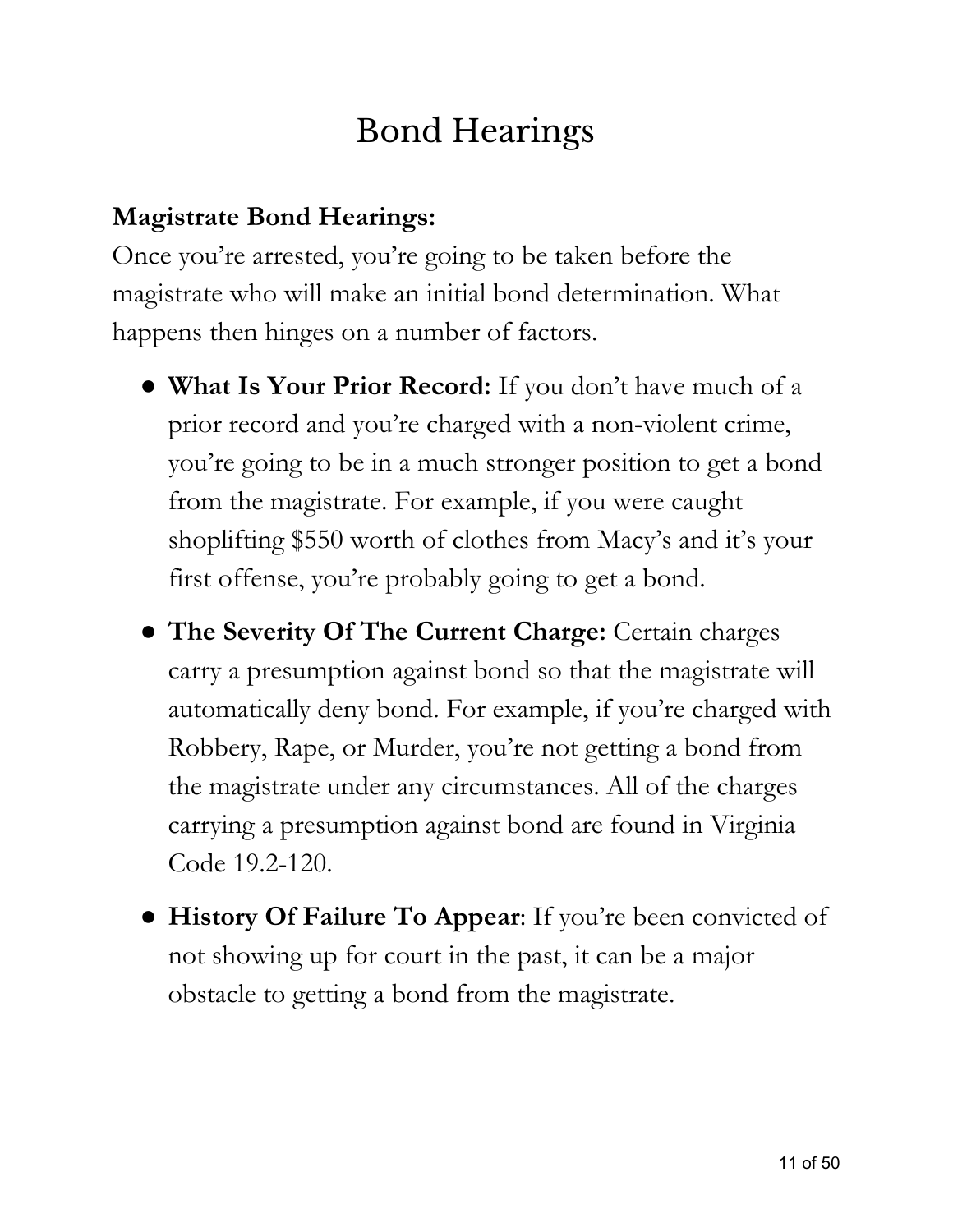● **Ties To The Area**: If you don't live in the area or have any meaningful ties to the area, it can be a major impediment to getting a bond because you may be considered a flight risk.

### **General District Court Bond Hearings**

If you're denied bond by the magistrate, the next step is a bond hearing scheduled in front of a judge. Most felony charges are initiated by warrant which means that the General District Court (the lower court) will have jurisdiction over the first bond hearing. If the charge is brought by what is called "direct indictment," the charge goes straight to Circuit Court (the higher court) so your bond hearing will happen there. A major downside to being charged by direct indictment is that you will only get one chance in front of a judge to get a bond vs. two chances if the charge is brought by warrant.

A judge at a bond hearing is going to be looking at the same sort of evidence mentioned above: your prior record, the nature of the current offense, the strength of the evidence, your history of appearing in court, and your ties to the area. The bottom-line is that a judge is looking at two major factors: 1.) Whether there is probable cause to believe that you're a danger to the community if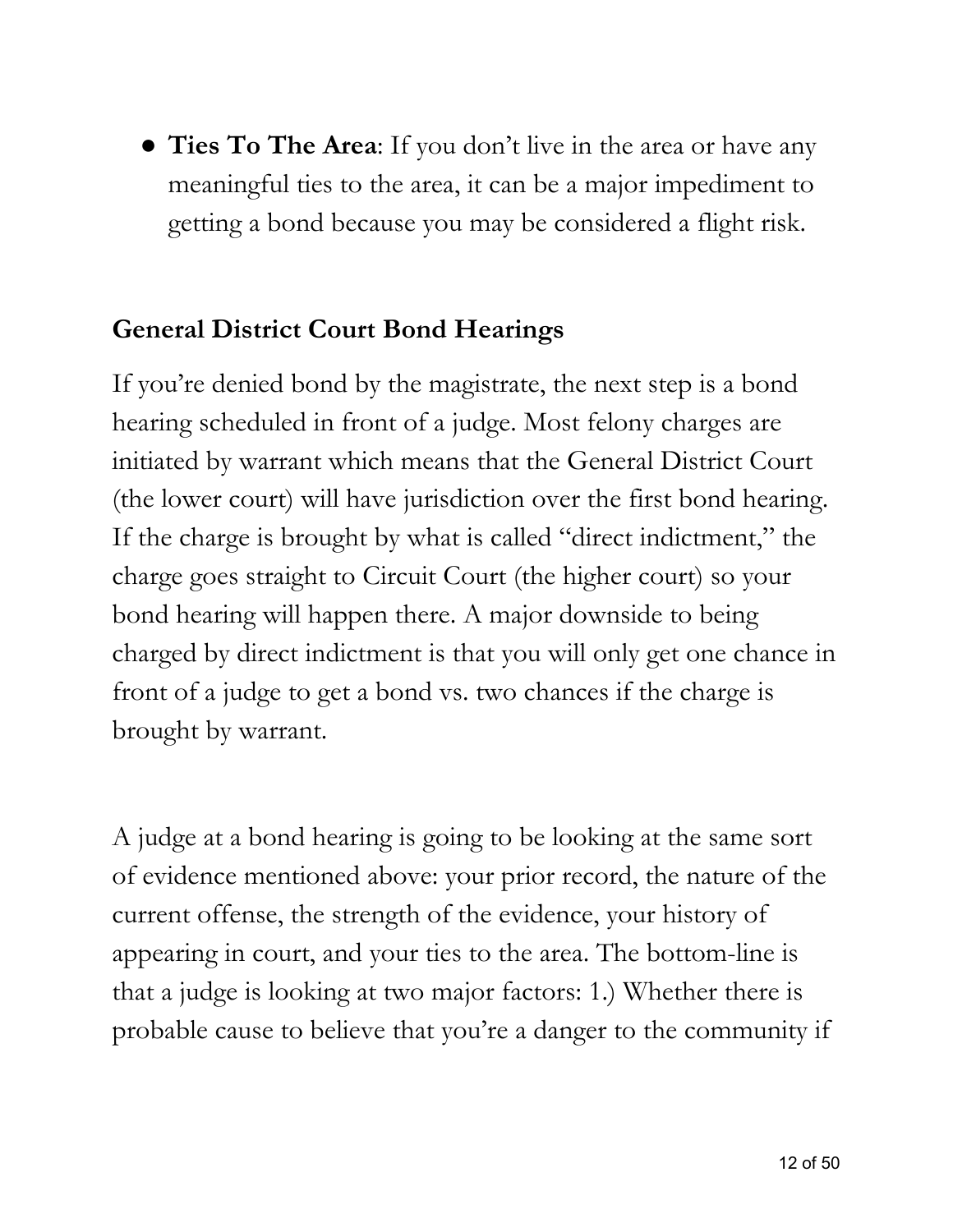released and 2.) Whether there is probable cause to believe that you present a flight risk.

### **Bond Hearings Are Extremely Important/Don't Waive An Attorney!**

Bond hearings are often the single most important aspect of a criminal case. That statement would likely make even an experienced criminal attorney raise an eyebrow, but we've learned it's true. Can you imagine if you were thrown in jail today? What would happen to your kids? Who would pay the rent? How long is your employer going to keep your job? It's not an exaggeration to say that holding someone on no bond can do serious and irreparable harm to their life. The stakes at bond hearings are incredibly high.

That stands in sharp contrast to how the system and the players in the system often treat bond hearings. In many jurisdictions, there is no public defender present at arraignments. Many defendants waive having an attorney and go forward with a bond hearing alone. Don't be one of those people! You need a lawyer involved in your case as early as possible. A competent lawyer will know how to present a plan of action to give you the best chance of getting out on bond. Depending on the circumstances of your case, that plan might include pre-trial supervision, drug/alcohol treatment, and GPS monitoring.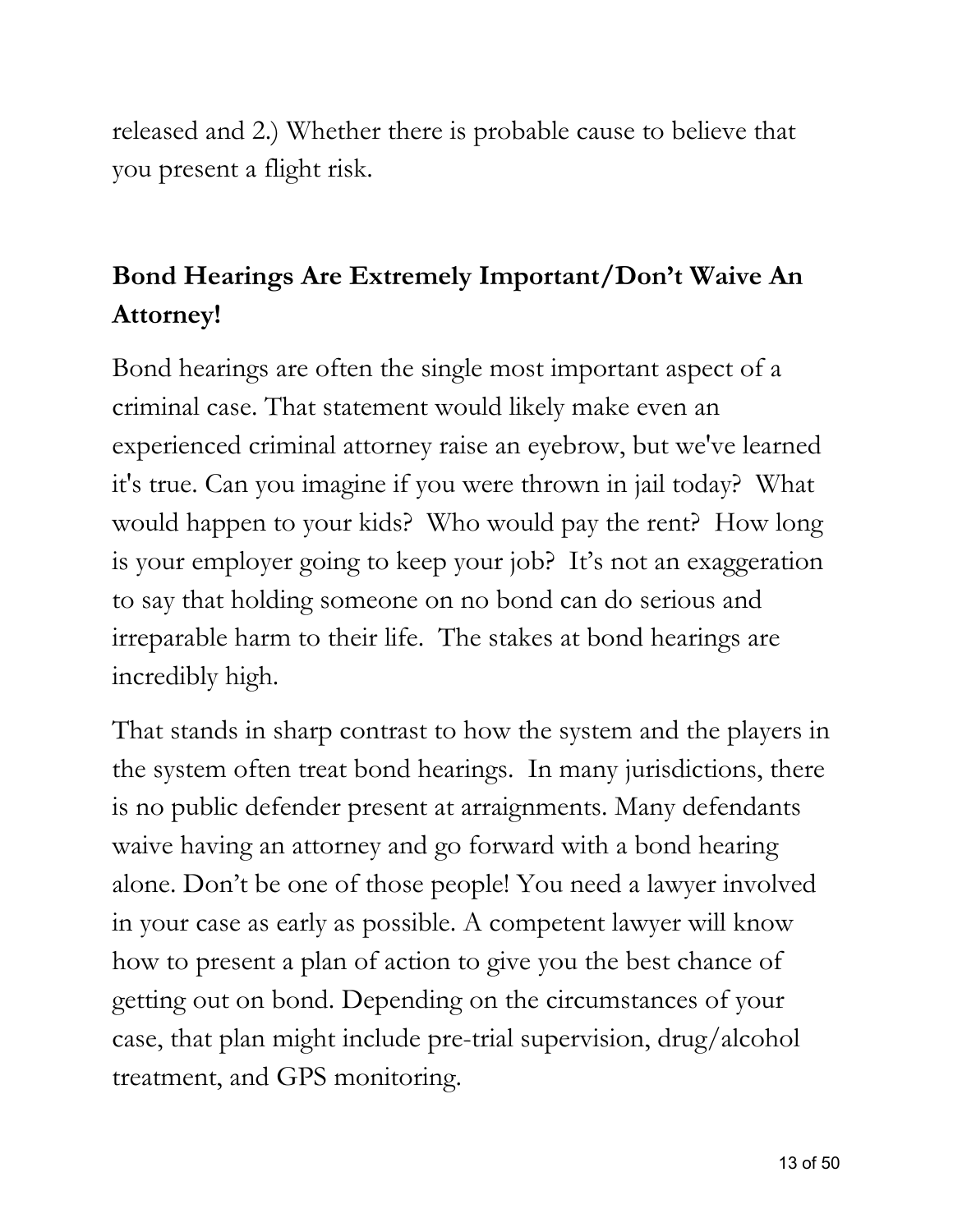### **Appeal Bond Hearings**

If you're denied bond in the General District Court, you are entitled to appeal to the Circuit Court where another bond hearing will take place in front of a different judge. The Circuit Court bond hearing is the last bond hearing that your are entitled to by law. If you're denied bond in Circuit Court, there are ways to request a reconsideration of your bond status, but it's going to require a "material change in circumstances." That means things like new favorable evidence, the prosecution continuing the case over your objection, or witnesses changing their stories. The Circuit Court bond hearing should be regarded as your last realistic shot to be released while the case is pending.

### The First Step: Preliminary Hearing

The first step in a felony prosecution is usually a preliminary hearing. Preliminary hearings are extremely important to criminal defendants. Despite an oft repeated quote by some GDC judges that preliminary hearings are "not a discovery hearing," that's exactly what they are in reality. In fact, it's often the defense's only opportunity to hear testimony from the key witnesses prior to trial.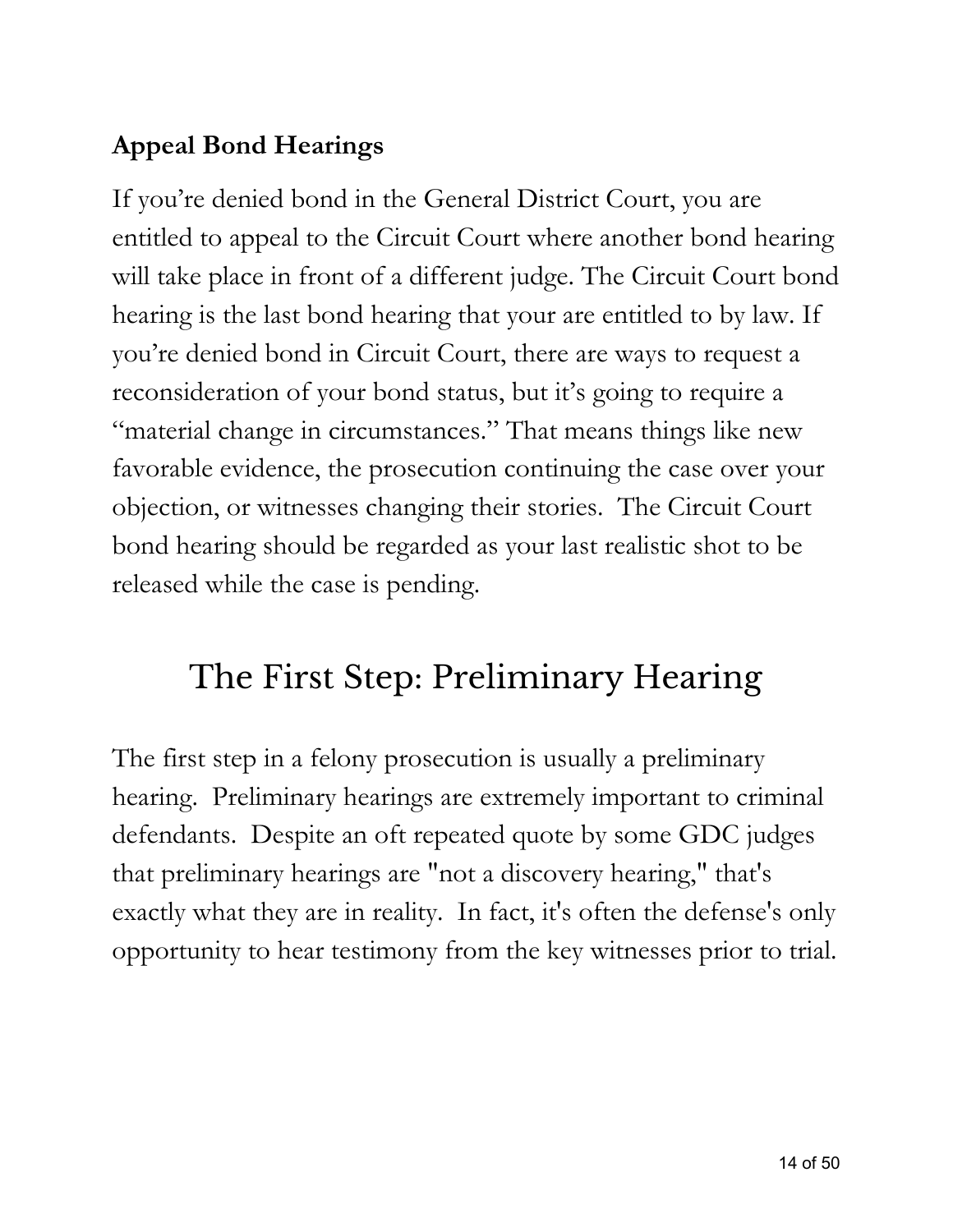Prior to the preliminary hearing, your attorney will file a motion for discovery. The prosecution will then be required to provide information about the evidence against you.

In a felony case, the quality of the discovery response is highly variable.

The only things that the prosecution is required to give you are:

- Statements you made to the police;
- Your criminal history;
- Any exculpatory evidence (favorable evidence tending to show that you didn't do it)

Different cities have different discovery policies. Some jurisdictions give defense attorneys the bare minimum required by law. Others will let you have access to their whole file. Even within the same city, different prosecutors often treat discovery in different ways. Be prepared that the court system moves at a snail's pace. It's not uncommon for it to take months to get the discovery response. It's also not unusual for the court date to be pushed back multiple times.

Once you've received the discovery and gone over it with your attorney, the first actual court date will be the preliminary hearing. So what's a prelim? The short version is it means you were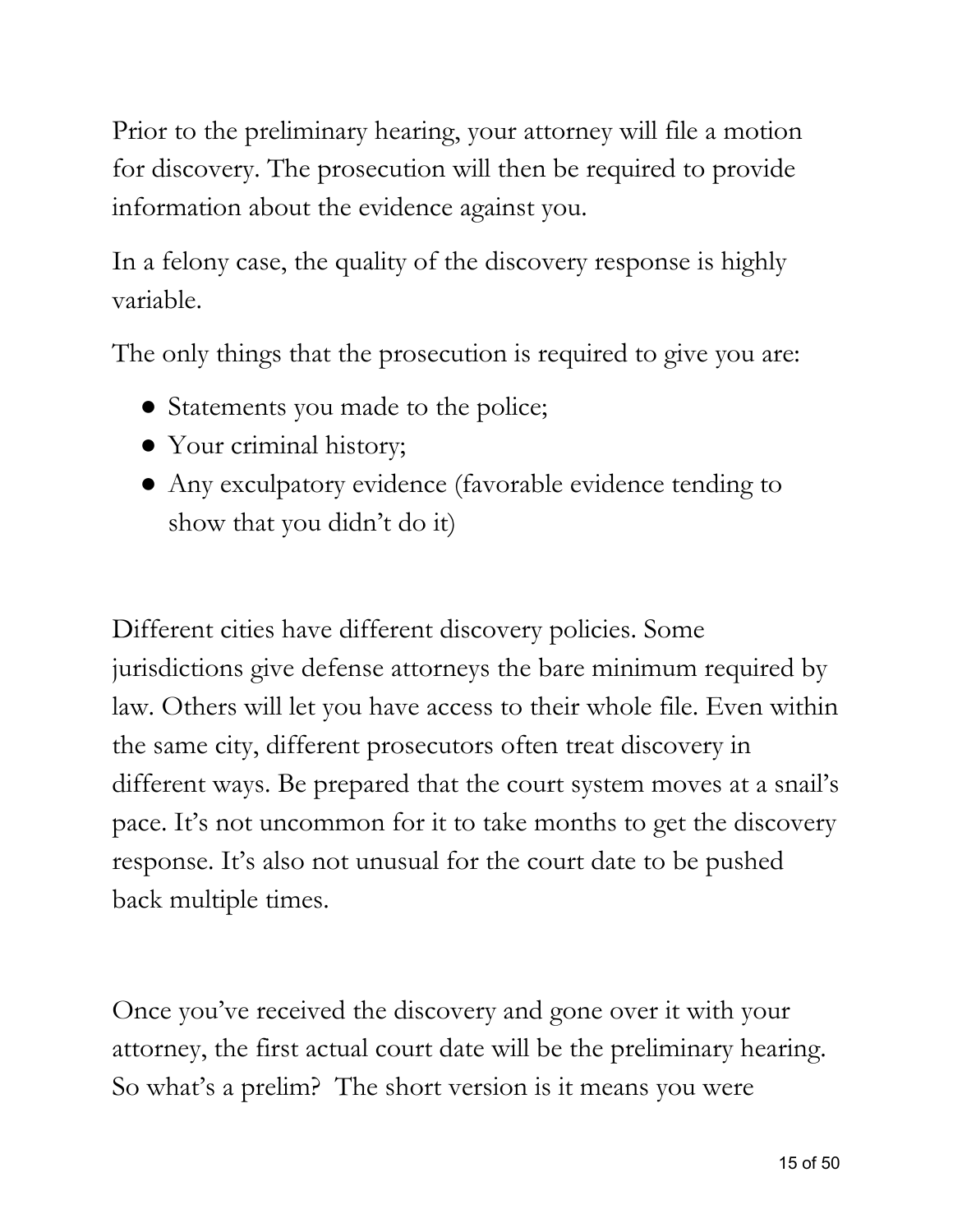charged with a felony and the General District Court (lower court) needs to decide whether there's enough evidence to justify sending the case to Circuit Court (higher court) for final resolution. It boils down to whether the prosecutor has evidence against you that rises to the level of probable cause. The probable cause standard might as well be: "Is there any actual evidence that you did it?" Almost all cases end up being certified to Circuit. Even if your lawyer has an amazing argument at prelim about how weak the evidence is, the standard reply from GDC judges is usually, "That sounds like a great argument for Circuit Court." And then they send it to Circuit Court. You should never dump your attorney solely because the case moved forward after a preliminary hearing. Almost every case moves forward, and felony cases are not typically "won" at this stage. The preliminary hearing is really about getting a sneak preview of the prosecution's case and gaining as much information as possible about the evidence against you.

You have 2 options at preliminary hearing stage:

- 1. You can do the prelim and make the prosecutor put on enough evidence against you to establish probable cause; or
- 2. You can "waive" your right to a prelim (meaning you agree not to have a hearing and the case goes to Circuit Court).

The most common reason someone would waive preliminary hearing is that they have a plea agreement worked out with the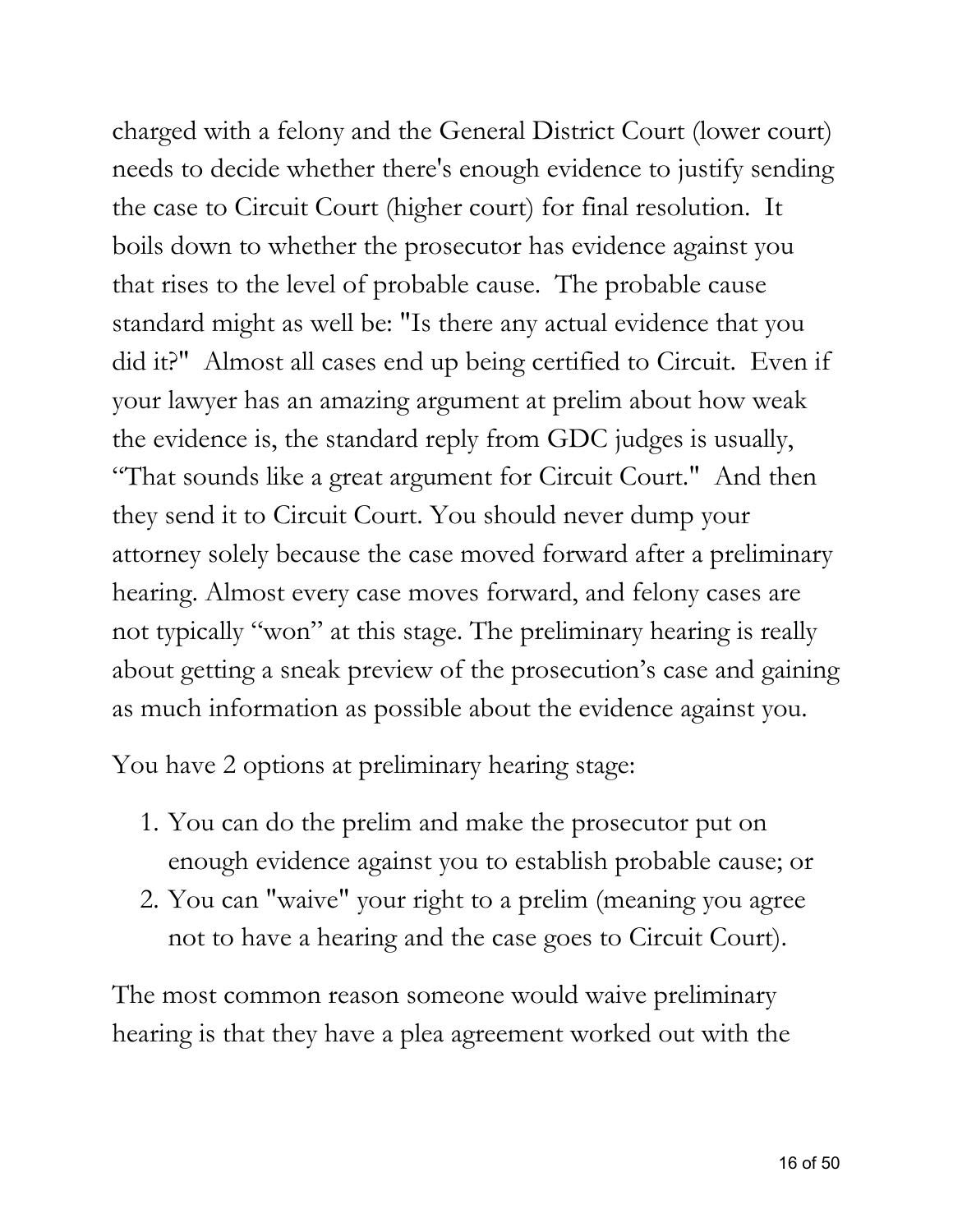prosecutor and waiving is part of the agreement (saves them from dragging witnesses into court, doing a hearing, etc.).

The major benefits of doing the preliminary hearing are:

- Your defense gets a golden opportunity to see and hear the key witnesses in person
- Your attorney gets to cross-examine the Commonwealth's witnesses
- The Commonwealth will often be forced into revealing its theory of the case; and
- Your attorney might find a glaring weakness in the state's evidence that leads to a better offer or a dismissal.

Having a knowledgeable and tactical attorney can make all the difference at prelim. A solid attorney will use rigorous cross-examination to get as much information as possible and to "lock in" the opposing witnesses' testimony. They'd also take note of the demeanor and believability of the opposing witnesses in order to better assess the strength of your case.

Doing a prelim is a lot like playing a poker game. Except in this version, you get to peek at your opponent's cards without having to show yours in return. In 99.9% of prelims, a solid defense attorney won't be calling any witnesses in your defense. With rare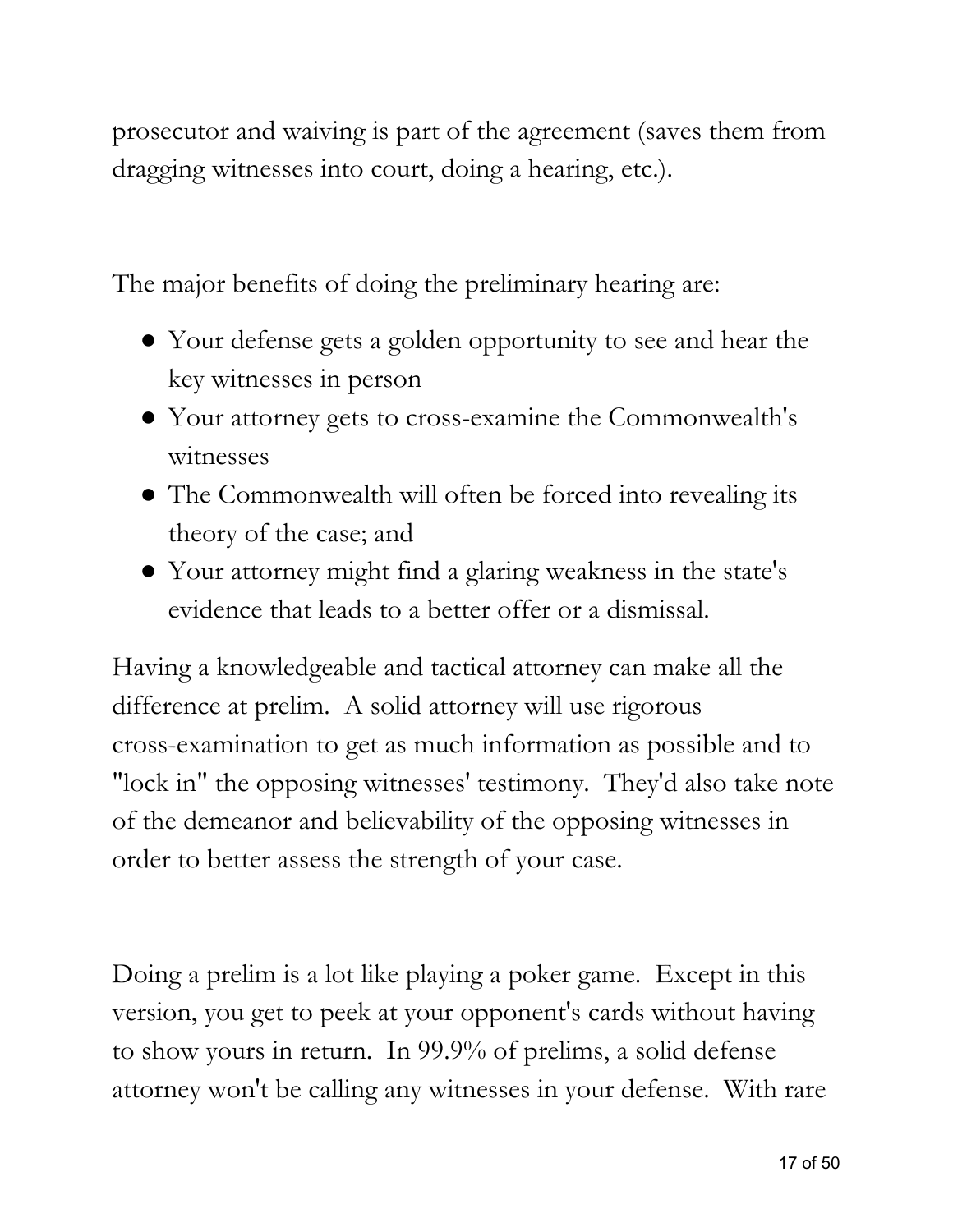exception, there's simply no benefit to revealing your strategy or theory of the case when you aren't required to do so. For the most part, your role as the defendant at preliminary hearing is simply to shut up and let your attorney do the talking.

There are attorneys out there who will promise you that they'll "win" your case at prelim. This is typically a bait-and-switch (not to mention unethical since attorneys can't promise results). Considering most cases get certified to Circuit, it is extremely easy for an attorney to stand in at a preliminary hearing, ask a few questions, collect their fee, and then quote you a ridiculous amount to handle the actual "meat" of the case (i.e., the impending trial in Circuit Court). If an attorney is telling you that the case is going to be dismissed for sure at the preliminary hearing, they're not shooting you straight.

Even worse, some attorneys take your money, tell you to waive your prelim (with nothing in return from the prosecutor), and never touch the case again. This results in 1.) The lawyer getting paid without doing any work; and 2.) You losing out on an excellent opportunity for a competent lawyer to cross-examine witnesses.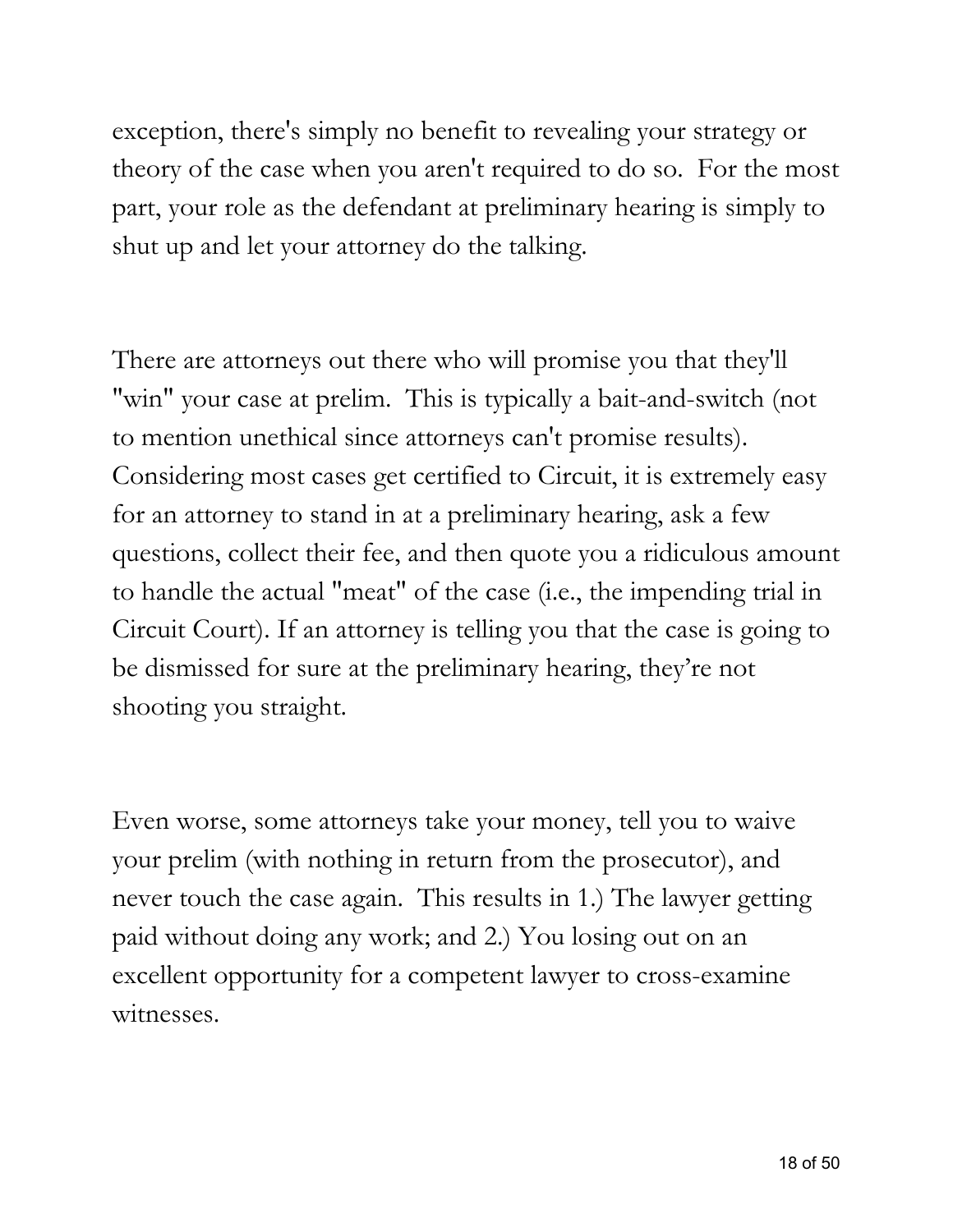We're not saying that you should never waive your preliminary hearing. There are some scenarios where it's the best way of getting the most favorable plea agreement terms. What we are saying is that there is almost no scenario where it makes sense to waive a preliminary hearing if you're not getting anything in return. Before you waive prelim, your attorney should be able to give you a detailed and logical explanation of what you're getting in exchange.

### Direct Indictments

While most felony cases start with a preliminary hearing, some cases go directly to circuit court through a process called "direct indictment." The right to a preliminary hearing only applies to charges brought by warrant and not to charges brought by indictment. In other words, the prosecution has a way to get around your "right" to a preliminary hearing.

Does this make any sense? Of course not. Your "right" to a preliminary hearing isn't worth much when it's nothing more than a gift bestowed by the prosecution subject to revocation at their whim. That being said, any competent criminal defense attorney needs to be aware of the possibility of a direct indictment and how to best navigate around it.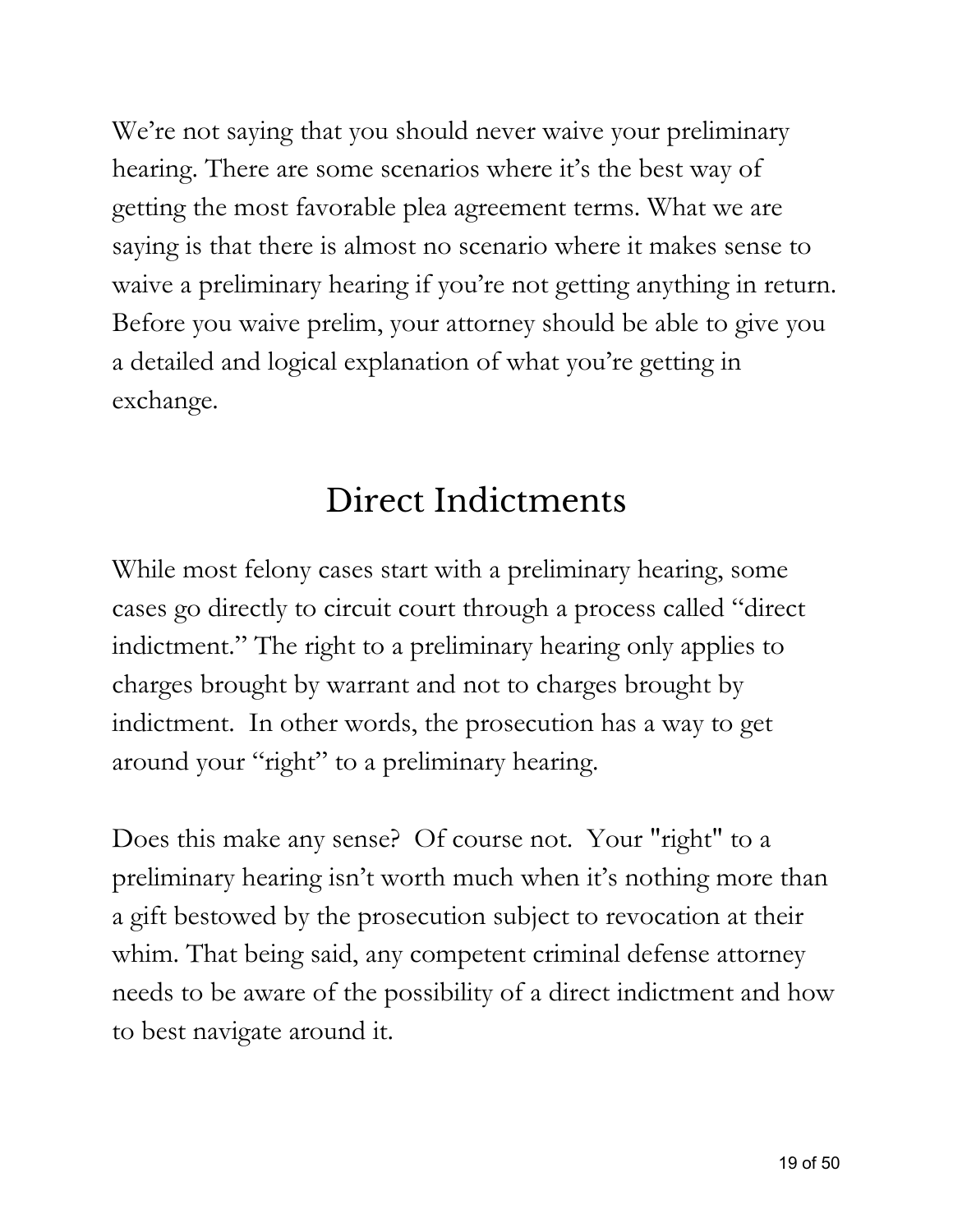# Once The Case Reaches Circuit Court

## Motions To Suppress Evidence

The most common motions involve arguments that the police violated your rights, and therefore, certain evidence should be held inadmissible at trial. Most of the time, defense attorneys will wait to file motions to suppress until the case is in circuit court. We could devote multiple volumes of books to possible motions, so we'll only cover the very basics here.

Relevant motions can include:

- Arguing that evidence was seized in violation of the 4th Amendment i.e. the police stopped you without reasonable suspicion and/or searched you or your property without probable cause;
- Arguing that statements you made to the police are inadmissible because you were not properly advised of your rights before questioning;
- Arguing that certain evidence is not relevant;
- Arguing for confidential informants to be revealed;
- Arguing for evidence not in the discovery response to be revealed;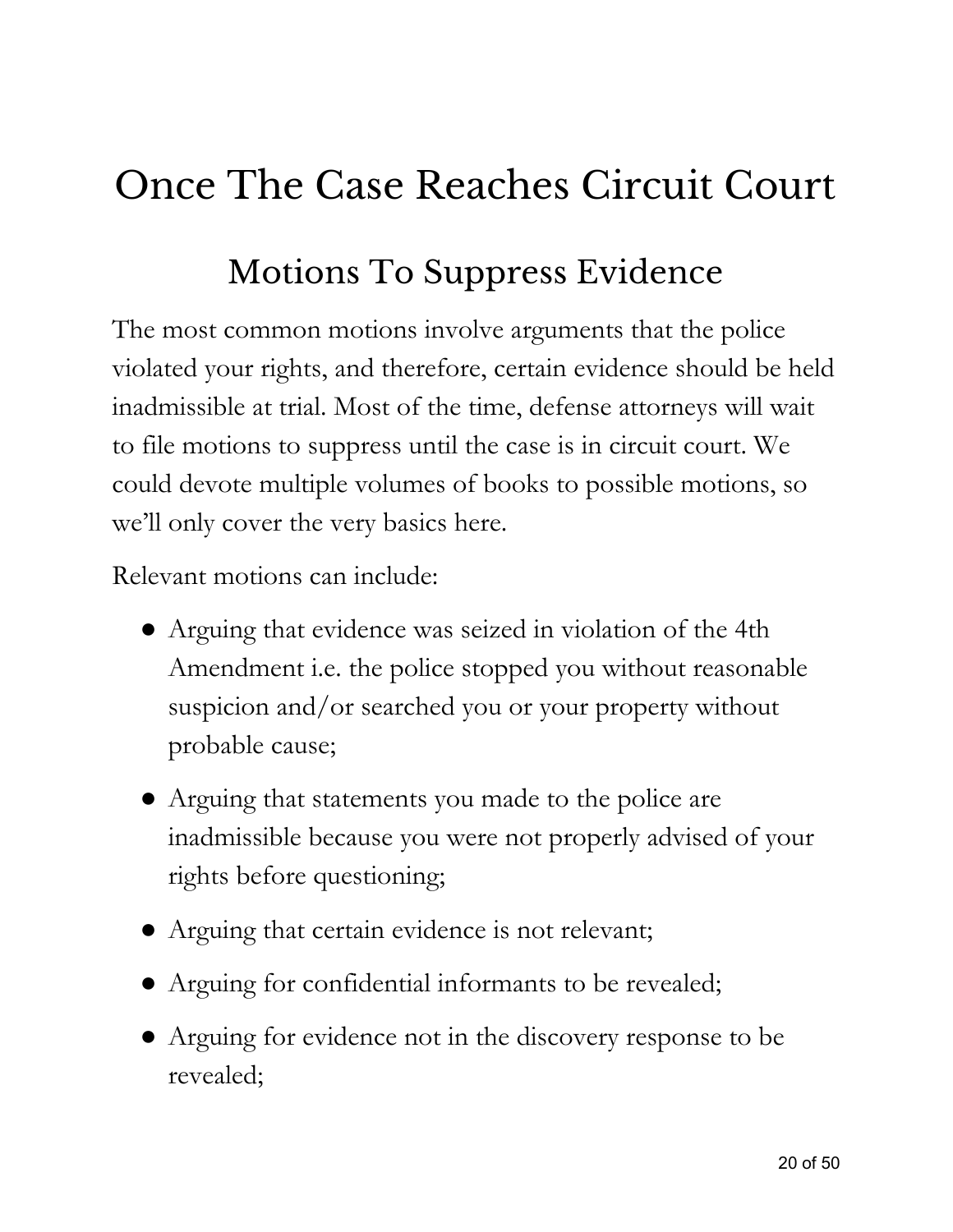● Arguing that the Court provide financial assistance for expert witnesses

The only limit to motions practice is imagination. We've filed hundreds of different motions in circuit court. Motions aren't relevant in every case, but they can be an invaluable tool. Even if you don't "win" motions, it can provide an opportunity to hear witnesses' testimony before trial and to make prosecutor's tip their trial strategy.

## Pleading Guilty Vs. Going To Trial

There comes a time in every criminal case where a defendant must choose whether to plead guilty or gamble by going to trial. As it turns out, the overwhelming number of criminal defendants decide to fold 'em rather than face the government in court. According to the Virginia State Sentencing Commission, 91% of felony cases in circuit court ended in a guilty plea in 2018. And that's not even including felonies that are reduced to misdemeanors by plea agreement. Why are criminal trials so rare?

The simple explanation is that most folks get a better result by pleading guilty and cutting a deal with the government. The basic idea is that in exchange for giving up all their pesky constitutional rights, defendants get a more lenient result. The prosecution saves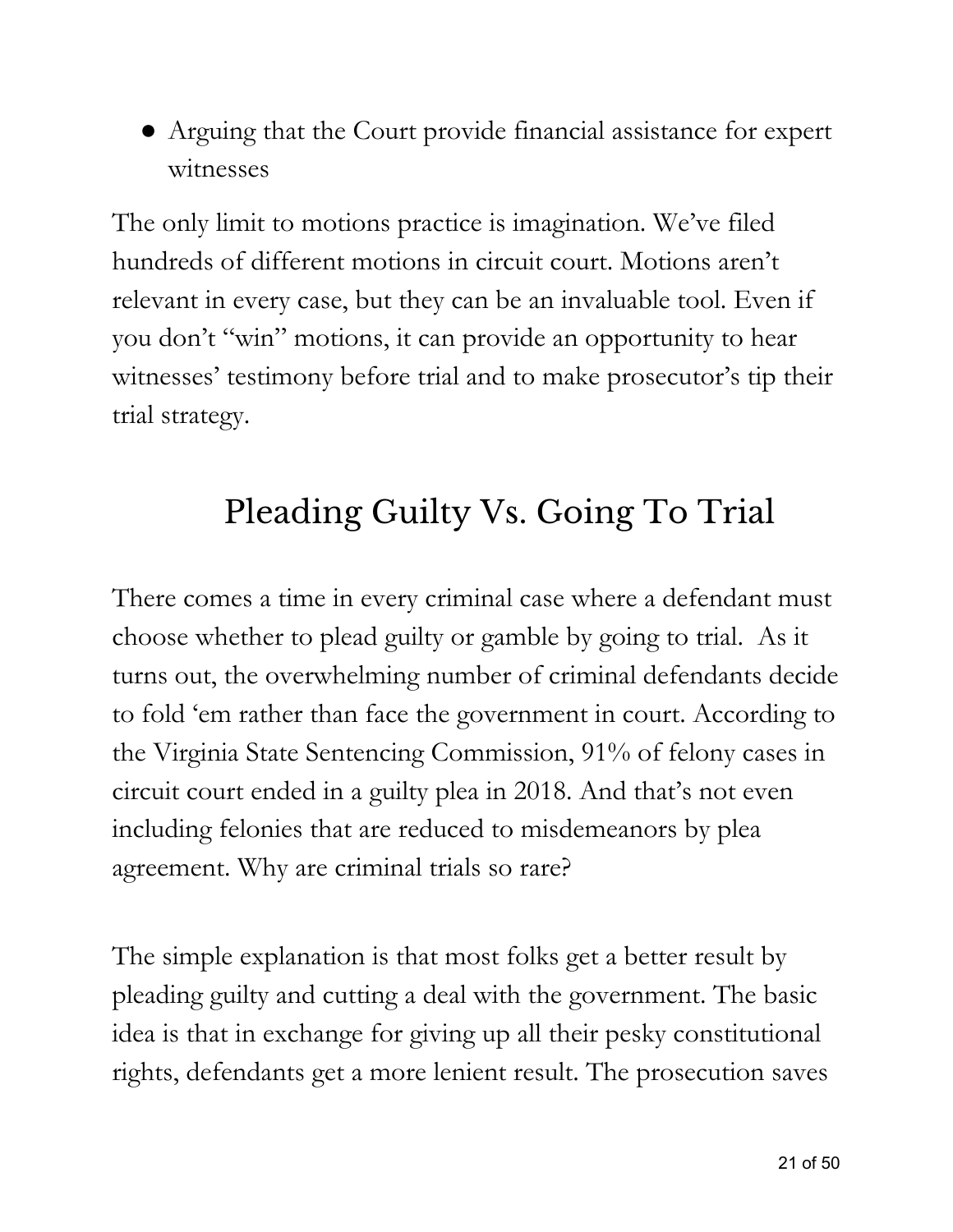time and resources, judges don't have to spend days on a single case, and the defendant spends less time in jail/prison. Everyone wins. Right?

Not necessarily. The problem is that trials are so rare that many criminal defense attorneys have very little experience actually fighting felony cases. The result is that many attorneys push their clients to plead guilty even when their clients have strong defenses and/or are facing weak cases.

So how do you know if you should go to trial? You need an attorney who is experienced taking felony cases to trial who can talk you through all of the potential advantages and disadvantages. Whether you should go to trial is highly dependent on the specific facts and circumstances of each case, but you need an attorney willing and able to fight if the situation calls for it. We have an entire separate guide devoted to helping you find the right defense attorney for your case. But here are some things to look for when hiring a felony criminal defense attorney:

### **1. What percentage of the attorney's practice is criminal**

**defense?** Unless the answer is close to 100%, I would look elsewhere. The guys in the courthouse who are experienced taking criminal cases to trial are the ones who live and breath nothing but criminal work. You can't afford to be represented by someone whose side-gig is criminal defense.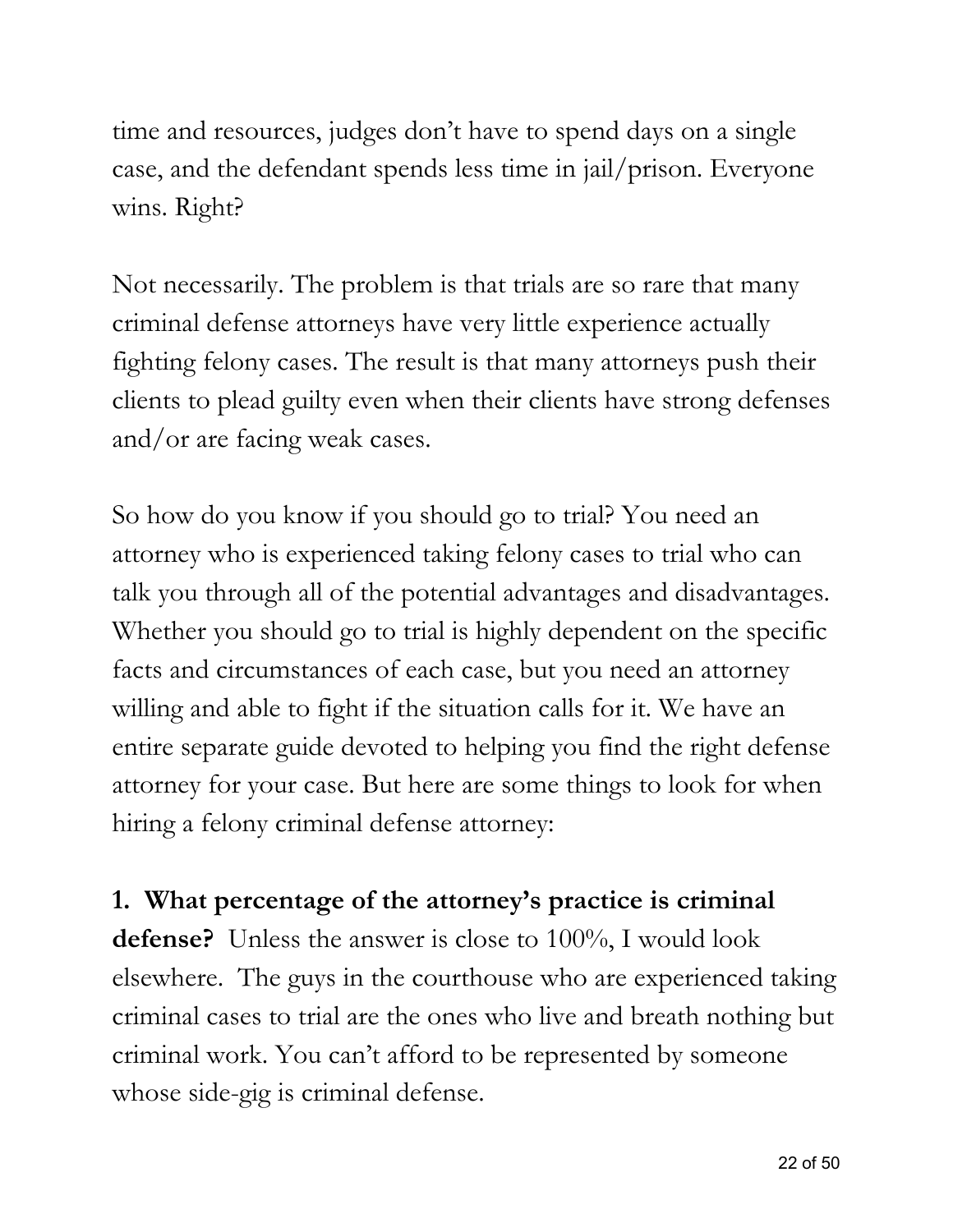**2. Does the attorney have felony trial experience?** Even within the field of criminal defense, there are different areas of expertise. Some attorneys are primarily DUI attorneys. Some attorneys handle mostly traffic cases. Some attorneys handle mostly misdemeanors and certain low level felonies.

If you're charged with a felony, you need an attorney with significant serious felony trial experience. If an attorney lacks felony trial experience, they are operating at a tremendous disadvantage. The obvious problem is that the attorney can't competently represent you if the case goes to trial. But the problem is just as large when the case isn't heading toward a trial. What motivation does the prosecution have to give one inch in plea negotiations when faced with an opponent who never takes cases to trial? None. If the evidence against you is overwhelming, your only leverage is often a defense attorney who is willing and competent to take the case to trial.

**3. Does the attorney have jury trial experience?** Not all trial experience is created equal. An attorney might make bold claims that they've tried hundreds of cases. That sounds impressive but can be highly deceptive. District court misdemeanor trials are on a different planet than serious felony jury trials. You need an attorney with the right skill set for your situation. Ask your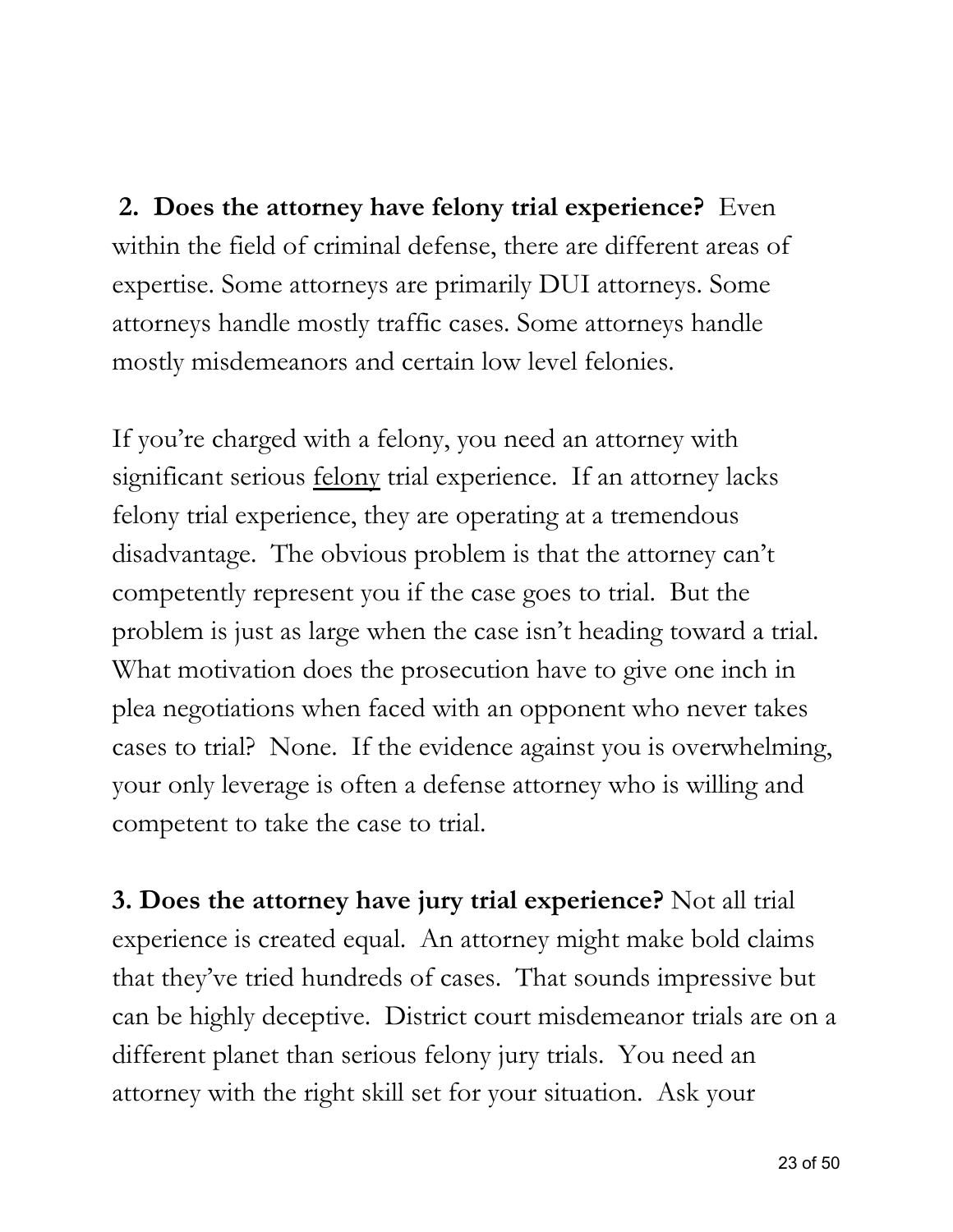prospective attorney how many felony cases they've taken to trial? How many of those were jury trials? Do they have transcripts demonstrating their work? You would be shocked how many "high profile" attorneys have minimal actual felony trials under their belt.

4. **Does the attorney have motions experience? Does the attorney see any possible relevant motions in my case?** Many cases are determined at the "motions" phase of a case. For instance, a successful motion to suppress evidence can sabotage a prosecution's entire case. Even "losing" motions can be highly effective. A motions hearing can provide the opportunity to hear the testimony of witnesses prior to trial. A motion can make the prosecutor more likely to make a favorable offer. If an attorney ever tells you something like "motions always get denied" or "motions never work," you should run not walk out of his or her office. I would also recommend asking prospective attorneys for samples of their written motions and legal memorandums.

**5. Is the attorney knowledgeable about state sentencing guidelines?** State sentencing guidelines are often the single most important factor in what the punishment will be in a felony case. We'll explain more about that in a bit. It is absolutely essential that an attorney handling a felony case have a detailed knowledge of how they work. If an attorney cannot have a highly educated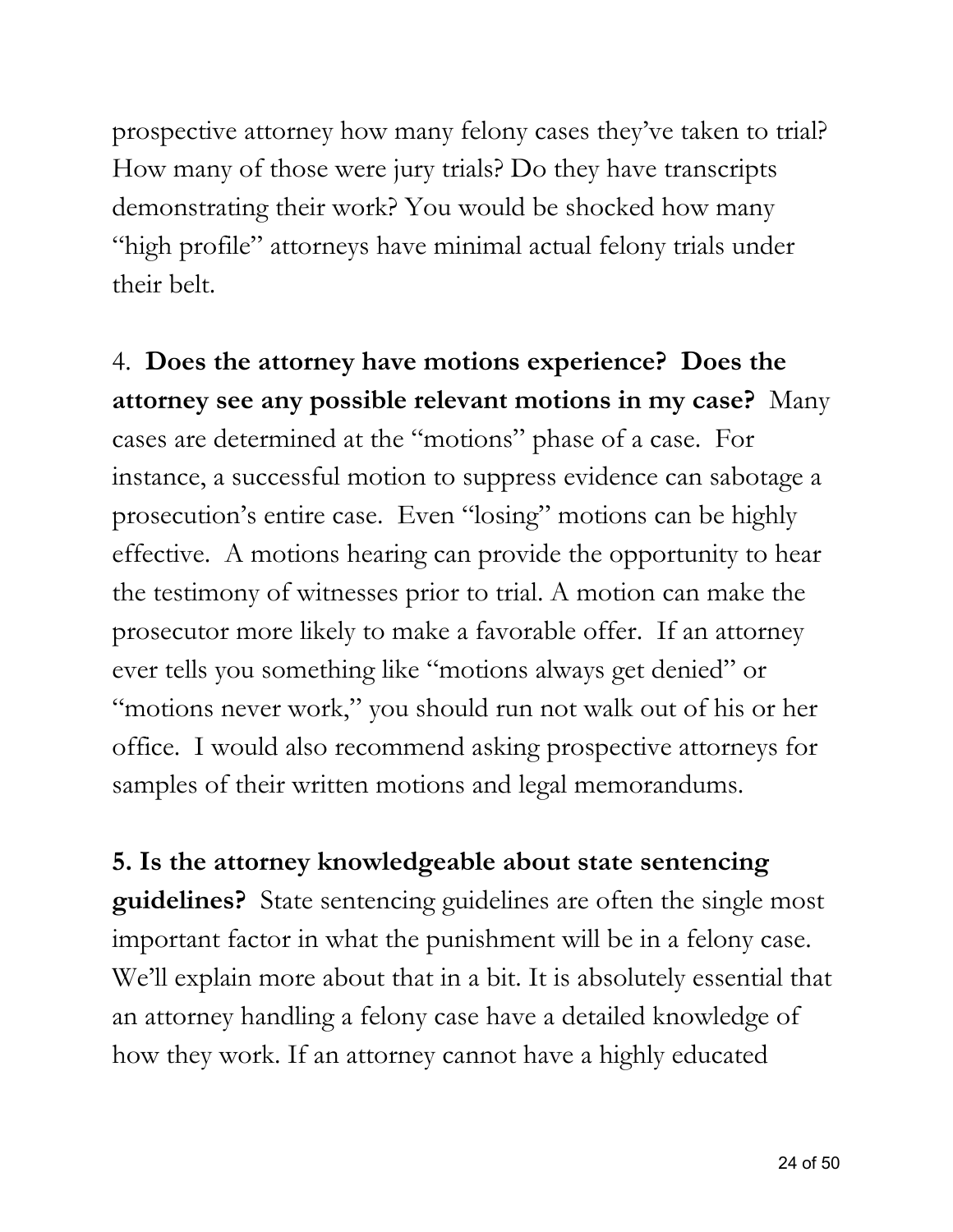conversation with you about state sentencing guidelines, they should not be handling your felony case.

### 6. **Does the attorney have experience using expert witnesses?**

A credible defense expert can be extremely effective in certain cases. We've worked with computer forensics experts, SANE nurse experts, firearms experts, DNA experts, fingerprint experts, forensic pathology experts, alcohol blackout experts, eyewitness identification experts, and marijuana cultivation experts among others. While certainly not relevant to every case, a good expert witness can be the difference between guilt and innocence. Has your prospective attorney ever worked with expert witnesses? Is an expert witness possibly relevant in your case?

### Bench Trial Vs. Jury Trial

If you've made the decision to fight the charges against you, the case will be set for a trial. One of the big decisions that needs to be made is whether to set the case for a bench trial or a jury trial. In a bench trial, a single judge listens to all of the evidence and makes the final decision on whether the prosecution has proven their case. In a felony jury trial, 12 jurors listen to all of the evidence and make the final decision on guilt vs. innocence. In order to reach a verdict, the decision of all 12 jurors must be unanimous. If they can't reach a unanimous agreement, it is a hung jury and a mistrial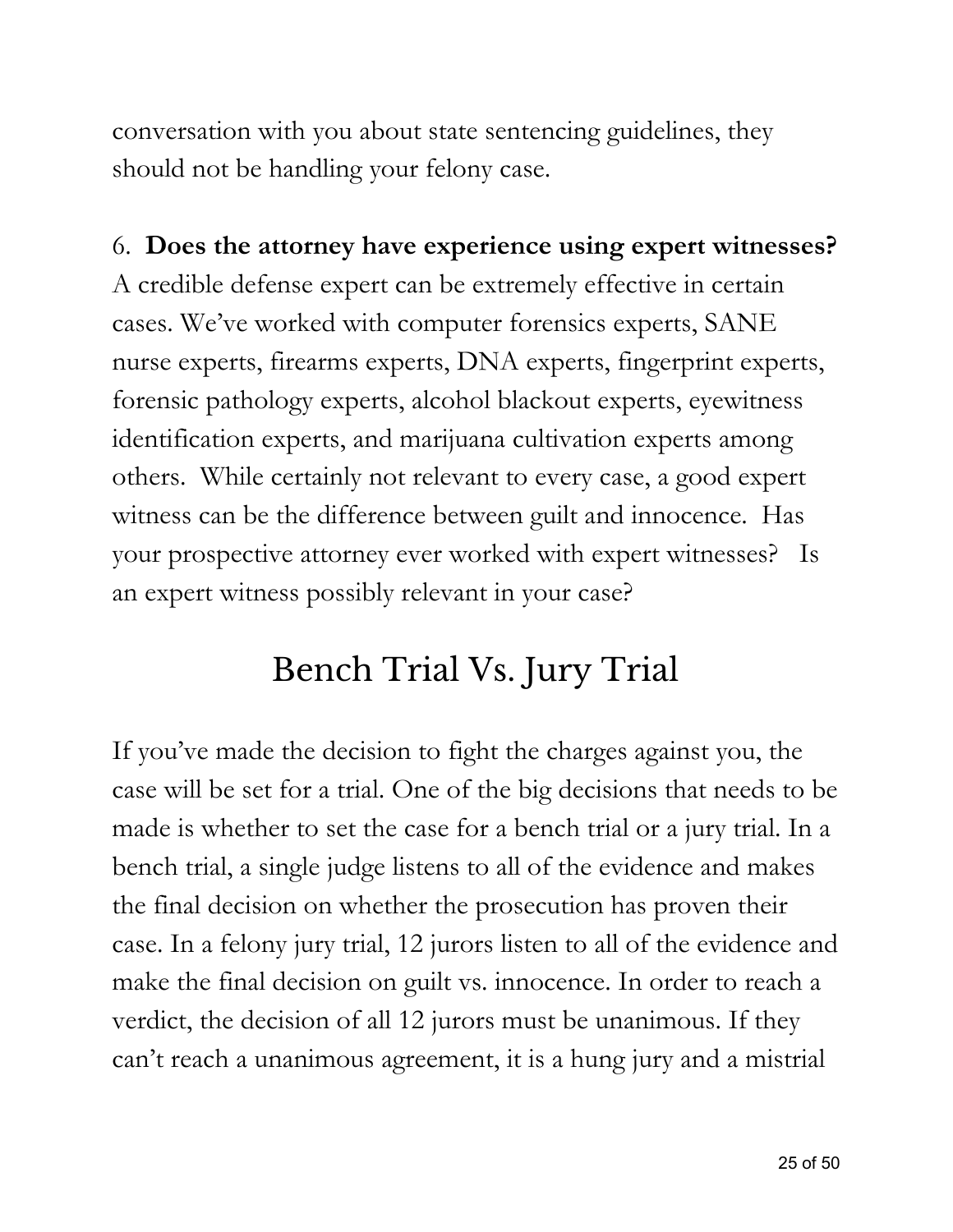is declared. The prosecution then chooses whether to try the case again.

#### **The advantages of a jury trial**

If the only question was picking the option that gives you the best chance of being found "not guilty," we would pick a jury trial in most cases. Our experience is that jurors are far likelier to be skeptical of criminal investigations and police officers than judges. If your case involves challenging the credibility of a police officer or arguing that their investigation was shoddy or biased, a jury is likely to be more receptive to your argument. The other major advantage is that you only need one juror on your side to prevent a conviction. Even if a jury is 11-1 in favor of a guilty finding, it's not enough to convict.

### **If juries are less likely to convict, then why are there so few jury trials in Virginia?**

In fiscal year 2018, only about 1% of felony convictions were the result of jury trials. So why are jury trials so rare? The reason that jury trials have nearly gone extinct is simple. Jury sentencing. Virginia is one of the only states in the country with a jury sentencing system. Only 5 other states - Arkansas, Kentucky, Missouri, Oklahoma, and Texas - currently use jury sentencing in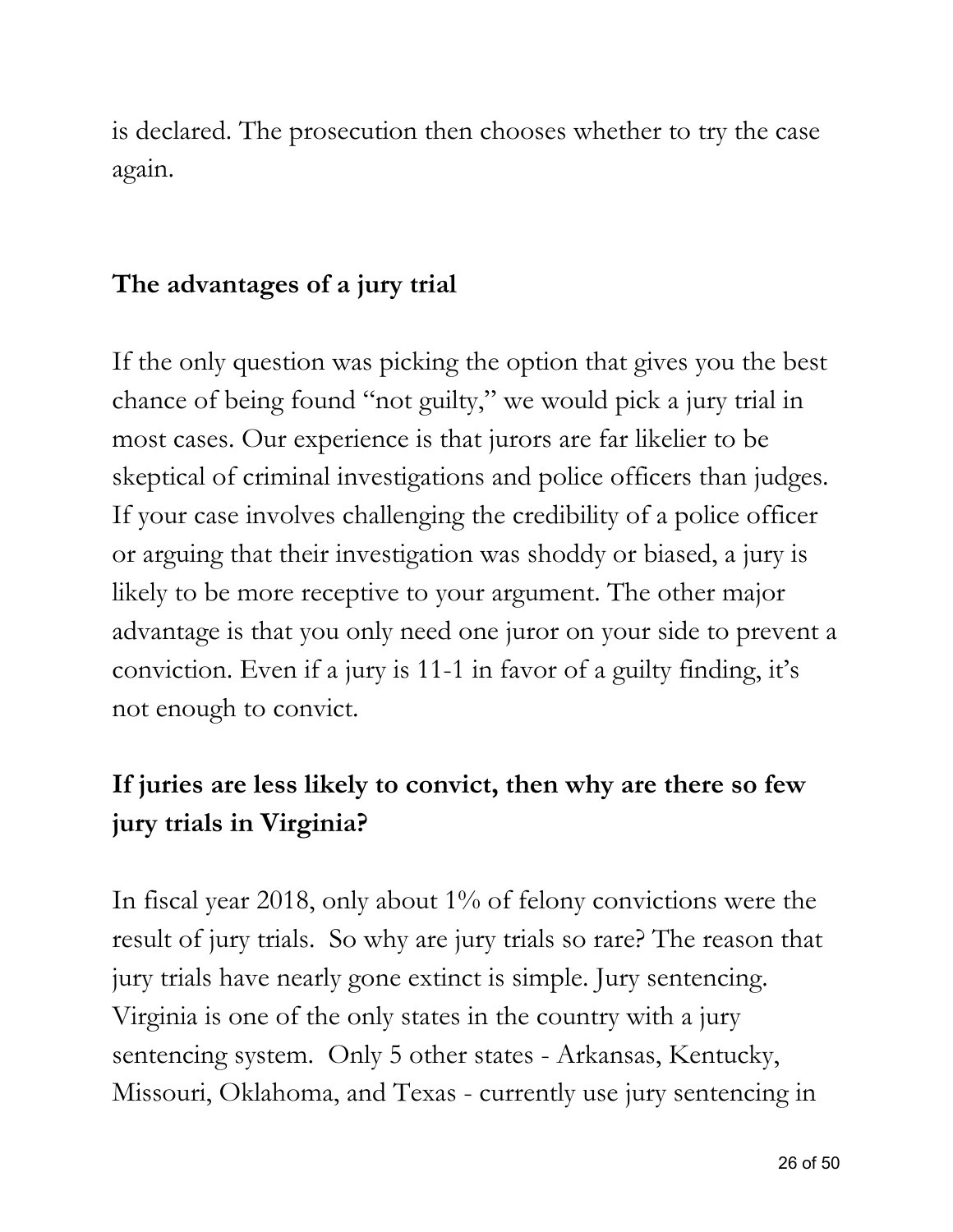any form for noncapital felonies. Only Virginia and Kentucky employ a mandatory jury sentencing scheme.

So what's the big deal with jury sentencing? Jury sentences are far more unpredictable than judge sentences. To the extent that there is any predictability, they are predictably harsh. In [2016,](http://www.vcsc.virginia.gov/2016Annualreportfinal.pdf) 48% of jury sentences were above the high end of state sentencing guidelines compared to only 9.1% of judge sentences. In [2017](http://www.vcsc.virginia.gov/2017AnnualReport.pdf), 46% of jury sentences were above the state sentencing guidelines (we'll explain more about sentencing guidelines later) compared to only 8.6% of judge sentences. In other words, defendants who had a jury trial and lost were about 5 times more likely to be sentenced above their state sentencing guidelines compared to defendants who had bench trials.

Why are jury sentences so arbitrary and harsh? Because jurors have zero experience with sentencing and they receive zero guidance. By law, juries don't get sentencing guidelines. That's right. The same sentencing guidelines that are required in all felony cases in Virginia and that are routinely relied on by judges don't go to juries. Our sentencing system is to send 12 amateurs into a room, let them flail around blindly, and have them pick a number. It's a recipe for insane results and that's what we often get.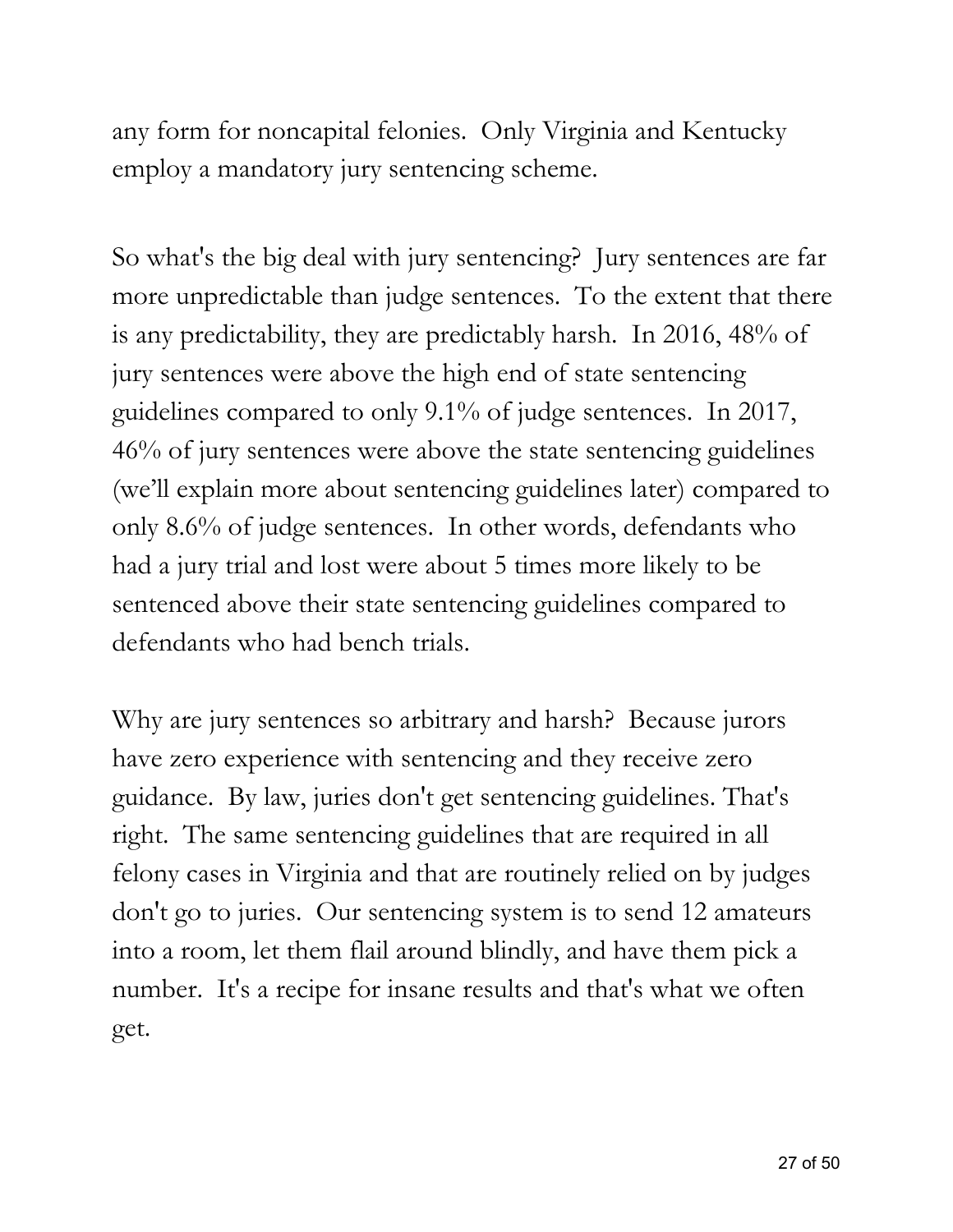While jury sentencing makes a jury trial extremely risky in certain cases, the risk is smaller in other situations. For example, class 5 and 6 felonies don't require that a jury impose jail time. If you have a client with a sympathetic story, you might not be as concerned about a renegade jury dropping the hammer at sentencing. In other cases such as murder, the risk can be lowered because you're going to get a massive sentence regardless if you're found guilty. A competent felony defense attorney can talk you through the risk to reward ratio for your particular circumstances so that you can make an educated decision. If an attorney tells you that jury trials never make sense, they're either not telling you the truth or don't know what they're talking about.

### **The Wildcard Of The Prosecution's Right to a Jury Trial**

Another strange quirk of Virginia's system is that it gives prosecutors the right to ask for a jury trial. Confused? You should be because the U.S. Constitution only provides the right to a jury trial to criminal defendants. However, the Virginia Constitution has been interpreted as giving the same right to prosecutors. The twisted result is that jury trials are often used as a threat by prosecutors who know full well that defense attorneys are often scared to death of jury sentencing.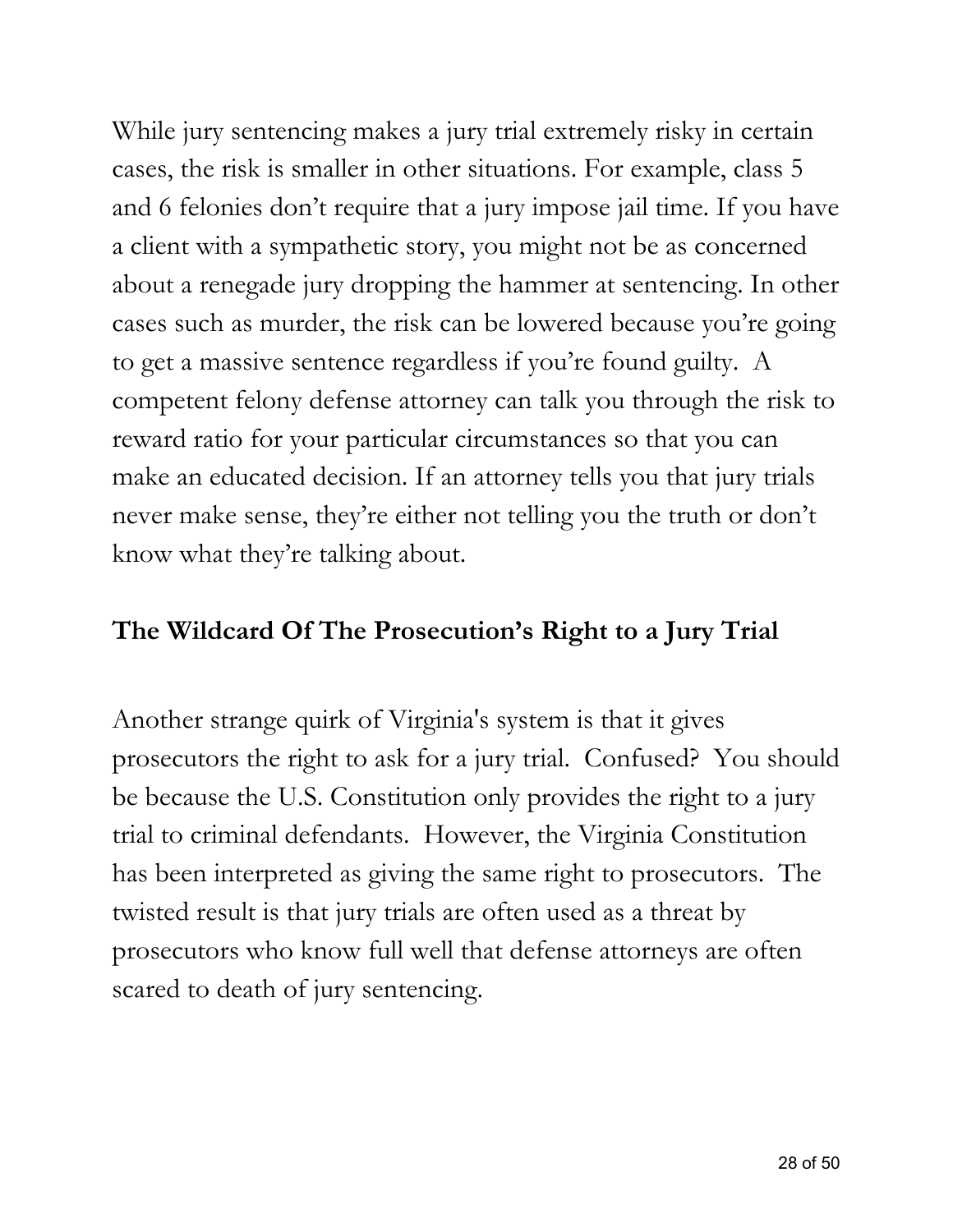Here's an example known all too well to defense attorneys who practice in Virginia Beach. The prosecutors by policy request jury trials on all possession with intent to distribute a schedule I or II substance cases (things like coke, molly, meth, and heroin). If the defendant has no record and pleads guilty, he'll likely be sentenced near the low end of his guidelines (something like 1 year if he doesn't have a terrible record). If the defendant takes the risk of going to jury trial and loses, the minimum jury recommendation is 5 years. Needless to say, there aren't many distribution trials in Virginia Beach.

### How Plea Agreements Work

As mentioned above, the vast majority of felony cases end with a guilty plea. Most guilty pleas involve a plea agreement. Plea agreements are written contracts between the defense and the prosecution that say how the case is resolved. These are some examples of how a plea agreement might work:

- An agreement for a felony charge to be reduced to a misdemeanor;
- An agreement for a felony charge to be reduced to a lesser felony charge;
- An agreement for a certain number of charges to be dropped;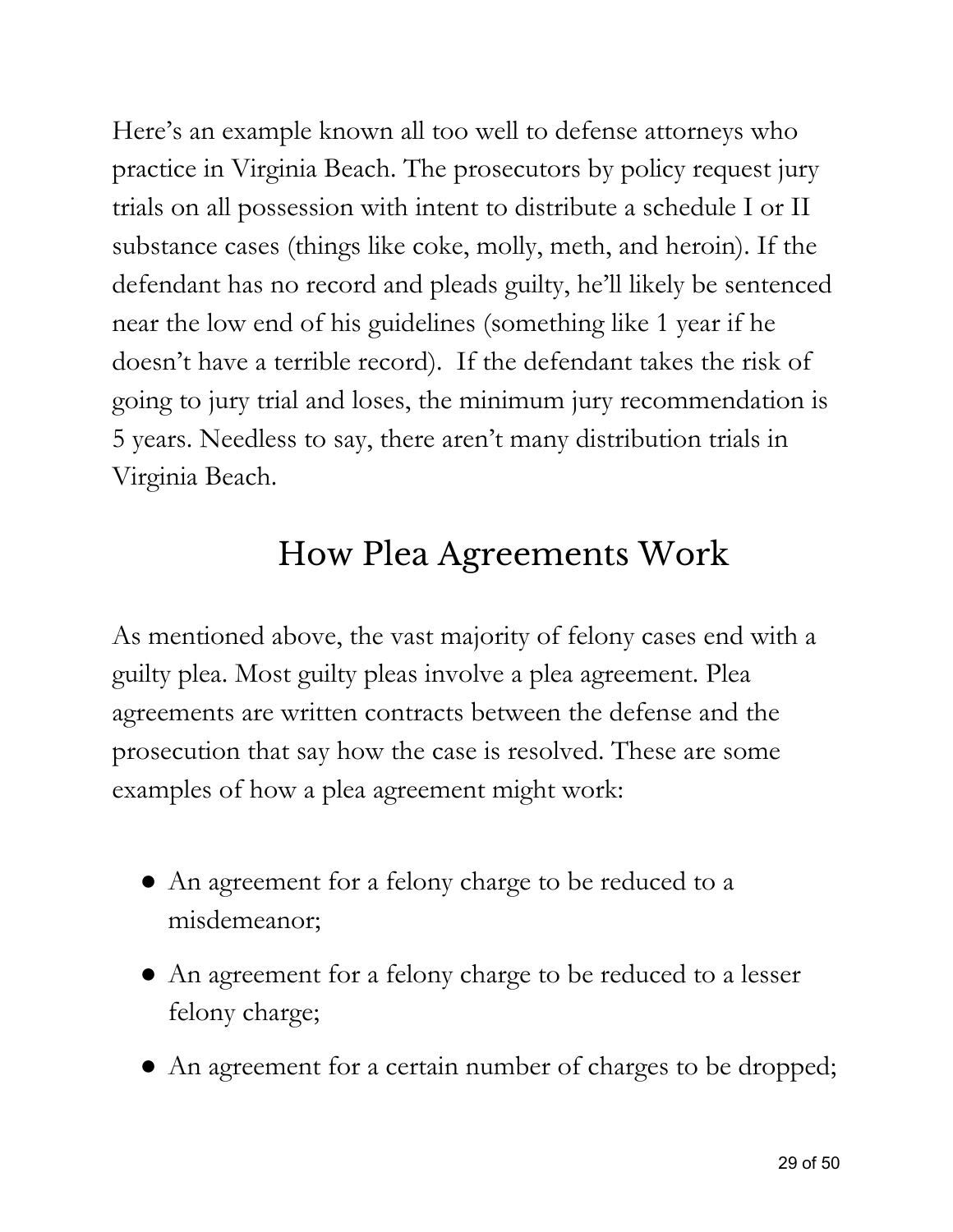- An agreement that a defendant will receive a specific punishment;
- An agreement that the punishment will be capped at a certain number, i.e. the punishment cannot be higher than 6 months but the defense can argue for less;
- An agreement that the defendant will have to complete a certain program successfully in lieu of going to jail;
- Some combination of the items above.

The above are only examples of terms that are found in plea agreements. There are many, many different possible ways to structure a plea agreement. For some of our clients, the top priority is avoiding jail time. For others, it's avoiding a felony conviction. For others, it's avoiding a sentence that will result in losing employment. For others, it's about avoiding probation. Every client and every situation are different. It's important to have an attorney who will discuss your priorities and negotiate accordingly.

### **1st Offender Plea Agreements**

One of the most common plea agreements is for a defendant to be placed on "first offender." First offender is found in Virginia Code 18.2-251. It allows for defendants charged with first offense drug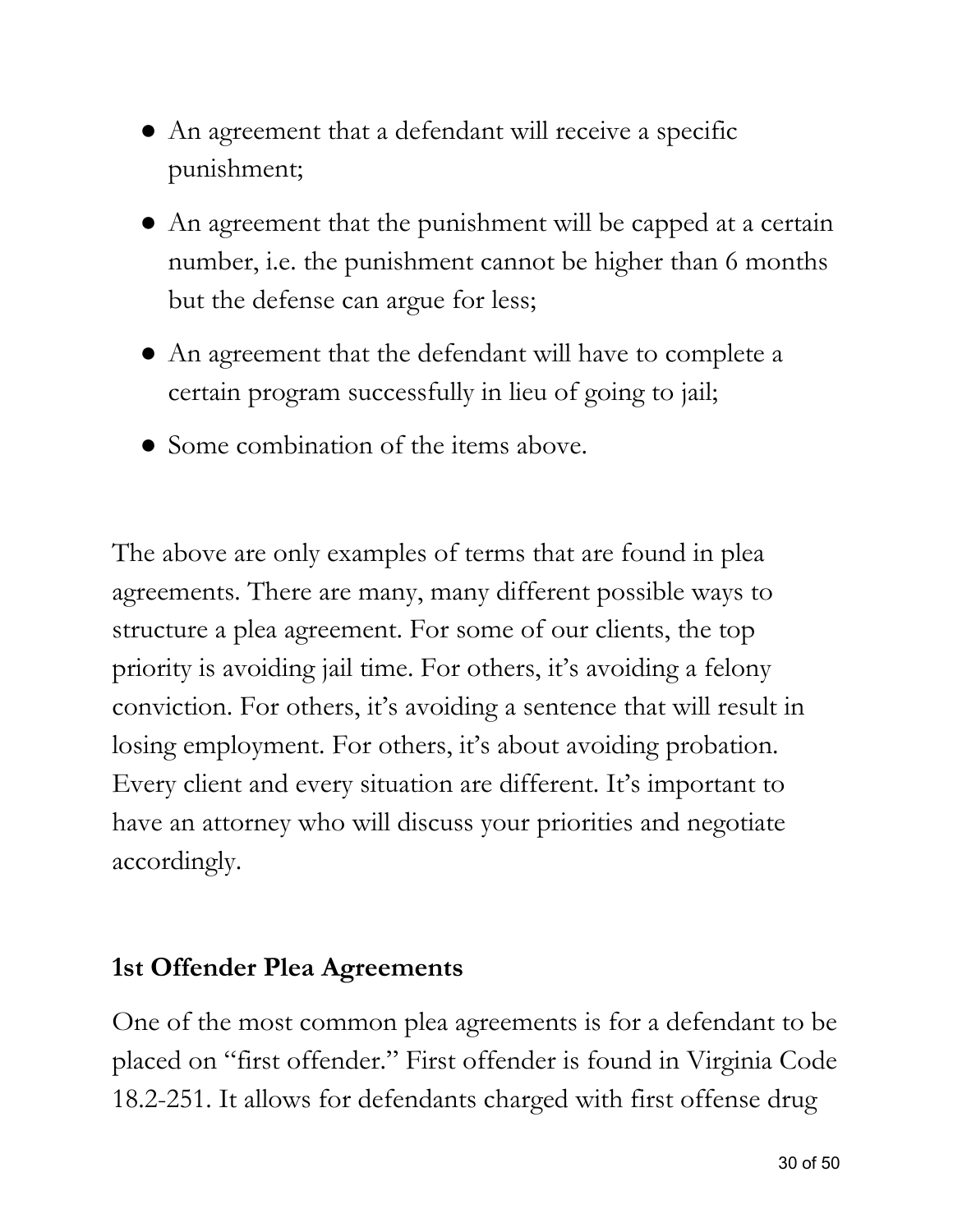possession charges (even felonies like possession of cocaine, heroin, meth, molly) to avoid felony convictions. Defendants can only do first offender one time, and are only eligible if they have no prior drug convictions. Even a prior misdemeanor drug conviction such as possession of marijuana disqualifies you from first offender.

In a first offender agreement, the case is continued for one year. The defendant has to remain of good behavior for that year (meaning no new convictions), complete 100 hours of community service, complete treatment if required by a probation officer, have clean urine screenings, have a suspended driver's license for 6 months, and pay court costs. If all of the conditions are fulfilled, the charge is dismissed at the end of the year.

There are a lot of misconceptions about first offender. We are frequently asked by clients if they can get first offender for non-drug related charges. Unfortunately, the answer is no. First offender is only permitted for drug possession charges. That also means that first offender is also not available for defendants who are convicted of distributing drugs.

### **Deferred Findings**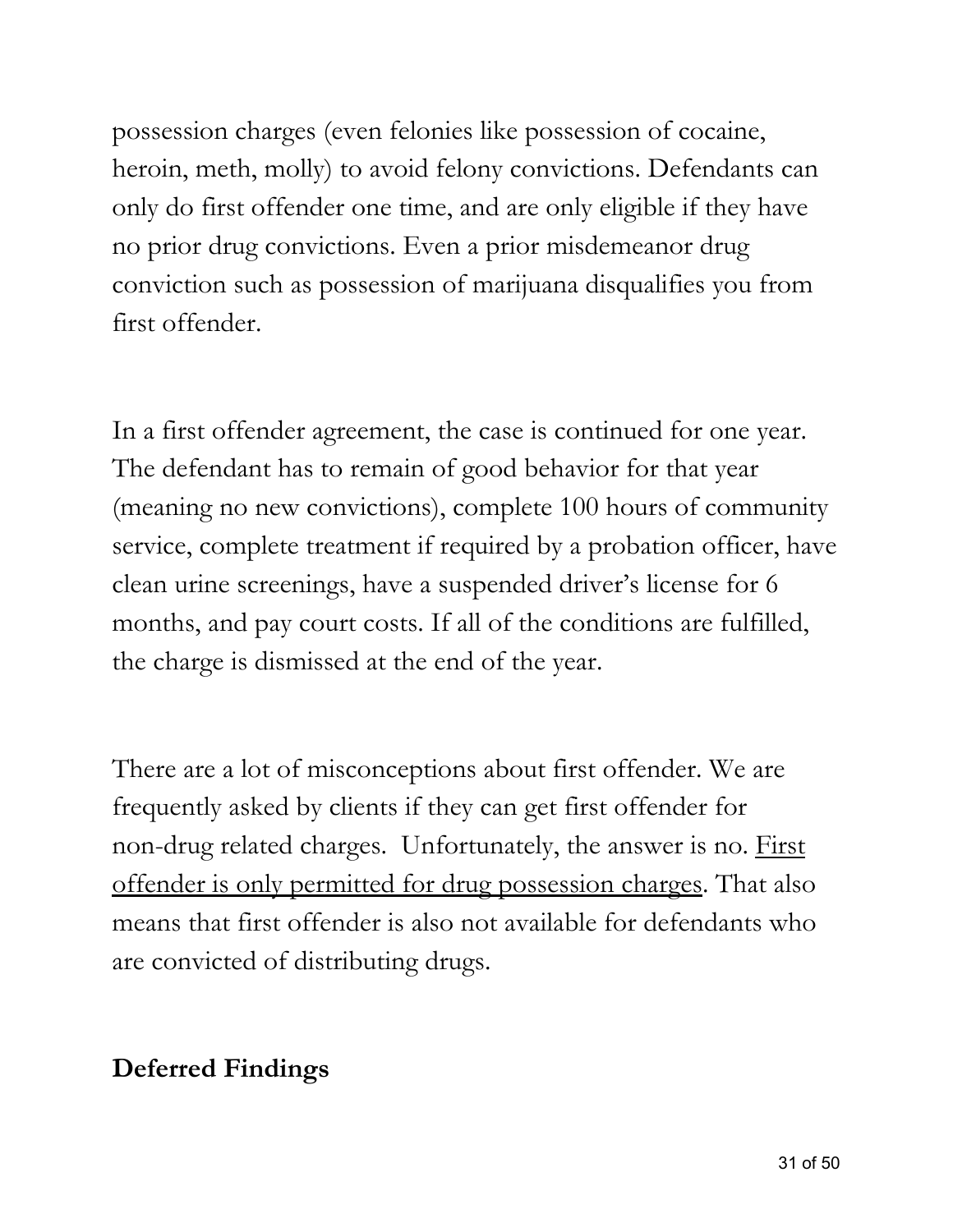The idea behind deferred findings is to allow certain people to walk away with no conviction even when they're guilty (just like with the first offender). Unfortunately, deferred findings have become extremely controversial. While the state of the law is confusing, the most recent appellate cases in Virginia have suggested that deferred findings for guilty adult defendants are not permitted unless the General Assembly passes a law specifically allowing it. The only deferred finding law in Virginia for adults charged with felonies is the "first offender" law for drug possession discussed above.

This is a situation where it's important for an attorney to know the customs in the local court. While it is extremely, extremely rare, I have had isolated instances of judges agreeing to deferred findings for certain clients in non-violent felony cases. However, the majority of judges that I encounter will not even consider it for adult clients.

### **Juvenile Felony Deferred Findings**

The juvenile system on the other hand is a completely different animal. Virginia law allows deferred findings for any juvenile charge. Even felonies. Even violent felonies. That means that there is much more flexibility in working out agreements where juvenile clients who are charged with serious felonies can still walk away with no record. If you're looking for an attorney for a juvenile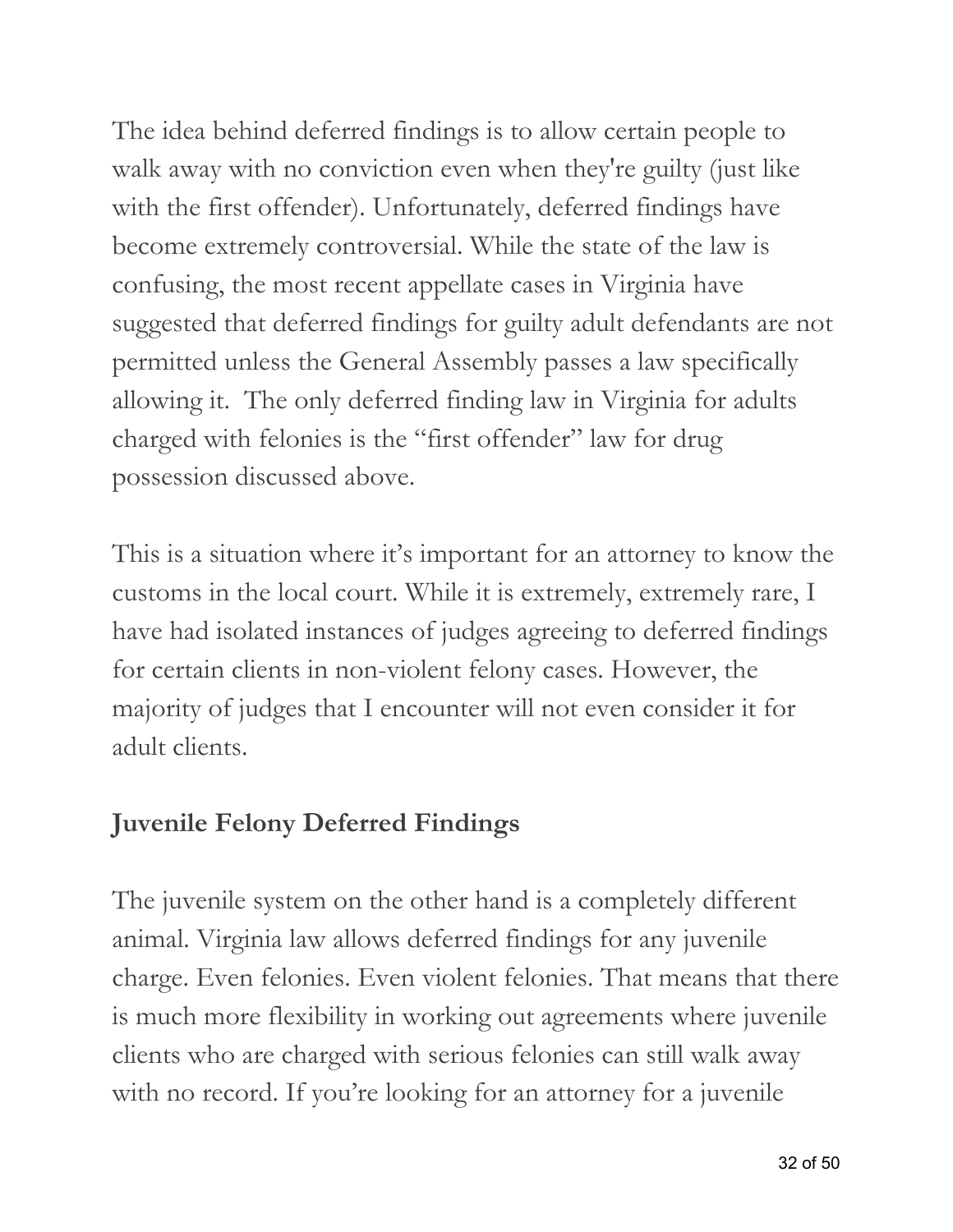felony, it's important to find someone extremely familiar with the juvenile process.

### Sentencing Guidelines

The sentencing guidelines are in theory a recommendation to the sentencing judge as to what an appropriate sentence would be. The general idea is that the guidelines promote consistency in statewide sentencing so that people charged with similar crimes who have similar records receive similar punishments whether they live in Roanoke, Richmond, Virginia Beach, etc. Almost every felony offense (about 95%) is covered by the sentencing guidelines . The sentencing guidelines are produced by taking a number of factors into consideration. By far the two most important factors are: 1. prior record and 2. the current crime charged. People charged with violent offenses and those with lousy prior records tend to have guidelines that are much higher.

While judges have the authority to ignore the guidelines, they rarely do. Judges are required to give written explanations anytime they depart from the guidelines. The result is that state sentencing guidelines very well could be the most important aspect of how much time someone convicted of a felony ends up serving. In 2016, 90.2% of felony sentences statewide in Virginia were within or above the guidelines recommendation. In Virginia Beach,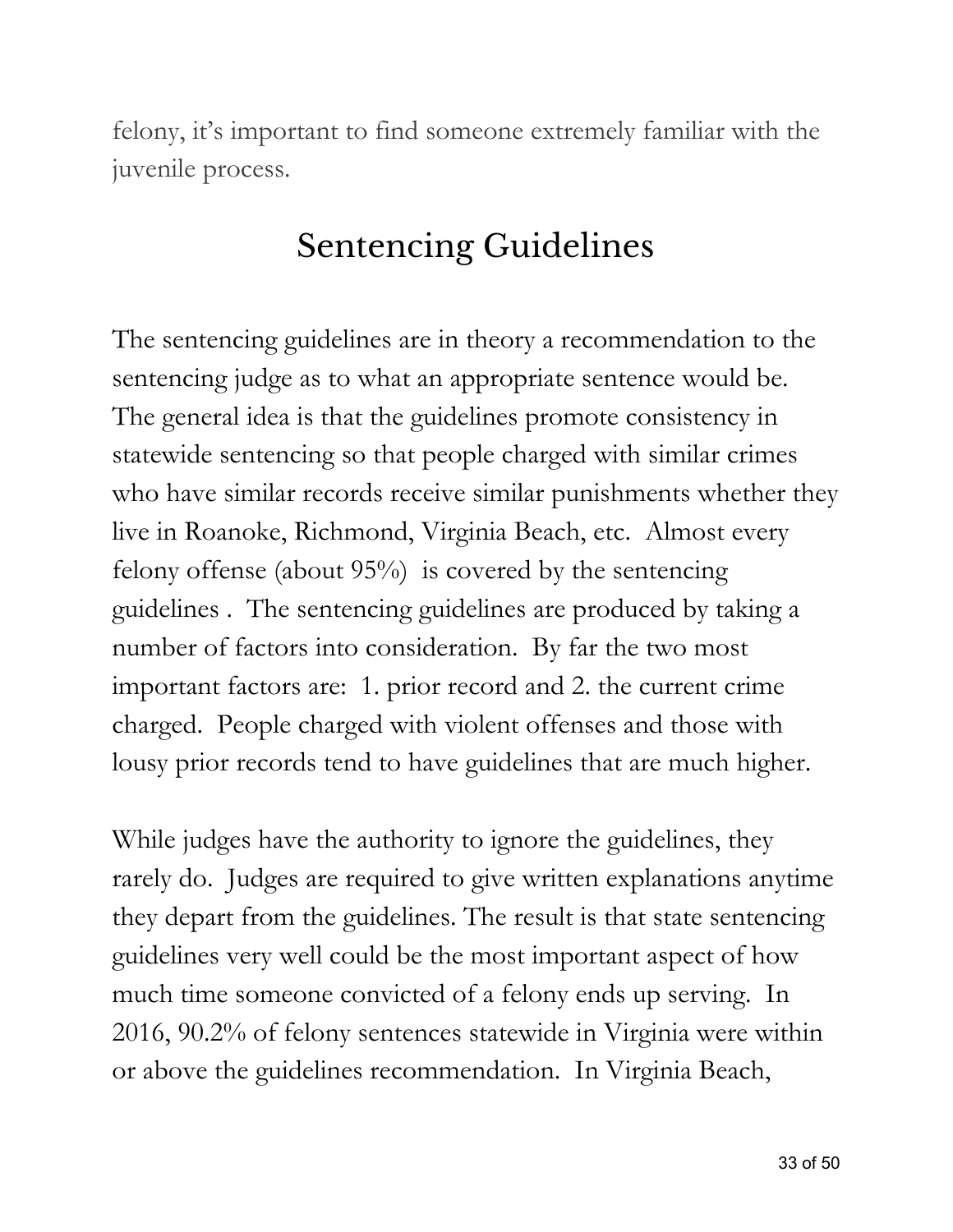93.2% of felony sentences were within or above the guidelines recommendation. In other words, if you're convicted of a felony, your chances of being sentenced below the sentencing guidelines recommendation is slim.

That's why it's extremely important to have an attorney experienced with the nuances of guidelines. For example, let's say you're charged with robbery for which the guidelines are terrible. A reduction in charges from robbery to grand larceny can mean the difference between years in prison and months or less in prison. To give another example, let's say you're charged with Possession with Intent to Distribute a Schedule I or II Substance. Even with no prior record, the guidelines will start at a minimum of 7 months. Getting the charged reduced to simple possession can reduce to the guidelines to a recommendation of no jail time with probation. Those are only two very obvious examples. There are literally thousands of examples where having an attorney experienced with "massaging" the guidelines can be the only thing preventing you from serving months if not years in prison that you didn't have to serve.

Yet another reason you need an attorney who knows the guidelines backwards and forwards is that they're frequently calculated incorrectly. In Virginia, probation officers who prepare presentence reports also prepare sentencing guidelines. I've had too many cases to count where the guidelines contained errors that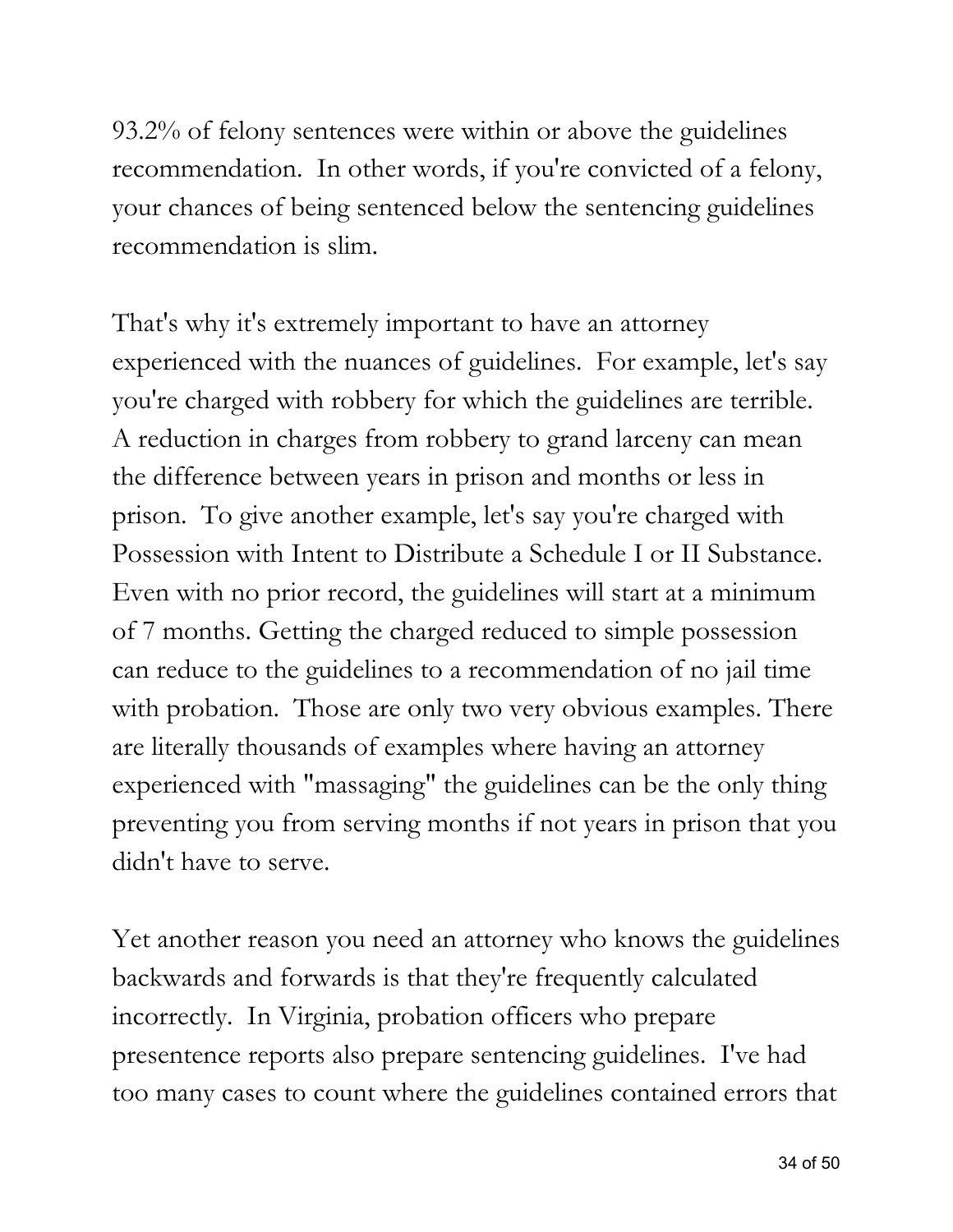hurt my client. If you're charged with a felony, you should absolutely talk to any prospective attorney about sentencing guidelines. If that attorney cannot have a highly educated conversation about state sentencing guidelines, you should run out of the office.

## Mandatory Minimums

A number of felony charges carry mandatory minimum sentences. That means that a judge is required by law to put you in jail or prison for a certain minimum period of time. Mandatory minimums cannot be suspended. Some examples of felony charges carrying mandatory minimums include:

- **DUI 3rd or 4th Offense:** A third offense DUI within 10 years carries a mandatory jail sentence of three months. A third offense within 5 years carries a mandatory jail sentence of six months. It's important to note that these are *minimums*. A court can impose even more time. Any DUI conviction after a DUI 3rd felony is a 4th offense that carries a mandatory minimum of 1 year in prison.
- **Possession of Firearm by a Convicted Felon:** Possession of a firearm by a non-violent felon where the prior felony is within the last 10 years carries a mandatory minimum of 2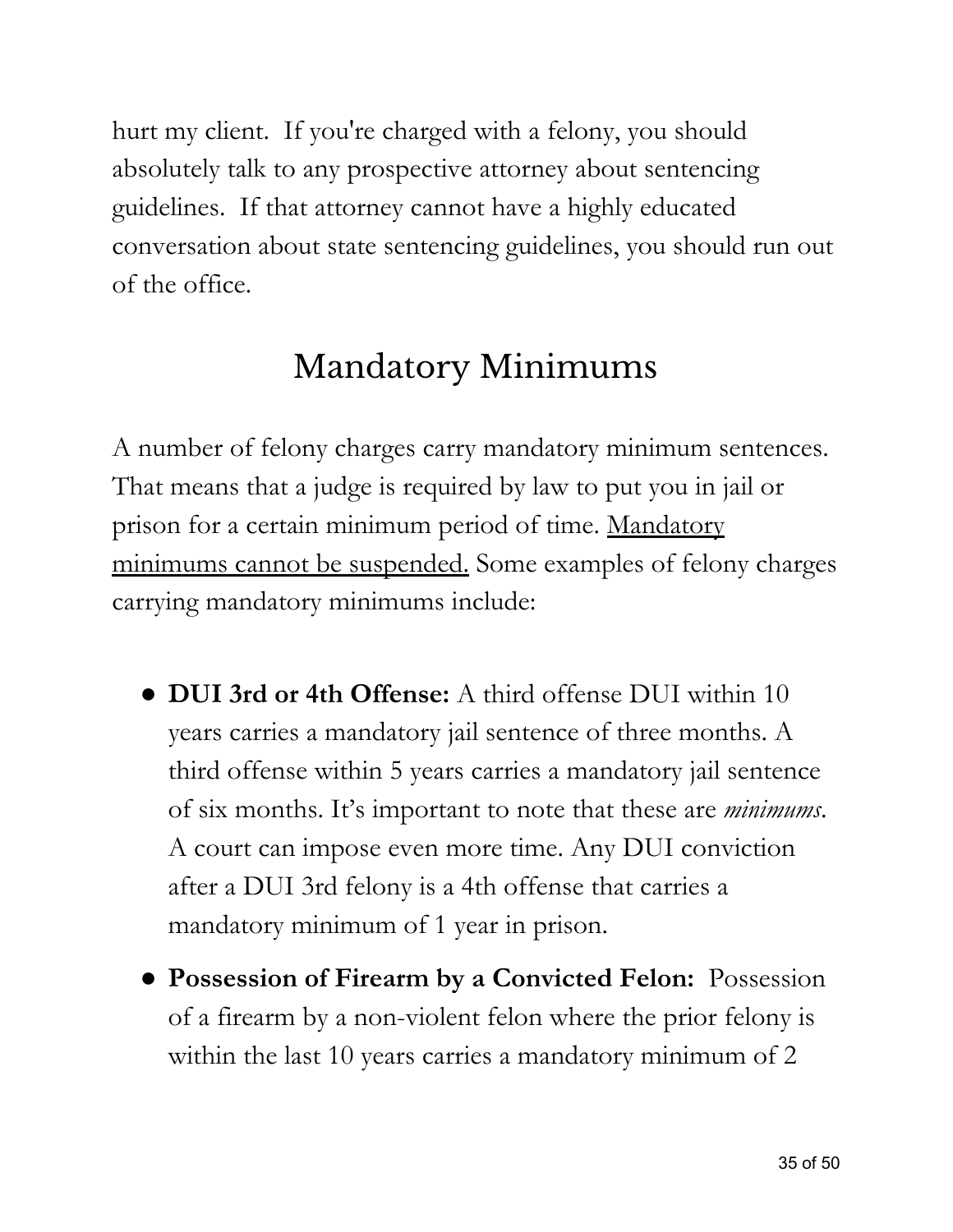years in prison. A prior violent felony conviction triggers a mandatory minimum 5 years in prison.

- **Assault and Battery of a Law Enforcement Officer:** This carries a mandatory 6 months in jail.
- **Distribution of Schedule I or II Drug 2nd or 3rd Offense:** A second offense distribution charge carries 3 years mandatory minimum. A third offense carries 10 years mandatory minimum.

### What Are Suspended Sentences

A suspended sentence means jail or prison time placed over your head for a certain period of time. For example, let's say that a defendant was convicted of distributing cocaine and sentenced to 10 years in prison with 9 years suspended conditioned on 5 years good behavior and compliance with supervised probation. That sentence would mean that the defendant would only serve 1 year. After being released he would have 9 years of time hanging over his head. If the defendant messes up within the good behavior period set by the court by committing a new crime or not complying with probation (things like not showing up for appointments, dirty urine screenings, changing addresses without permission), the court can impose some or all of the 9 year sentence.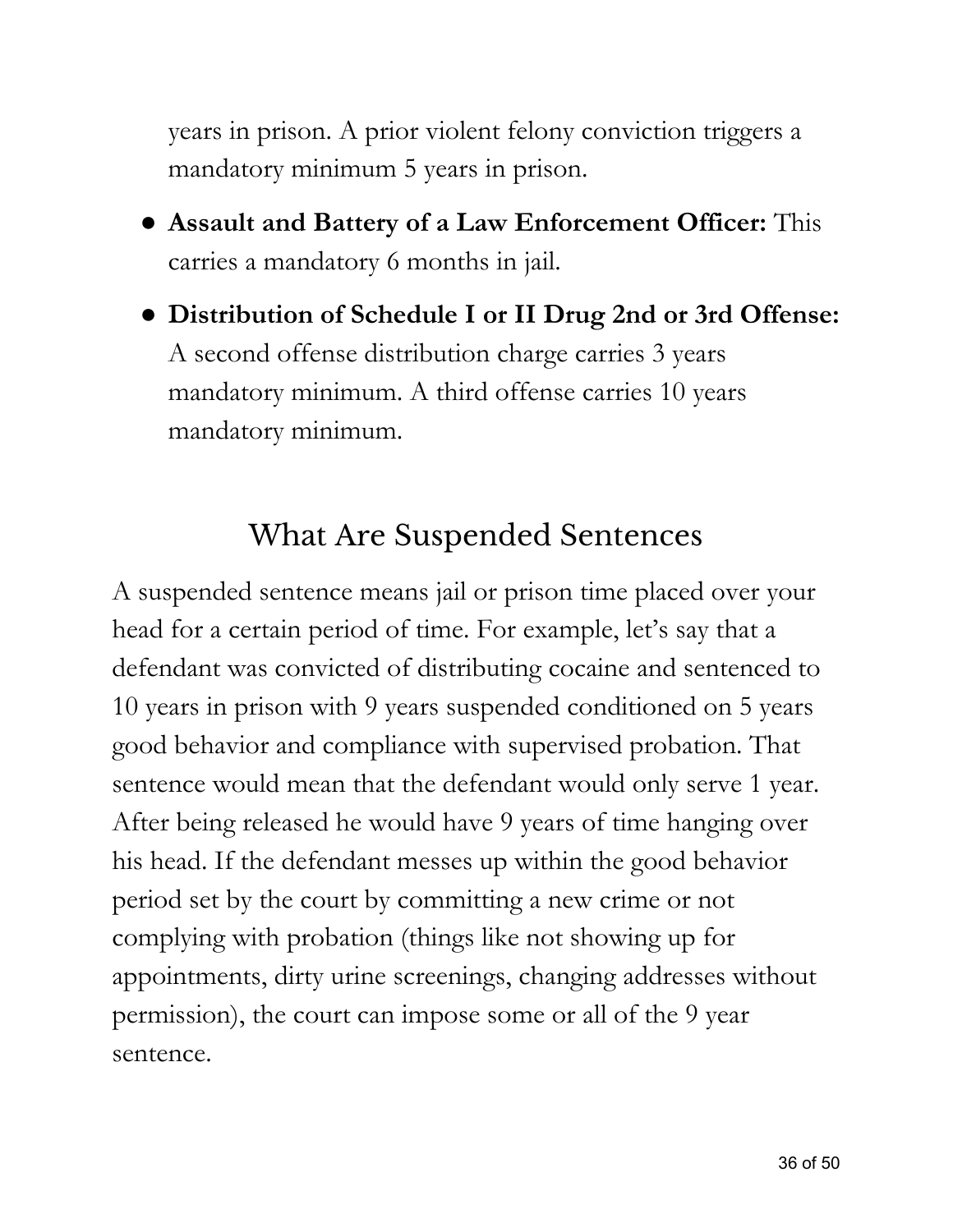Suspended sentences are extremely common in felony cases. In fact, almost every felony conviction will include some form of a suspended sentence. It is important to note that mandatory minimum sentences cannot be suspended. For example, if a defendant is convicted of assault and battery on a law enforcement officer, he is serving a minimum of 6 actual months behind bars no matter what.

## Felony Appeals

Within 30 days of being convicted of a felony in circuit court, a defendant has the right to appeal to the Court of Appeals of Virginia. Most clients have no idea how vanishingly tiny their chances on appeal really are. Most envision getting a brand new trial. It doesn't work like that. There's no new trial and no new evidence. The truth that most attorneys won't tell you is that appeals almost always lose.

The first step in an appeal is writing the "petition for appeal." This is where the defense attorney writes arguments about how the trial court messed up and why the conviction(s) should be reversed. A single judge at the Court of Appeals reads the petition and either grants or denies it. If it's granted, it doesn't mean you've won. Far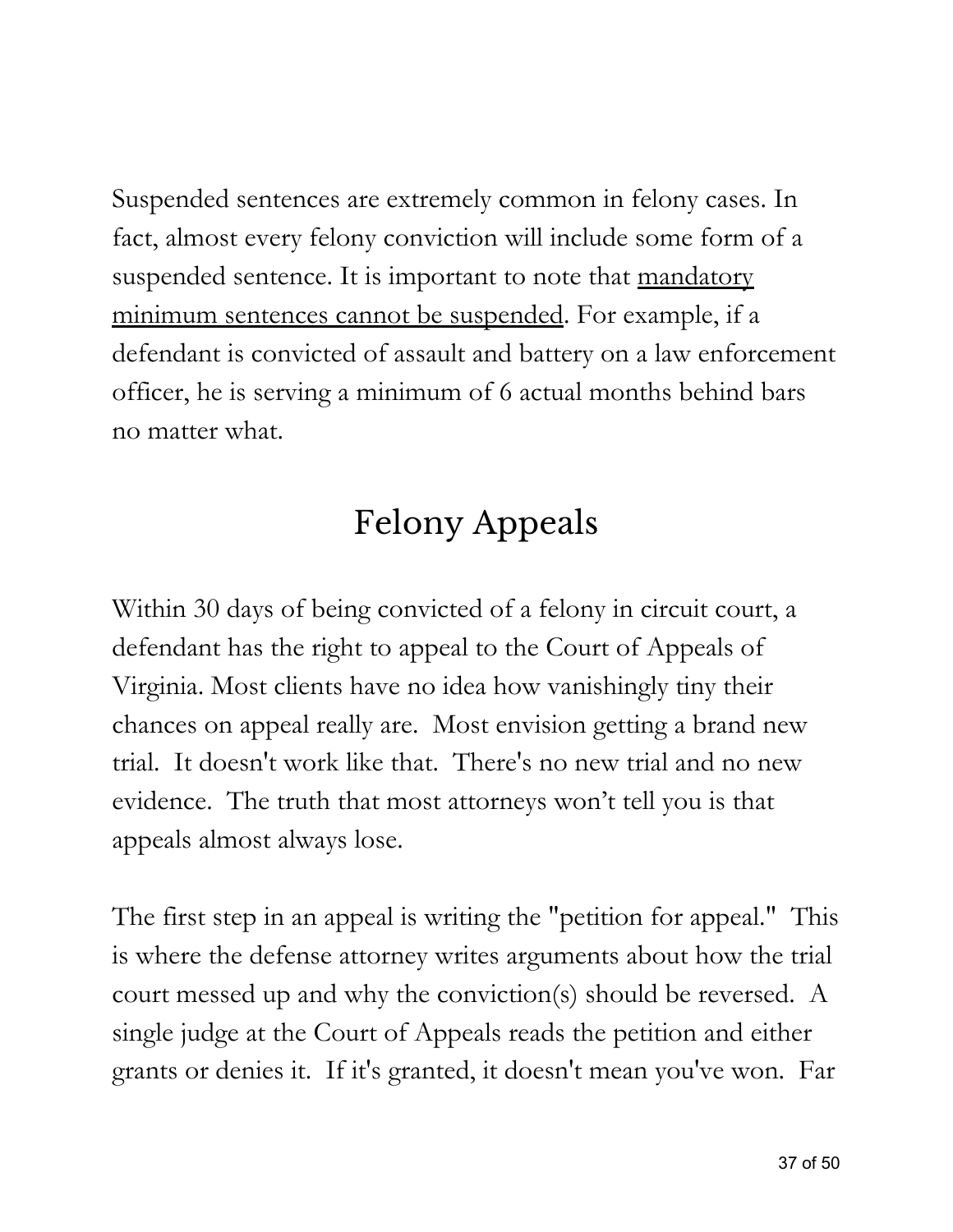from it. All that means is that a judge has deemed the issue worthy of further consideration. About 90% of criminal appeals are denied and die at this stage. If the petition is granted, you advance to the next step called the merits stage.

At the merits stage, the attorney general's criminal appeals division takes over for the local Commonwealth's Attorney's Office. The AGs have a tremendous home field advantage because they write tons of criminal appeal briefs and appear before the Court of Appeals judges far more frequently than any defense attorney. Both sides write briefs and make oral arguments before a panel of three Court of Appeals judges.

We've saved everybody the time and closely examined the success rate of appeals. Well over 95% of criminal appeals to the Court of Appeals result in wins for the prosecution. If a criminal defendant loses in the Court of Appeals, he has the right to appeal further to the Supreme Court of Virginia. If you can believe it, the chances for criminal defendants in the Supreme Court are even slimmer. In 2016, 99.63% of criminal appeals to the Supreme Court of Virginia ended in prosecution victories. Another mind- blowing stat is that almost 8% of criminal appeals to the Supreme Court in 2016 were dismissed for procedural defaults. In other words, the appeal was dismissed for technical reasons because the attorney screwed up by filing late or filing something that didn't follow the Supreme Court rules.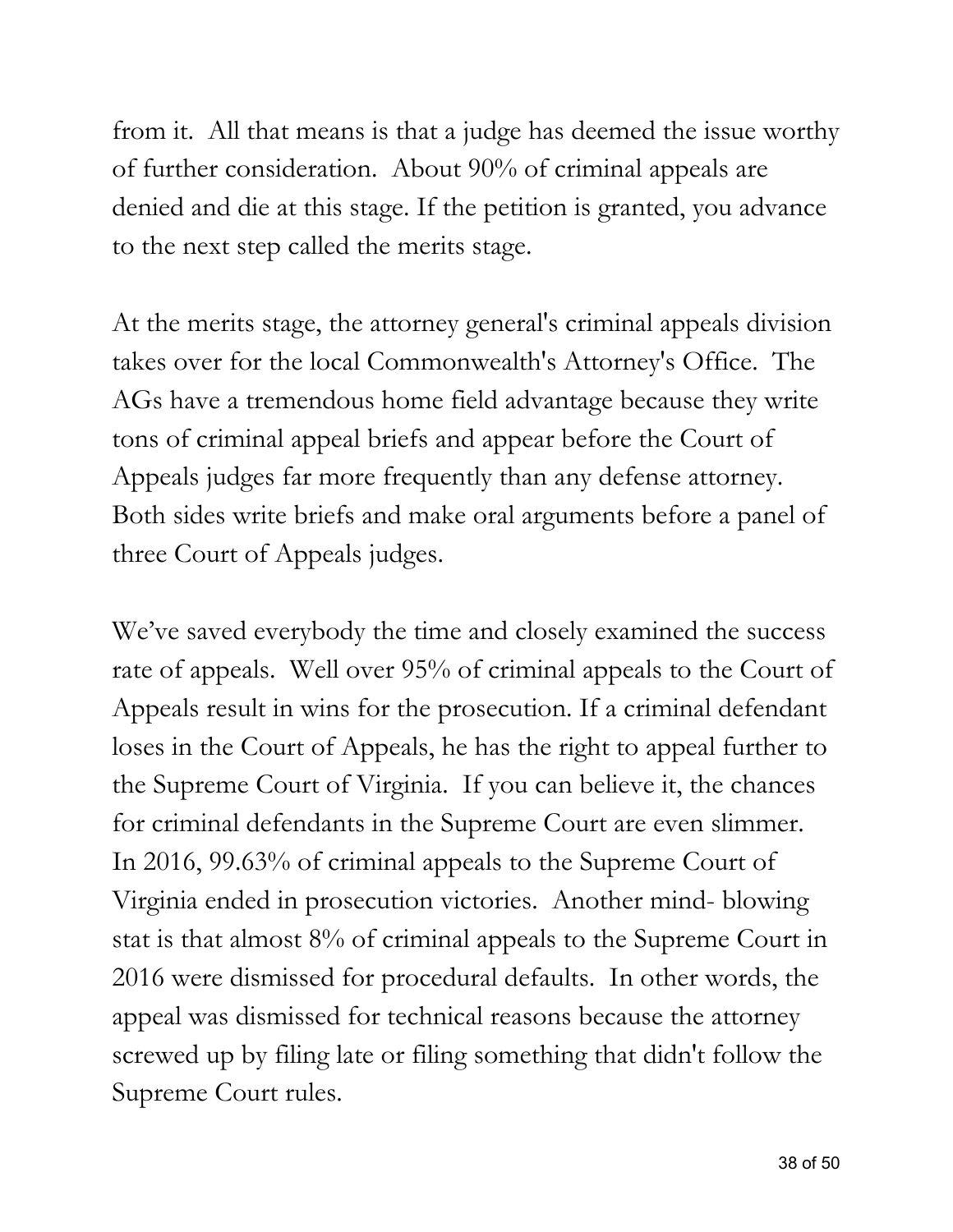If money is no object to you, there is usually nothing to lose by appealing. That being said, it's important that you go into an appeal with your eyes wide open to the fact that getting a conviction reversed is a major longshot. If you take anything away from this reading this section, it is that appeals are expensive, time consuming, and almost always lose. If an attorney is trying to sell you on the idea that the best angle on your felony case is paying a massive fee for an appeal to the Court of Appeals, you should be skeptical.

## Hiring A Private Attorney Vs. Public Defender For My Felony Case

As attorneys in private practice, we've come to fully appreciate the powerful social stigma attached to public defenders. A fairly typical consultation for us goes something like this:

Client: I need to hire you. I can't be represented by a public defender.

Us: Who is representing you?

Client: [fill in the name of public defender]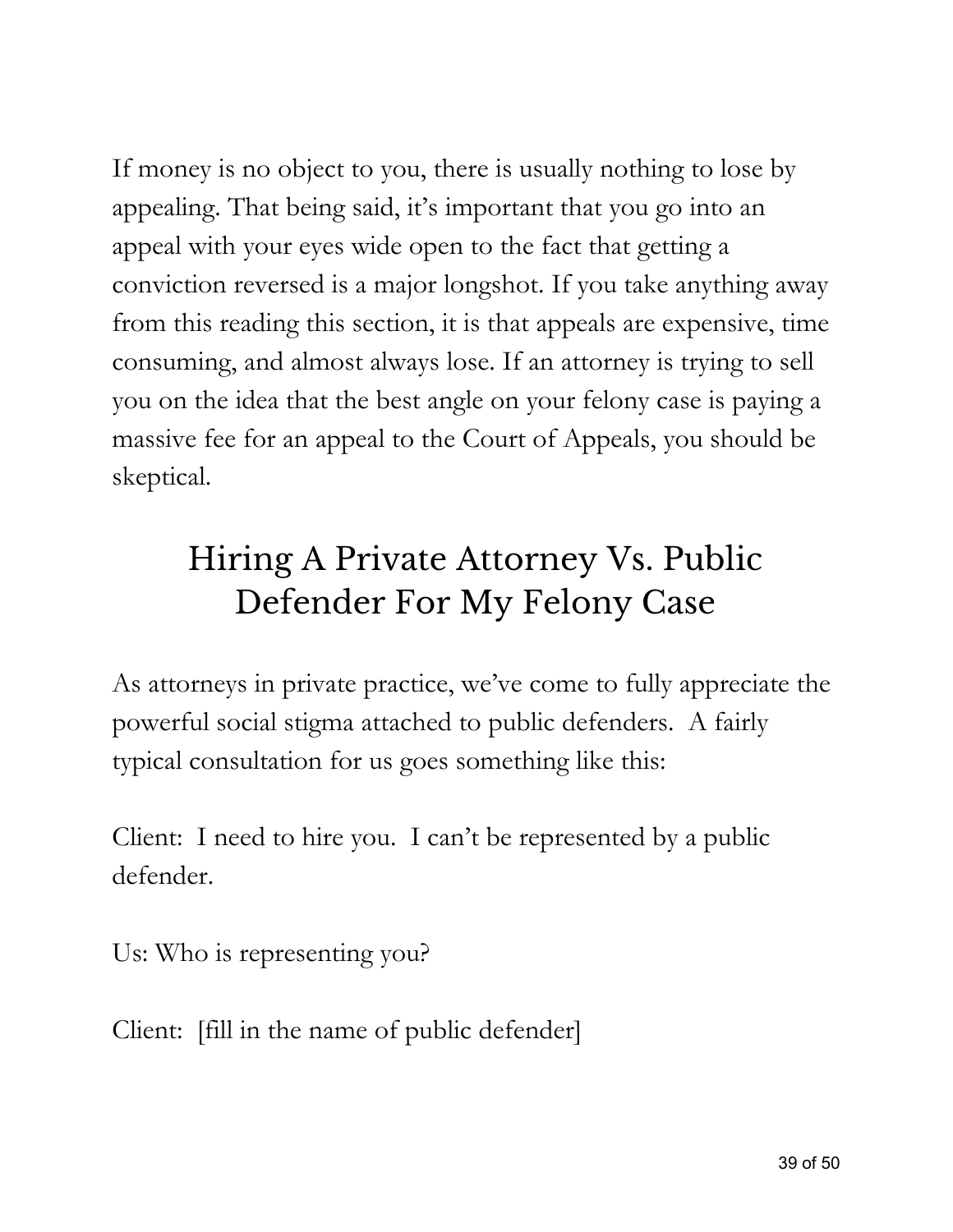Us: She/He is a great attorney. I would hire them to represent me if I was in trouble.

Client: Yeah, but I can't be represented by a public defender.

Us: You know that both of us were longtime public defenders right?

Client: But you're not anymore, and I need a private lawyer.

This post probably doesn't help our business as private attorneys, but we want to set the record straight. The simple fact is that there is no better way to learn how to be a successful defense attorney than being a public defender. It's an occupation that throws you straight into the deep end of the courtroom and forces you to learn how to swim. Public defenders get more cases and more trial experience than anyone else. Let us make our point very clear: **Good public defenders are real lawyers. The realest lawyers. There are PDs who are better lawyers than almost any private attorney out there.**

That being said, some of the rumors about PDs are true: they are underpaid, overworked, underappreciated, and under-resourced. They bust their asses day in and day out and get little to no respect.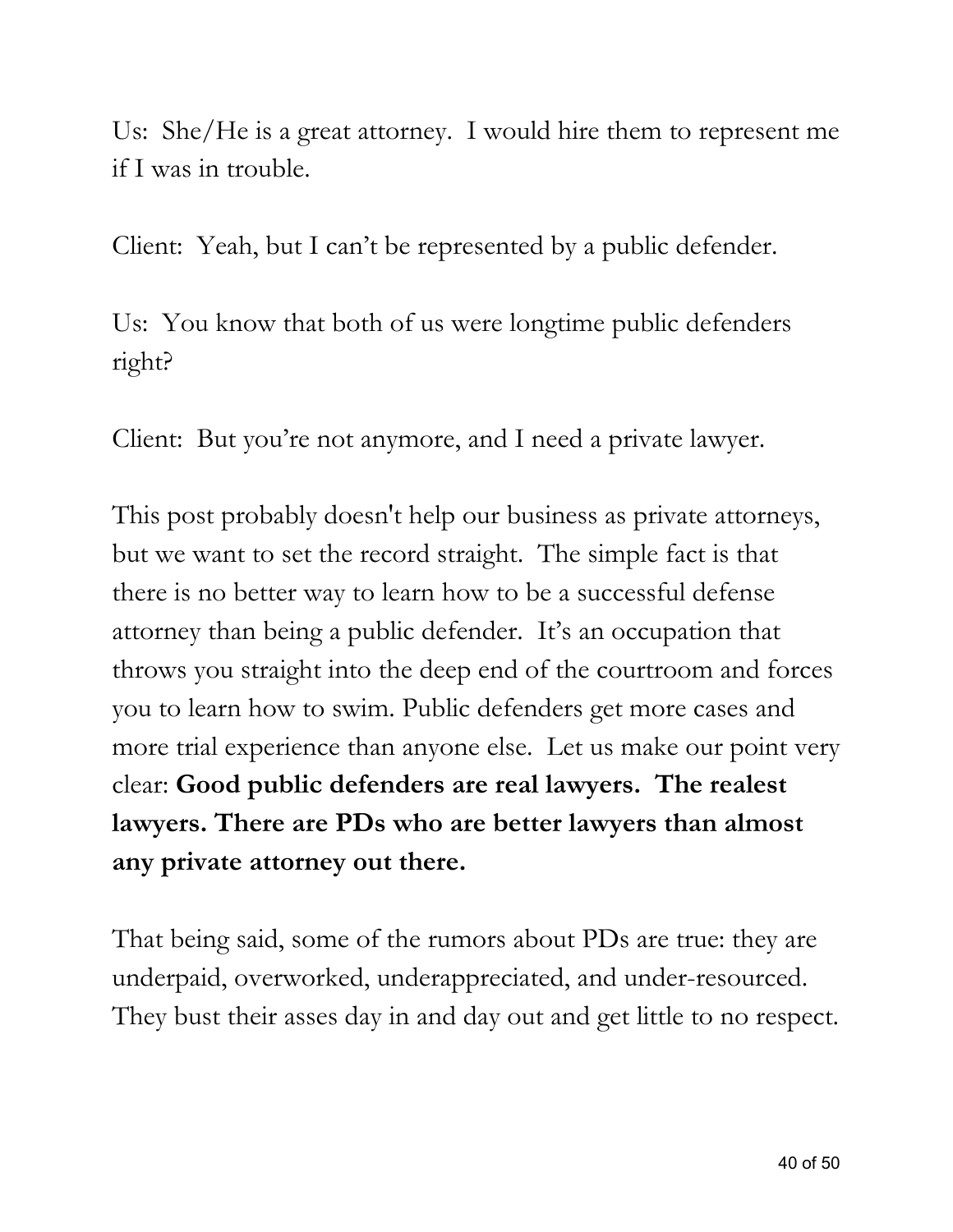As a sad consequence, a lot of high quality public defenders don't stick around for the long term. And who can blame them? It takes an almost inhuman level of dedication to make a career out of something that society doesn't value at a fraction of your market value. In our experience, the result is that most public defenders will fall into one of a few different categories:

One category is the true believers who make it their life's work. These are the attorneys who have an undying passion to help the needy. They are highly qualified, believe in indigent defense, work extra hours, and value the impact they have on society. They respect the Constitution and show up to court ready to fight the good fight even if it means walking into a judicial buzzsaw. They believe that everyone deserves the best defense possible and, of course, they are ABSOLUTELY right.

Another category would be the eager to learn PD attorneys. They realize that there is no better way to become a great attorney than by being in court as much as possible and fighting whenever they can. They LOVE the good fight in the PD's office because it teaches them how to throw a nasty right hook (and how to take one too). They are ambitious, well-prepared, and consider themselves students of the game. Some attorneys in this category will fall in love with indigent defense and stick around. However, simple economics dictate that most leave to make more money in the private world once they've honed their skills.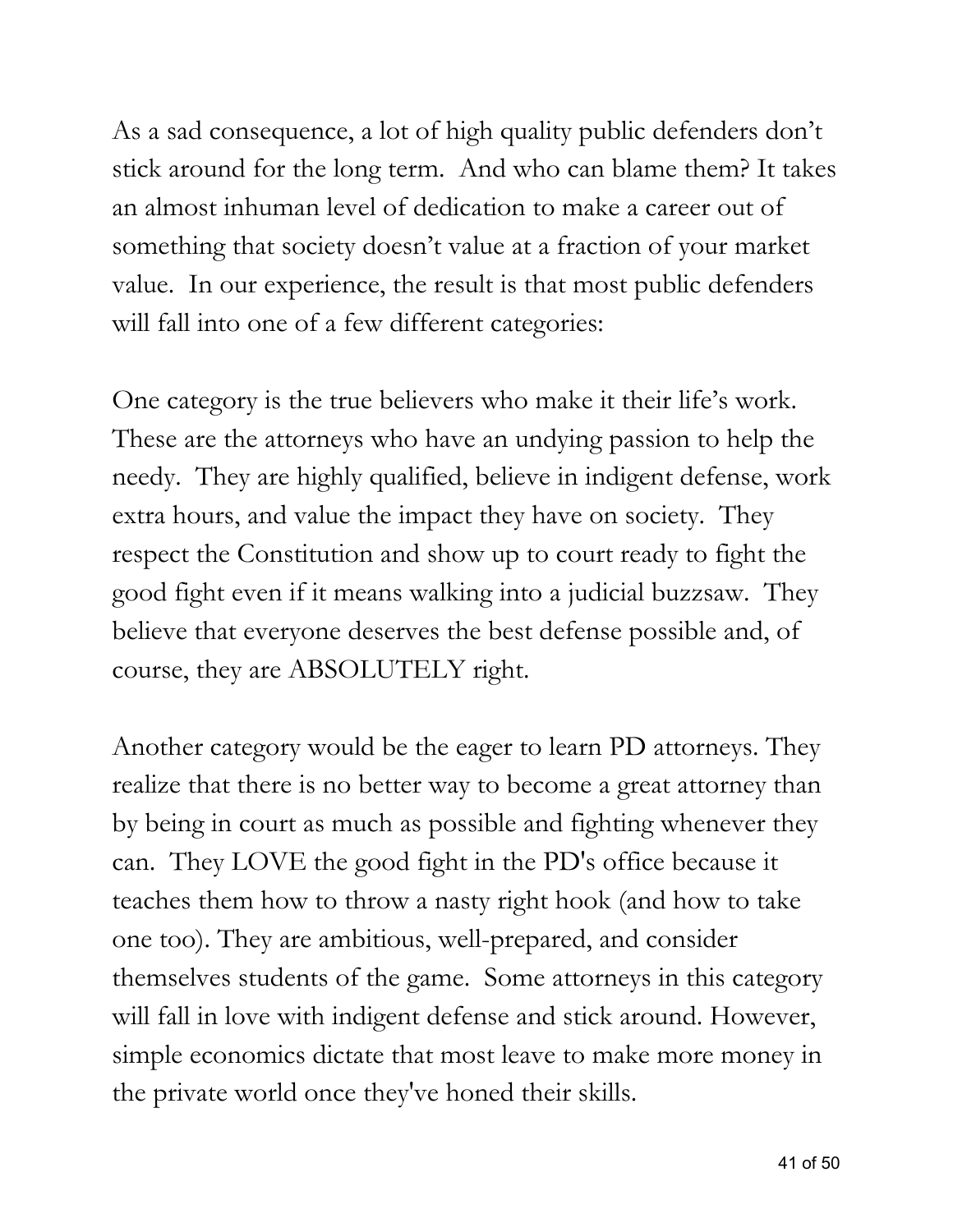The most unfortunate category is the comfort-zone lifers. This is the group that gives PDs a bad name. This group sticks around for less than ideal reasons like: the job has good health benefits, they know it's damn near impossible to get fired from a state job... and so on and so on. These are the attorneys that you don't want on your case. They've stopped doing the job (if they ever did it) and have become part of the conviction machine. They feel no shame pleading clients on an assembly line and rationalize why they haven't had a trial in 5+ years. The awful truth is that they almost never get fired and bring home the same paycheck as the PDs who actually put in the hard work of actually fighting for their clients.

So where does that leave a criminal defendant? If a family member or friend has the means to pony up for a private attorney, should they ditch the PD? The answer isn't always black and white. Our abbreviated attempt at a pros/cons list of having a private attorney over a public defender would be this:

PROS (of hiring a private attorney over having a PD):

• Good private attorneys will give you more personal attention. When we were PDs, we each typically carried caseloads of between 120-150 felony clients at any given time. A former public defender who we greatly admire compared being a PD to being a triage nurse. You have to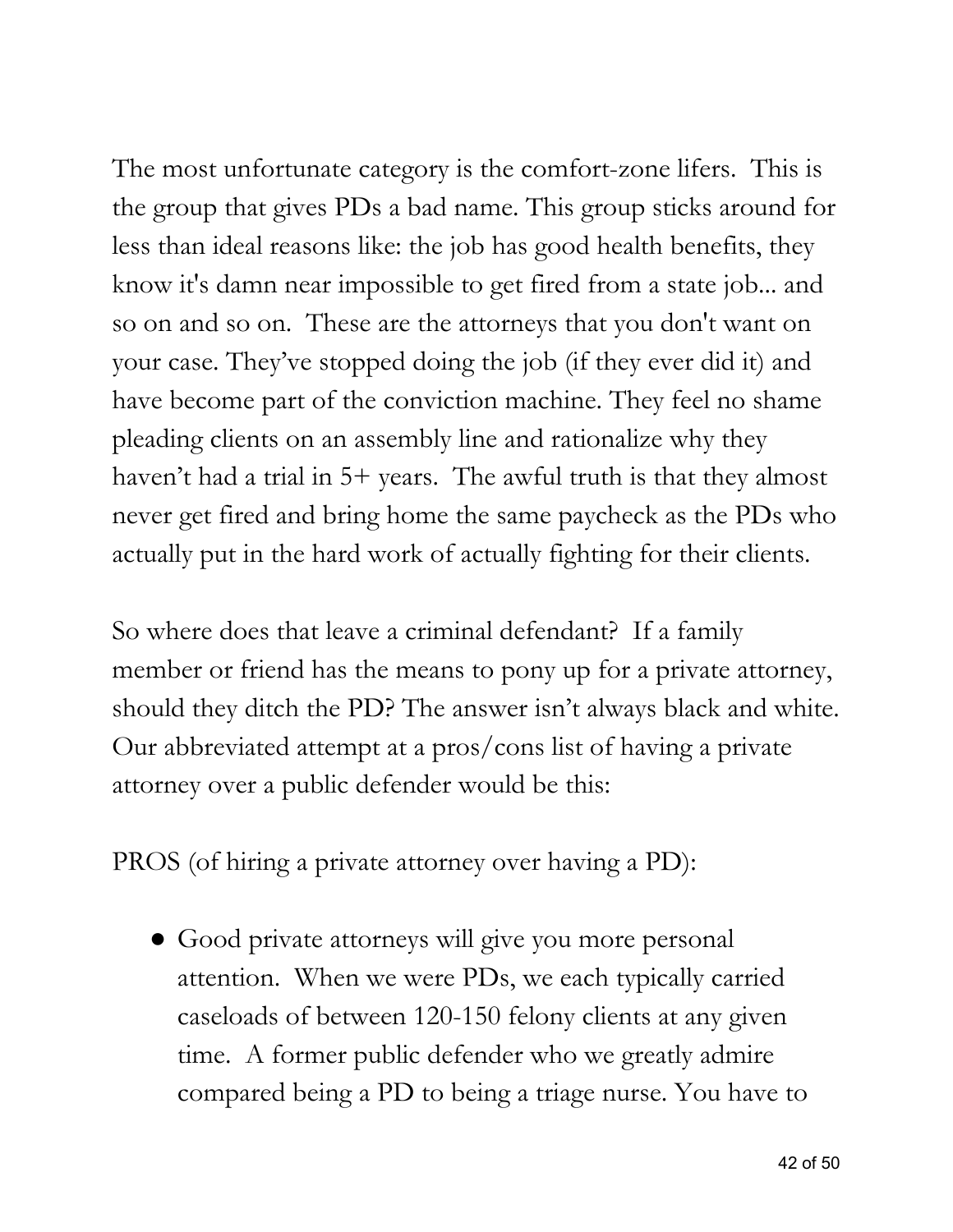make an assessment of which clients are in direst need of your attention and the rest often get pushed to the back burner. Private attorneys, on the other hand, handle far fewer serious cases and are competing with other attorneys for your money. That means that successful private attorneys don't necessarily adhere to 9 to 5 hours and are more likely to make themselves available to address your concerns -- no matter how critical or trivial (after all, that's what you're paying them for).

- You can choose your attorney. If you're appointed a PD, you might get top-of-the-line representation but you also might get a schmuck. I doubt many in the PD world would dispute this point. Many are rock stars and some are duds. Of course, there are many in between. But the reality is, the court appoints you to the PD's office, the PD's office assigns an attorney, and you're stuck with who you've got. If you come to us or any other private defense attorney, you show up for a consultation, chat with us, and if you don't like us, you just hire someone else (or go with the PD's office if you qualify). Having the option of choosing an attorney you're comfortable with is an amazing luxury to have when your liberty is on the line.
- Public defenders are overworked and overextended. Well at least the good ones are because they're always trying to fight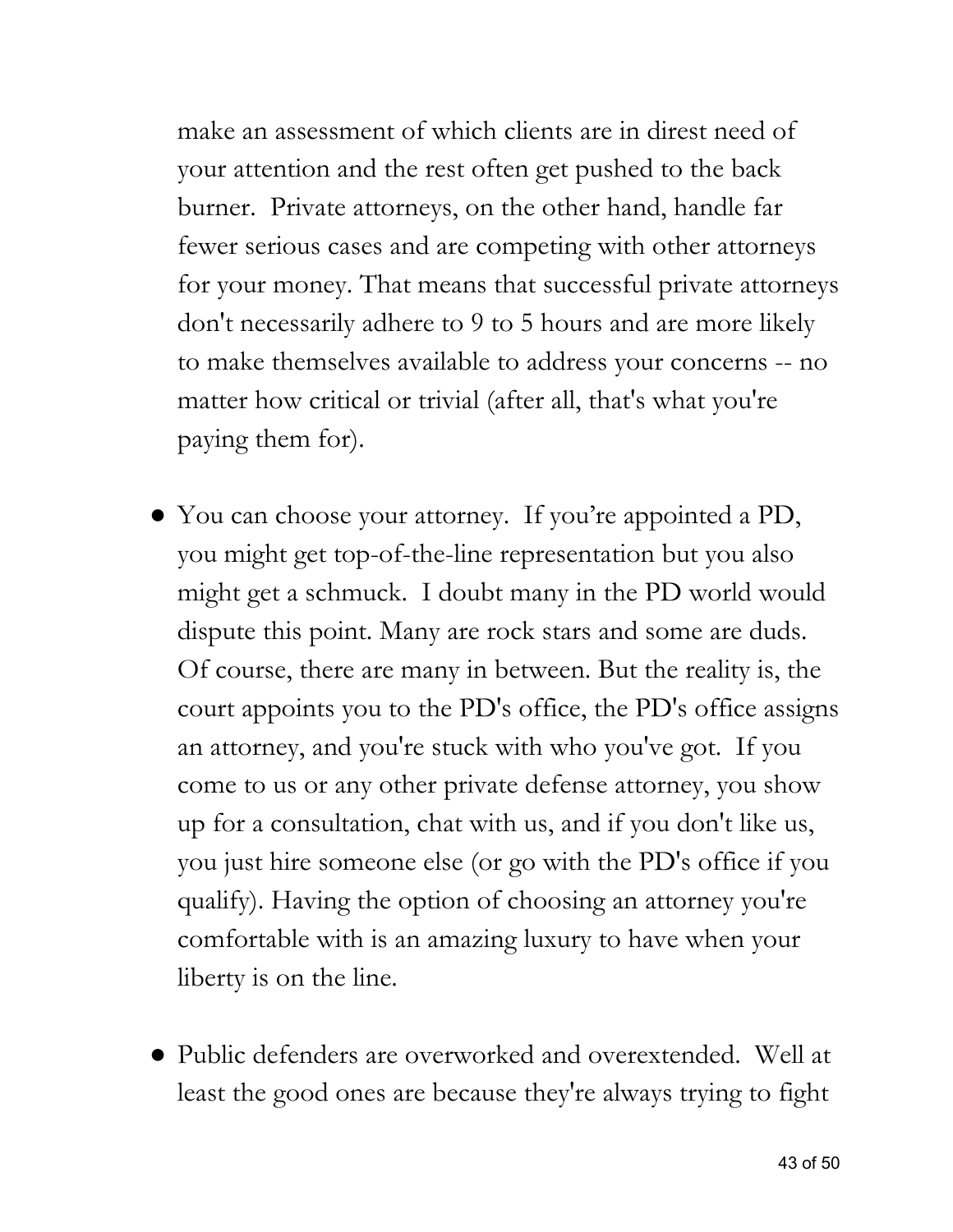for their clients -- all 120-150 of them. But no matter how great you are as an attorney, if you have more cases than you can handle, you're bound to slip up from time to time. In the PD world, cases and clients will, by necessity, become prioritized based on the PD's very finite resources of time and attention. The pay provided by the Commonwealth of Virginia (about \$51,000 for an assistant PD with minimal opportunity for advancement) is a joke and leads to frequent turnover. Honestly, it's a pathetic shame that Virginia does not better prioritize the rights of indigent defendants.

CONS (of hiring a private attorney over a PD):

- There are many great public defenders. If you get one of these studs, your case will likely be handled thoroughly and competently. These attorneys make time to ensure they're prepared when they appear in front of a judge. Doesn't necessarily mean they'll give you peace of mind by returning all of your calls but they WILL be ready to go on your court date.
- Public defenders know their judges. Public defenders usually only practice in one city or county so that means they get to know all the idiosyncrasies and tendencies of the judges better than anyone else. Knowledge of these tendencies can be critical in a case. Some judges will take an argument like,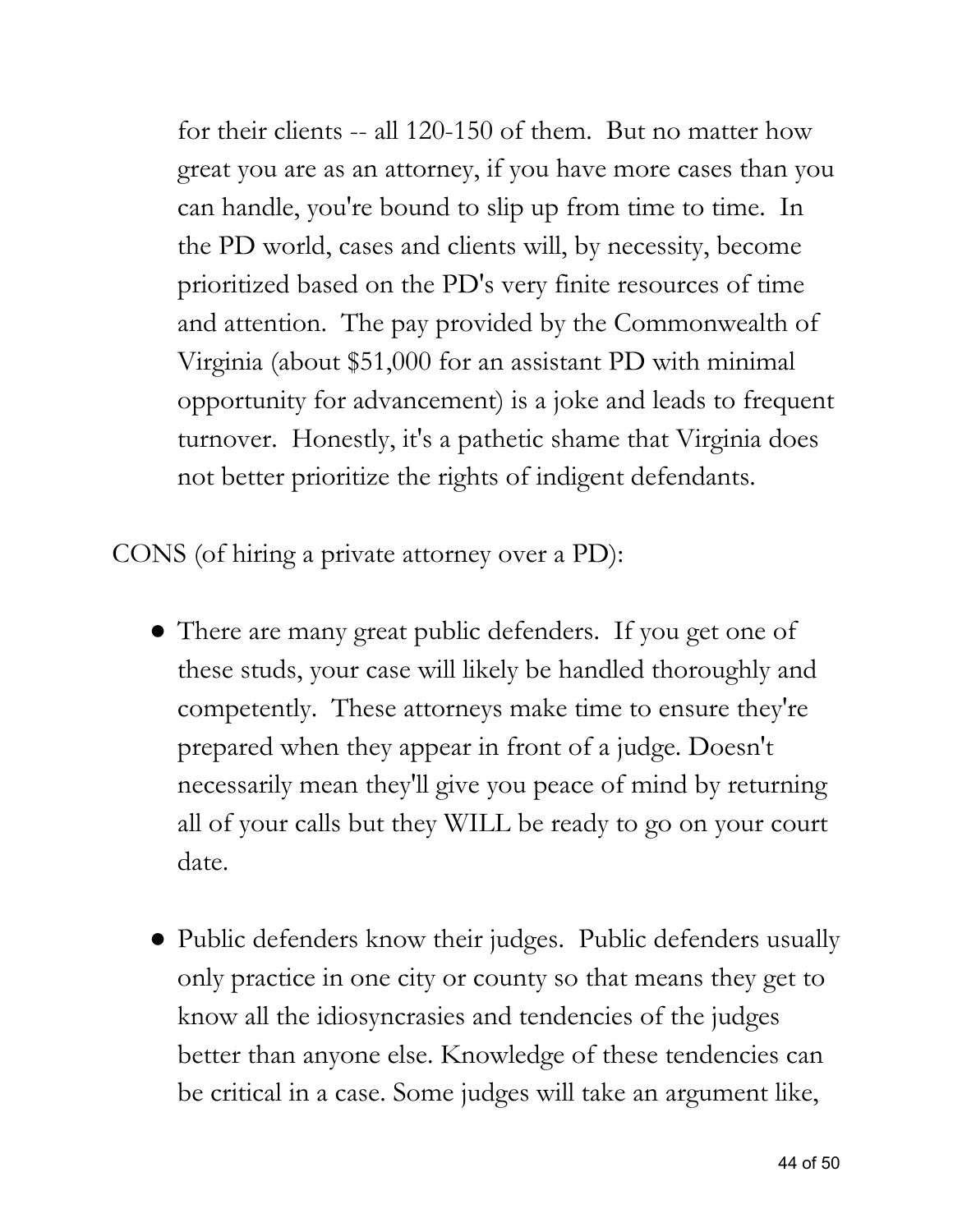"Hey judge, it was just some marijuana," with a smile and an approving nod while other judges will BURY YOU AND YOUR SUPPORT OF ILLEGAL ACTIVITIES (along with your reputation) UNDER THE COURTHOUSE. Being "in the know" about the judge can make all the difference. Truth is, we often ask the PDs for intel when we find ourselves in an unfamiliar jurisdiction.

● Public defenders don't cost as much. If you win, you don't pay anything. If you lose, your court costs are still probably way less than what you'd pay a private attorney. There might be some truth to the old saying, "you get what you pay for," but for all the reasons in this post, you might luck out by being able to have your cake and eat it too if you go with the PD's office.

We have the utmost respect for the competent, well-prepared public defender. Anyone who says otherwise either hates poor people or hates the United States Constitution. The posting for the PD's job description is pretty much listed in the Sixth Amendment of the Bill of Rights. With that very full disclosure, we also know from decades of experience in the trenches that not all public defenders are created equal and that some clients are better served by private representation.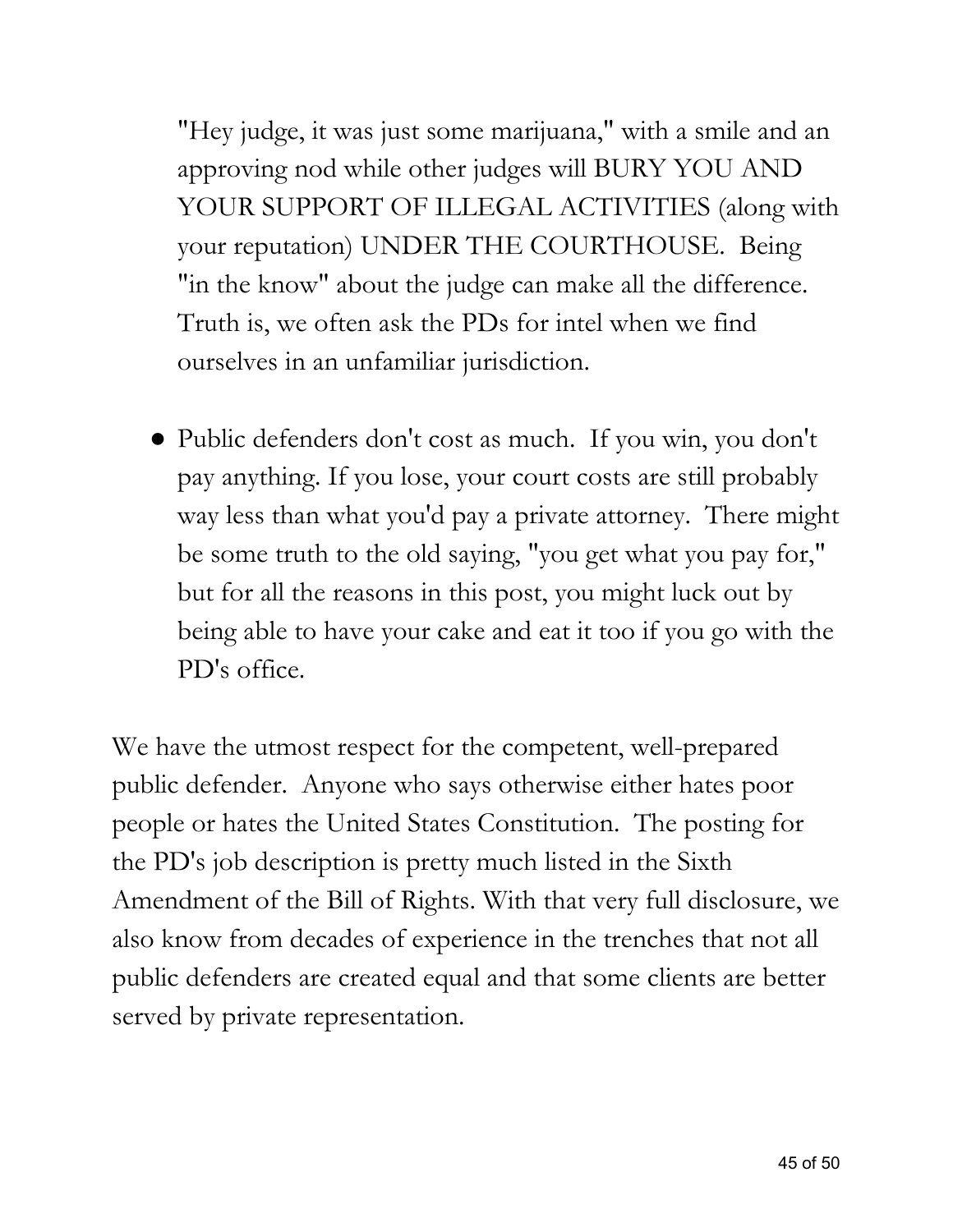## Things To Watch Out For When Hiring An Attorney

### **1. Beware an attorney who promises results.**

"What's going to happen in my case?"

That's usually one of the first questions that we're asked by clients. And duh, We get it. Of course, that's why they called us.

However, there is usually no reliable answer in the first client interview. There are many, many variables in every case. The strength of the evidence, your prior record, the particular prosecutor, the particular judge, whether there are suppression issues, etc, etc. etc. If an attorney promises you that they'll get a certain result in the initial consultation, **run away**. Any honest attorney will tell you that all they can promise is to work hard to do everything possible to get you the best result.

We can't count how many cases we've had where a client was duped into hiring someone else based on false promises, only to come back to us later (several thousand dollars lighter) on to clean up the mess.

### **2. What does the fee include?**

A number of attorneys charge "a la carte" fees. You pay one fee for bond hearing, a separate fee for each court appearance, a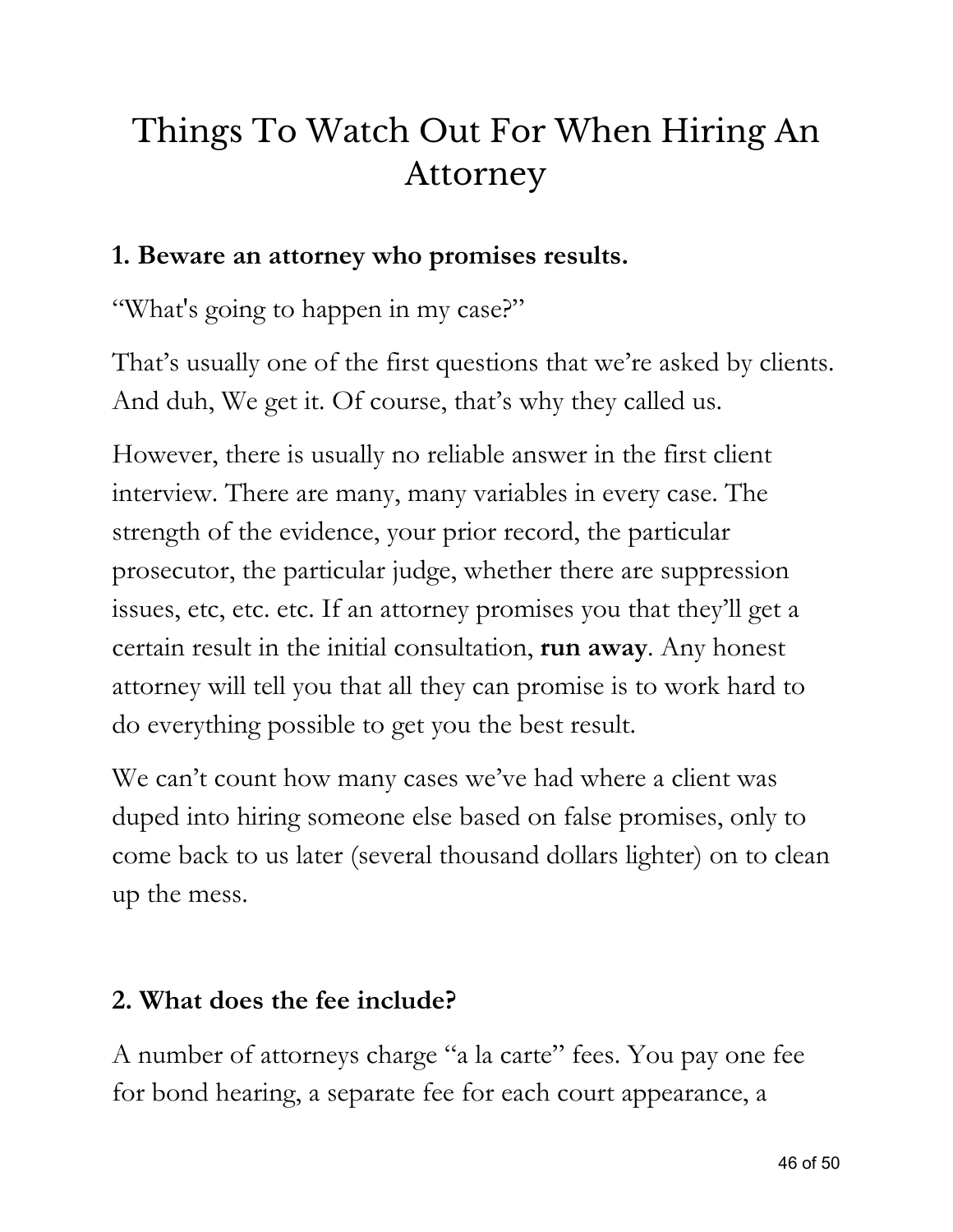separate fee for a preliminary hearing, a separate huge fee for a trial. We've had many clients come to us after they paid another attorney far more money than they bargained for. We're not saying that there is only way to come up with a fee structure, but it should be completely transparent at the beginning. Our belief is that an attorney taking on a felony case should be in it for the entire representation from start to finish no matter if the case ends up being complicated, gets continued four times, takes extra work out of the courtroom, or requires a jury trial.

### **The bottom-line is that you never want financial pressure to be a consideration in your decision-making process.**

Ever.

The fact is, some people may be best served by taking a deal and pleading guilty. However, you should never feel pressured to make that decision because you can't afford a separate fee for a trial.

### **3. Am I going to be able to contact you directly when I have questions?**

Many attorneys delegate most of their client interaction to paralegals or secretaries. After giving them your money, you might never hear from the attorney again, until you show up for court.

You don't want to put your future in the hands of an attorney who doesn't return your calls. We've learned from long experience that the best results come from working as a team with our clients. If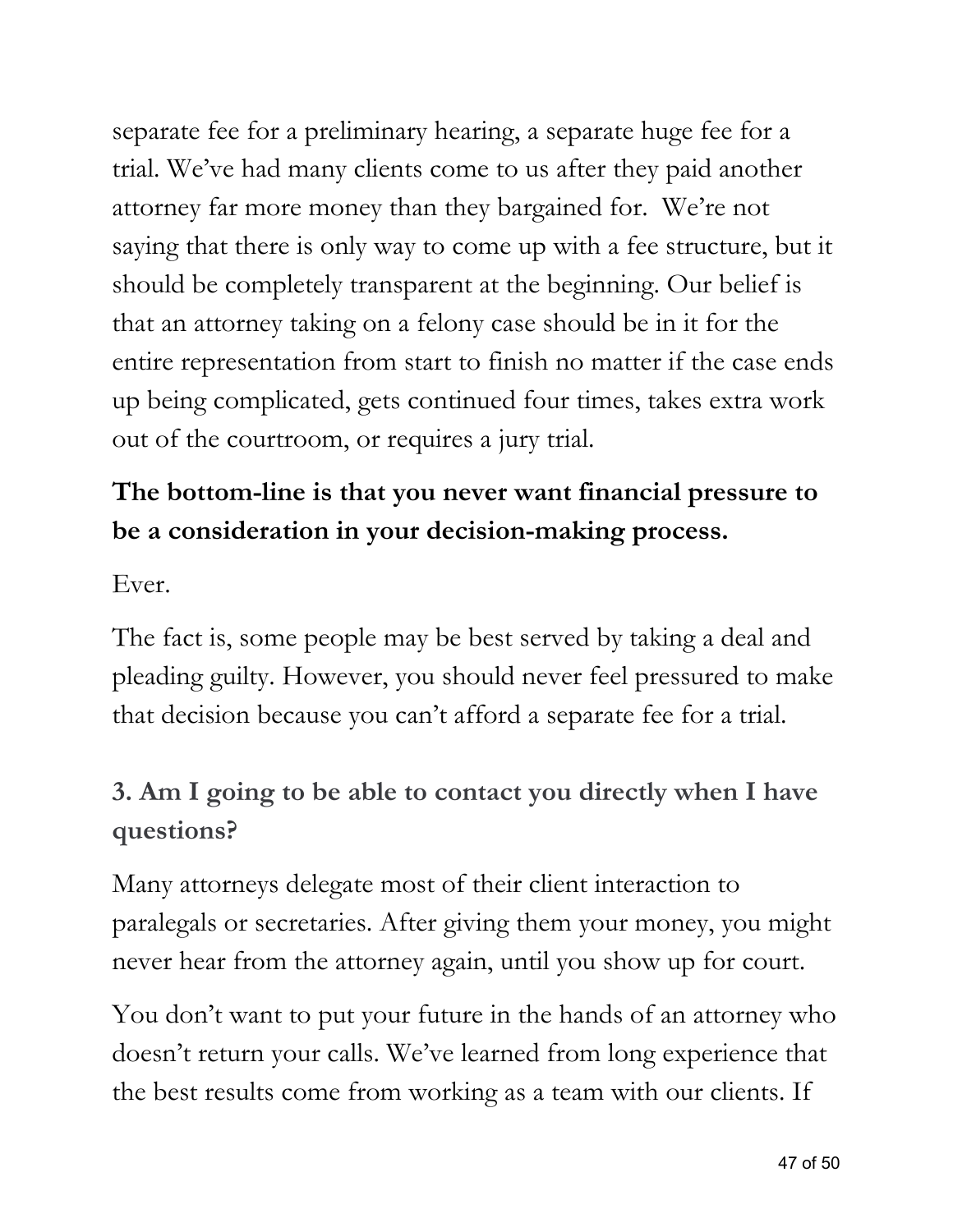you have a question, or if something important comes up, you want to be able to communicate directly with the person representing you.

### Dos and Don 'ts When Hiring A Lawyer

When you start calling attorneys, there are some things you'll want to avoid saying.

- Don't start the conversation by saying the police were rude or violated your rights.
- Don't say that it's going to be an easy case.
- Don't tell the attorney that you're broke. This is how we feed our families.
- Don't ask for the attorney's "record" as though they're a boxer.

These are hallmarks of difficult and unrealistic clients that every criminal defense attorney can identify a mile away. Most attorneys won't touch your case with a twenty-foot pole or they will double the fee they quote you, because you come across as "high maintenance."

Instead, this is how you should handle yourself at the consultation:

● Show up to your appointment on time and dress nicely. It immediately sets you apart from 90% of the people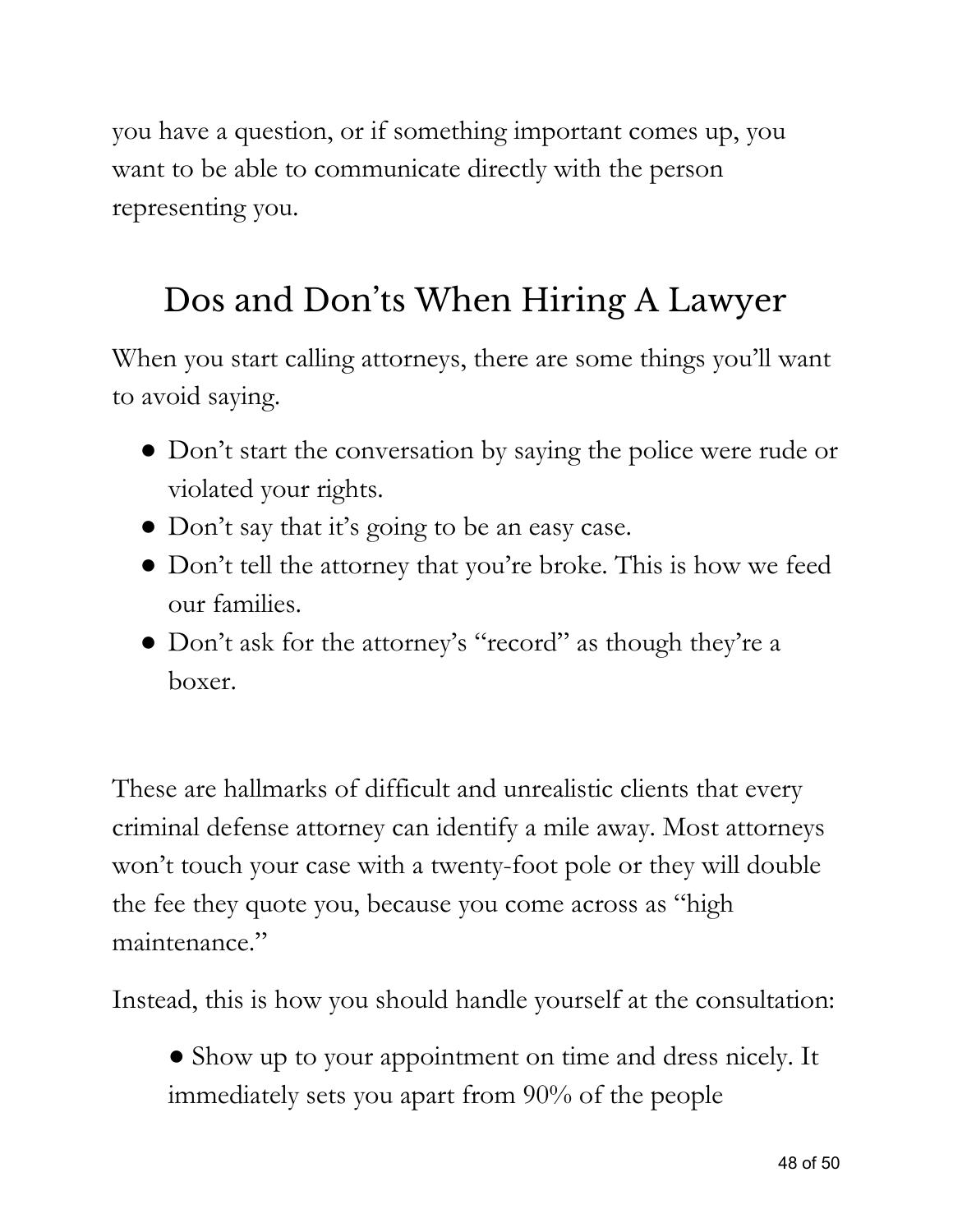consulting with the attorney and sends a strong positive signal that you are someone worth taking on as a client.

● Talk about the facts of your case. Don't talk about the fee. Defense attorneys like interesting cases. We've ended up quoting low fees just because we're interested in the issues presented by a case.

• Be painfully honest with the attorney about the facts of the case. We've heard it all. Defense attorneys don't make judgments. It's refreshing to hear a client tell us the full story, warts and all. We'll probably give you a better fee quote.

● Let the attorney know that you're realistic about your expectations. Obviously different cases have different achievable outcomes. If you were caught red handed with five kilos of coke and three AK-47s, don't come to the meeting talking about how you won't settle for anything less than a misdemeanor with no jail time. Realistic clients get better fee quotes.